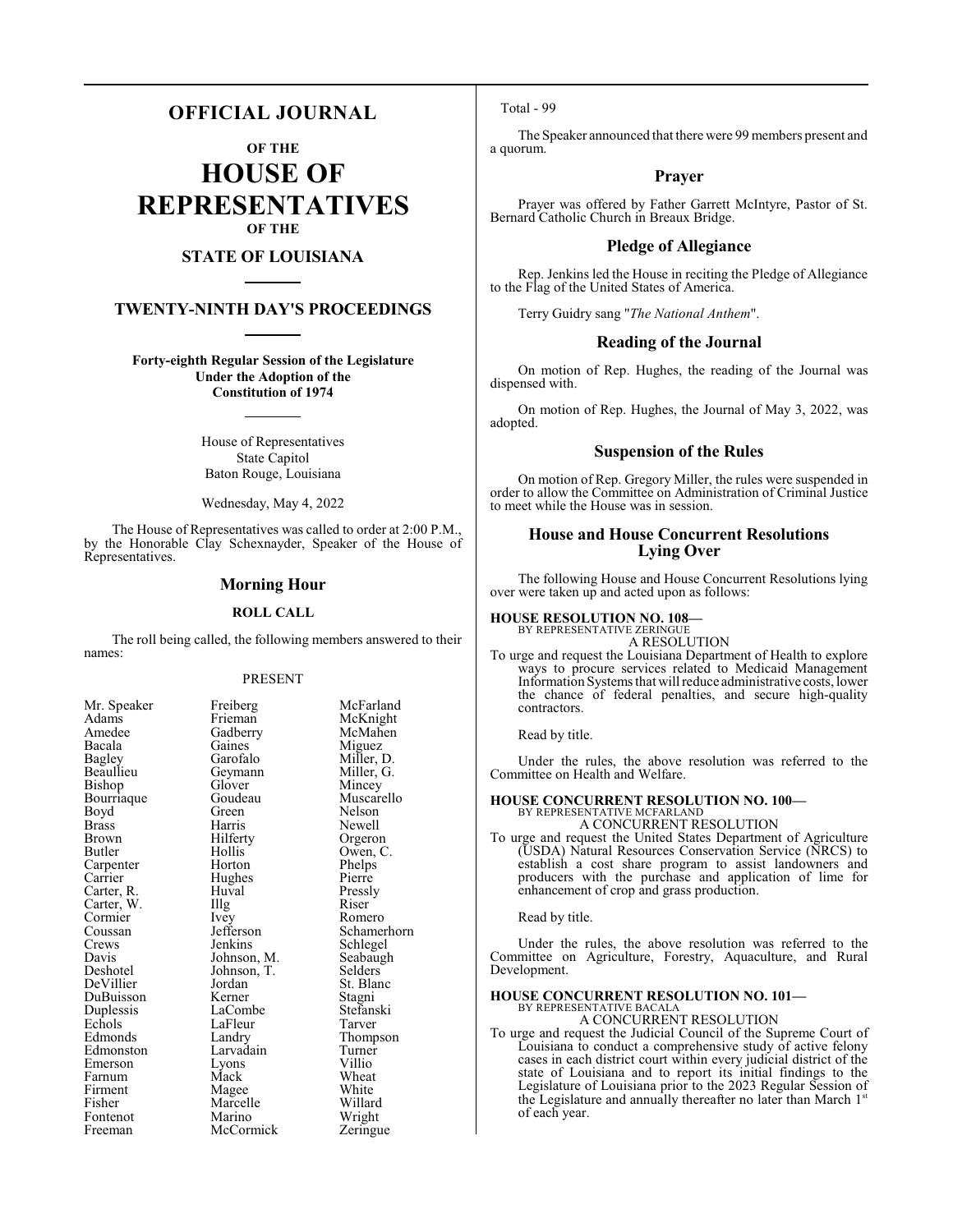# Page 2 HOUSE

29th Day's Proceedings - May 4, 2022

Read by title.

Under the rules, the above resolution was referred to the Committee on Judiciary.

# **HOUSE CONCURRENT RESOLUTION NO. 102—** BY REPRESENTATIVE ROBERT OWEN

A CONCURRENT RESOLUTION

To urge and request that rules be codified defining the public's right to access the running waters of this state in accordance with the Louisiana's historical civil law tradition.

Read by title.

Under the rules, the above resolution was referred to the Committee on Natural Resources and Environment.

### **HOUSE CONCURRENT RESOLUTION NO. 103—**

BY REPRESENTATIVE WRIGHT A CONCURRENT RESOLUTION

To authorize and direct the Cash Management Review Board to meet, establish, and function as the Louisiana Digital Assets Working Group to research, report, and make recommendations relative to the use of digital assets in this state and submit the findings to the state treasurer on or before February 1, 2023.

Read by title.

Under the rules, the above resolution was referred to the Committee on Appropriations.

# **Senate Concurrent Resolutions Lying Over**

The following Senate Concurrent Resolutions lying over were taken up and acted upon as follows:

### **SENATE CONCURRENT RESOLUTION NO. 33—**

BY SENATOR MILLIGAN A CONCURRENT RESOLUTION

To urge and request the state superintendent of education to create the Teachers' Advisory Council.

Read by title.

Under the rules, the above resolution was referred to the Committee on Education.

#### **SENATE CONCURRENT RESOLUTION NO. 40—** BY SENATOR MILLIGAN

A CONCURRENT RESOLUTION To urge and request each city, parish, and other local school board to create a Teachers' Advisory Council.

Read by title.

Under the rules, the above resolution was referred to the Committee on Education.

# **House Bills and Joint Resolutions on Second Reading to be Referred**

The following House Bills and Joint Resolutions on second reading to be referred to committees were taken up, read, and referred to committees, as follows:

### **Motion**

On motion of Rep. Zeringue, the Committee on Appropriations was discharged from further consideration of House Bill No. 1015.

On motion of Rep. Zeringue, the bill was ordered passed to its third reading.

#### **Motion**

On motion of Rep. Zeringue, the Committee on Ways and Means was discharged from further consideration of House Bill No. 1043.

#### **HOUSE BILL NO. 1043—**

BY REPRESENTATIVE SCHEXNAYDER AN ACT

To enact Subpart P-6 of Part II-A of Chapter 1 of Subtitle I of Title 39 ofthe Louisiana Revised Statues of 1950, to be comprised of R.S. 39:100.117, and Chapter 5 of Subtitle VII of Title 47 of the Louisiana Revised Statutes of 1950, to be comprised of R.S. 47:6361, relative to rebates; to provide for the rebate of certain funds to certain state taxpayers; to provide for the amount, approval, and issuance ofrebates; to authorize the promulgation of rules; to provide for the recapture of rebates under certain circumstances; to establish a special treasury fund; to provide for the deposit, use, and investment of monies in the fund; to provide for an effective date; and to provide for related matters.

Read by title.

### **Motion**

On motion of Rep. Zeringue, the bill was withdrawn from the files of the House.

# **Senate Bills and Joint Resolutions on Second Reading to be Referred**

The following Senate Bills and Joint Resolutions on second reading to be referred were taken up, read, and referred to committees, as follows:

**SENATE BILL NO. 47—** BY SENATOR FIELDS

AN ACT

To amend and reenact R.S. 17:24.8(A) and to enact R.S. 17:24.8(D), relative to prekindergarten instruction; to require each city, parish, and other public school board to work to implement a mixed provider delivery model for full-day prekindergarten instruction; and to provide for related matters.

Read by title.

Under the rules, the above bill was referred to the Committee on Education.

#### **SENATE BILL NO. 50—** BY SENATOR HEWITT

AN ACT

To enact R.S. 17:4035.2, relative to public school choice in certain high school programs; to provide for high school programs of choice; to provide for eligibility criteria for students and high schools; to provide for restrictions; to provide relative to the responsibilities of public school systems; and to provide for related matters.

Read by title.

Under the rules, the above bill was referred to the Committee on Education.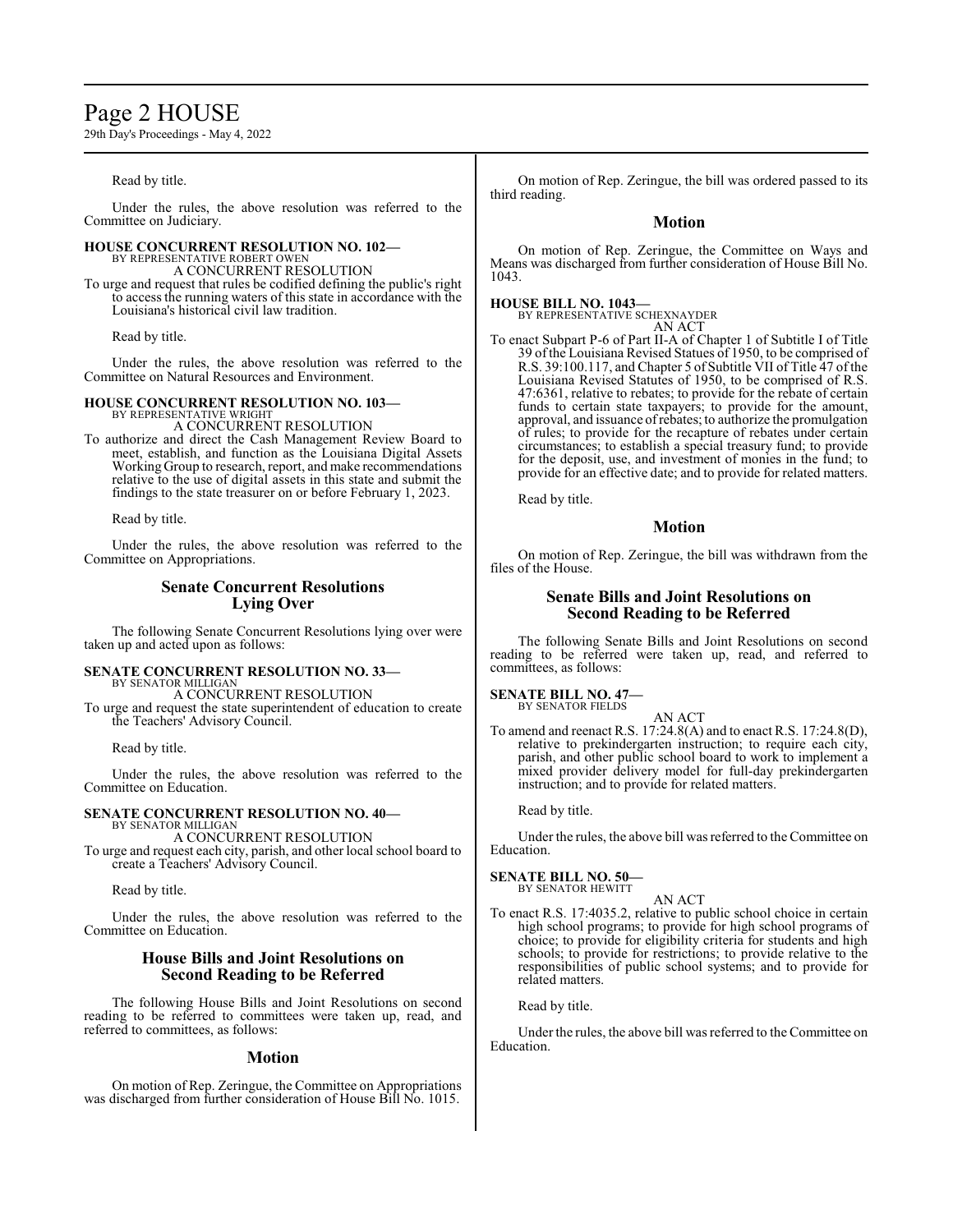# Page 3 HOUSE

29th Day's Proceedings - May 4, 2022

### **SENATE BILL NO. 323—**

BY SENATORS CLOUD, WHITE AND HENRY AN ACT

To enact R.S. 15:903.1, relative to juveniles; to provide for the placement of children in the custody of the office of juvenile justice; to provide for juvenile facilities; to provide for a tiered system of secured juvenile facilities; to provide for rulemaking; to provide for terms, conditions, procedures, and requirements; and to provide for related matters.

Read by title.

Under the rules, the above bill was referred to the Committee on Administration of Criminal Justice.

### **SENATE BILL NO. 342—**

BY SENATORS JACKSON, CLOUD, ROBERT MILLS, PEACOCK AND STINE AN ACT

To amend and reenact R.S. 40:1061(D) and 1061.1.3(C) and to enact R.S. 1:18 and R.S. 14:87.7 and 87.8 and to repeal R.S. 14:87, relative to abortion; to provide for the interpretation of multiple abortion statutes; to provide for the independent construction of each separate enactment of law related to abortion; to provide for the severability; to restrict certain ordinances enacted by local governing authorities; to provide with respect to the crime of abortion; to provide relative to a late term abortion; to provide for penalties; to provide for definitions; to provide for effective dates; and to provide for related matters.

Read by title.

Under the rules, the above bill was referred to the Committee on Health and Welfare.

#### **SENATE BILL NO. 417—** BY SENATOR CATHEY

AN ACT

To amend and reenact the introductory paragraph of R.S. 26:308(C) and  $308(C)(12)(b)$  and to enact R.S.  $26:308(C)(13)$  and  $(14)$ , relative to alcoholic beverages; to provide for alcoholic beverage delivery agreements, requirements, and limitations; and to provide for related matters.

Read by title.

Under the rules, the above bill was referred to the Committee on Judiciary.

#### **SENATE BILL NO. 442—**

BY SENATORS WARD, ABRAHAM, CONNICK, HARRIS, HENRY AND MORRIS AN ACT

To enact Chapter 62 of Title 51 of the Louisiana Revised Statutes of 1950, to be comprised of R.S. 51:3221 through 3226, relative to an online marketplace; to provide for identification of certain sellers on an online marketplace; to require disclosure of certain information; to provide relative to certain consumer products offered for sale on an online marketplace; to provide for unfair or deceptive trade practices and acts; to provide for certain terms, requirements, conditions, and procedures; to provide for an effective date; and to provide for related matters.

Read by title.

Under the rules, the above bill was referred to the Committee on Commerce.

# **House and House Concurrent Resolutions Reported by Committee**

The following House and House Concurrent Resolutions reported by committee were taken up and acted upon as follows:

#### **HOUSE RESOLUTION NO. 19—**

BY REPRESENTATIVE ZERINGUE A RESOLUTION

To amend and readopt House Rule 14.24(B) of the Rules of Order of the House of Representatives to provide relative to notice of interim meetings.

Read by title.

Reported favorably by the Committee on House and Governmental Affairs.

On motion of Rep. Stefanski, the resolution was ordered engrossed and passed to its third reading.

### **HOUSE RESOLUTION NO. 30—**

BY REPRESENTATIVE ZERINGUE A RESOLUTION

To create the Judicial Structure Task Force to study the caseload data and the number of judges of each appellate court and district court in Louisiana, to determine changes necessary to the existing structure of the judiciary, to provide the most efficient use of judicial resources, and to report its findings and recommendations to the House Committee on Appropriations and the House Committee on Judiciary no later than February 1, 2023.

Read by title.

Reported with amendments by the Committee on House and Governmental Affairs.

The committee amendments were read as follows:

# **HOUSE COMMITTEE AMENDMENTS**

Amendments proposed by House Committee on House and Governmental Affairs to Engrossed House Resolution No. 30 by Representative Zeringue

#### AMENDMENT NO. 1

On page 2, at the end of line 15, delete the period "." and insert "appointed by the speaker of the House of Representatives."

#### AMENDMENT NO. 2

On page 2, at the end of line 16, delete the period "." and insert "appointed by the speaker of the House of Representatives."

#### AMENDMENT NO. 3

On page 2, between lines 20 and 21 insert the following:

"(6) Two members of the Senate appointed by the president of the Senate."

### AMENDMENT NO. 4

On page 2, line 24, after "mileage"delete the remainder of the line and delete line 25 and insert the following:

"authorized by law and in accordance with the rules of the member's house of the legislature.

BE IT FURTHER RESOLVED that a member of the House of Representatives on the task force designated by the speaker of the House of Representatives shall serve as the chairman of the task force and that the members of the task force shall select any other officers it deems necessary from among its members at the first meeting of task force."

On motion of Rep. Stefanski, the amendments were adopted.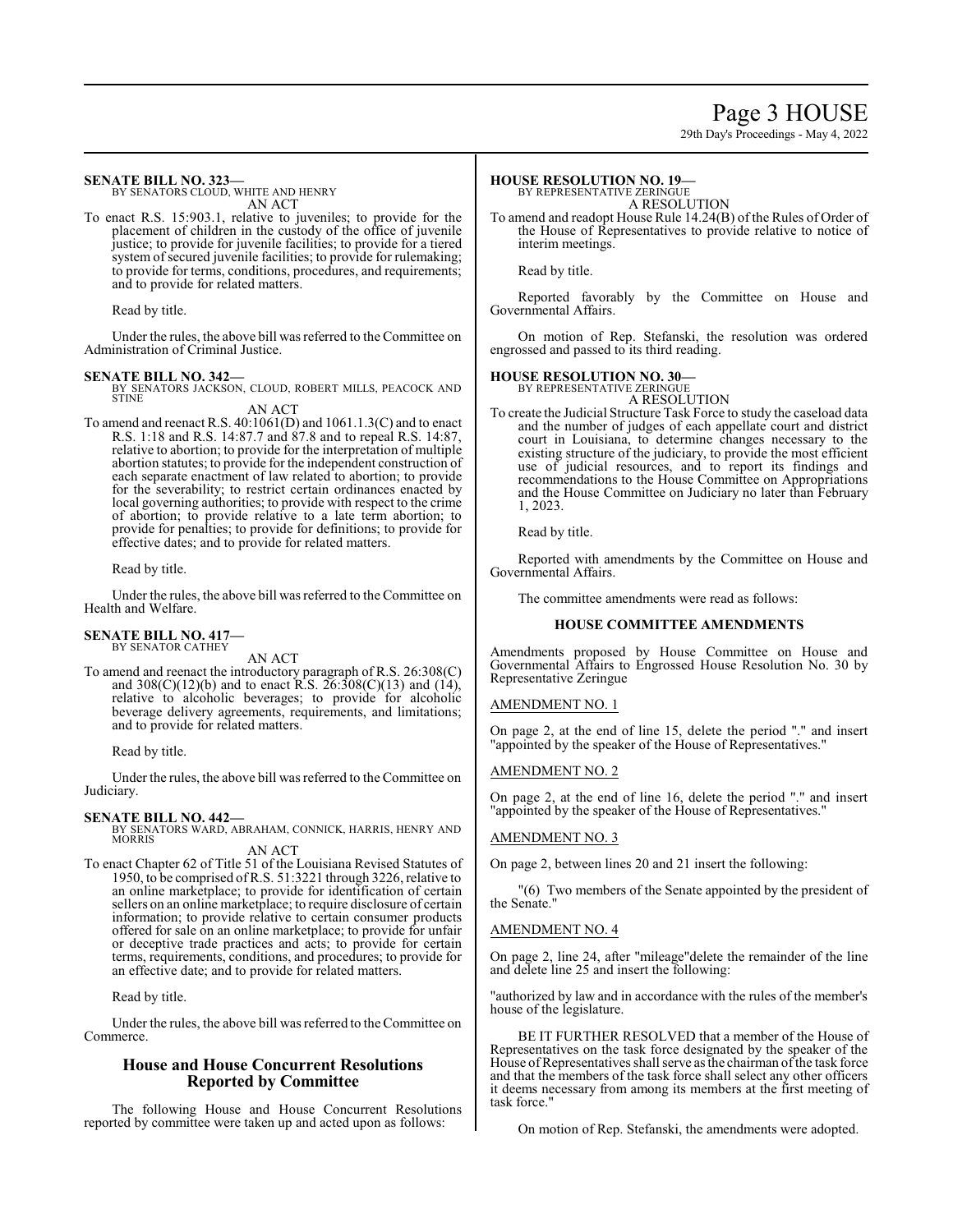# Page 4 HOUSE

29th Day's Proceedings - May 4, 2022

On motion of Rep. Stefanski, the resolution, as amended, was ordered engrossed and passed to its third reading.

# **HOUSE RESOLUTION NO. 81—** BY REPRESENTATIVE CARPENTER

A RESOLUTION

To urge and request the House Committee on Administration of Justice to study the crime of first degree murder when the victim is the minor child of the offender and to report its findings prior to the convening of the 2023 Regular Session of the Legislature of Louisiana.

Read by title.

Reported favorably by the Committee on Administration of Criminal Justice.

On motion of Rep. Marino, the resolution was ordered engrossed and passed to its third reading.

#### **HOUSE CONCURRENT RESOLUTION NO. 32—** BY REPRESENTATIVE EDMONDS A CONCURRENT RESOLUTION

To urge and request the secretary of state to produce and publish an annual report of all voting complaints.

Read by title.

Reported with amendments by the Committee on House and Governmental Affairs.

The committee amendments were read as follows:

#### **HOUSE COMMITTEE AMENDMENTS**

Amendments proposed by House Committee on House and Governmental Affairs to Original House Concurrent Resolution No. 32 by Representative Edmonds

#### AMENDMENT NO. 1

On page 2, delete lines 4 through 6 and insert the following:

"THEREFORE, BE IT RESOLVED that the Legislature of Louisiana does hereby urge and request the secretary of state to add complaints received by the elections compliance unit, sorted by the type of complaint, to his annual performance indicator reporting."

On motion of Rep. Stefanski, the amendments were adopted.

On motion of Rep. Stefanski, the resolution, as amended, was ordered engrossed and passed to its third reading.

# **HOUSE CONCURRENT RESOLUTION NO. 88—** BY REPRESENTATIVE ECHOLS

A CONCURRENT RESOLUTION

To request the Louisiana Department of Health to utilize increased collections from pharmacy rebates to increase rates for primary care providers in the Medicaid program.

Read by title.

Reported with amendments by the Committee on Health and Welfare.

The committee amendments were read as follows:

#### **HOUSE COMMITTEE AMENDMENTS**

Amendments proposed by House Committee on Health and Welfare to Original House Concurrent Resolution No. 88 by Representative Echols

# AMENDMENT NO. 1

On page 1, line 3, after "to" and before "increase" insert "reimburse pharmacists to acquire prescription drugs and then to"

#### AMENDMENT NO. 2

On page 1, line 16, after "Resolution" and before "1" insert "No."

#### AMENDMENT NO. 3

On page 1, line 20, change "67%" to "sixty-seven percent"

AMENDMENT NO. 4

On page 2, at the beginning ofline 2, change "\$951,025,994" to "nine hundred fifty-one million twenty-five thousand nine hundred ninetyfour dollars"

#### AMENDMENT NO. 5

On page 2, at the end of line 8, after "to" insert "reimburse pharmacists to acquire prescription drugs and then to"

On motion of Rep. Bagley, the amendments were adopted.

On motion of Rep. Bagley, the resolution, as amended, was ordered engrossed and passed to its third reading.

### **HOUSE CONCURRENT RESOLUTION NO. 90—**

BY REPRESENTATIVE STEFANSKI A CONCURRENT RESOLUTION

To urge and request the State Board of Election Supervisors to study and make recommendations regarding extending the time period between the primary and general election and to make recommendations regarding ways to accomplish the election of congressmen in Louisiana on federal election day.

Read by title.

Reported favorably by the Committee on House and Governmental Affairs.

On motion of Rep. Stefanski, the resolution was ordered engrossed and passed to its third reading.

#### **HOUSE CONCURRENT RESOLUTION NO. 93—** BY REPRESENTATIVE EMERSON

A CONCURRENT RESOLUTION

To commend and honor the pregnancy care centers of Louisiana; to encourage Congress and federal and state government agencies to grant assistance to pregnancy care centers for medical equipment and abstinence education in a manner that does not compromise the centers' mission or religious integrity; and to express the sense of the legislature regarding actions of any national, state, or local groups attempting to prevent pregnancy care centers from effectively serving women and men facing unplanned pregnancies.

Read by title.

Reported with amendments by the Committee on Health and Welfare.

The committee amendments were read as follows:

#### **HOUSE COMMITTEE AMENDMENTS**

Amendments proposed by House Committee on Health and Welfare to Original House Concurrent Resolution No. 93 by Representative Emerson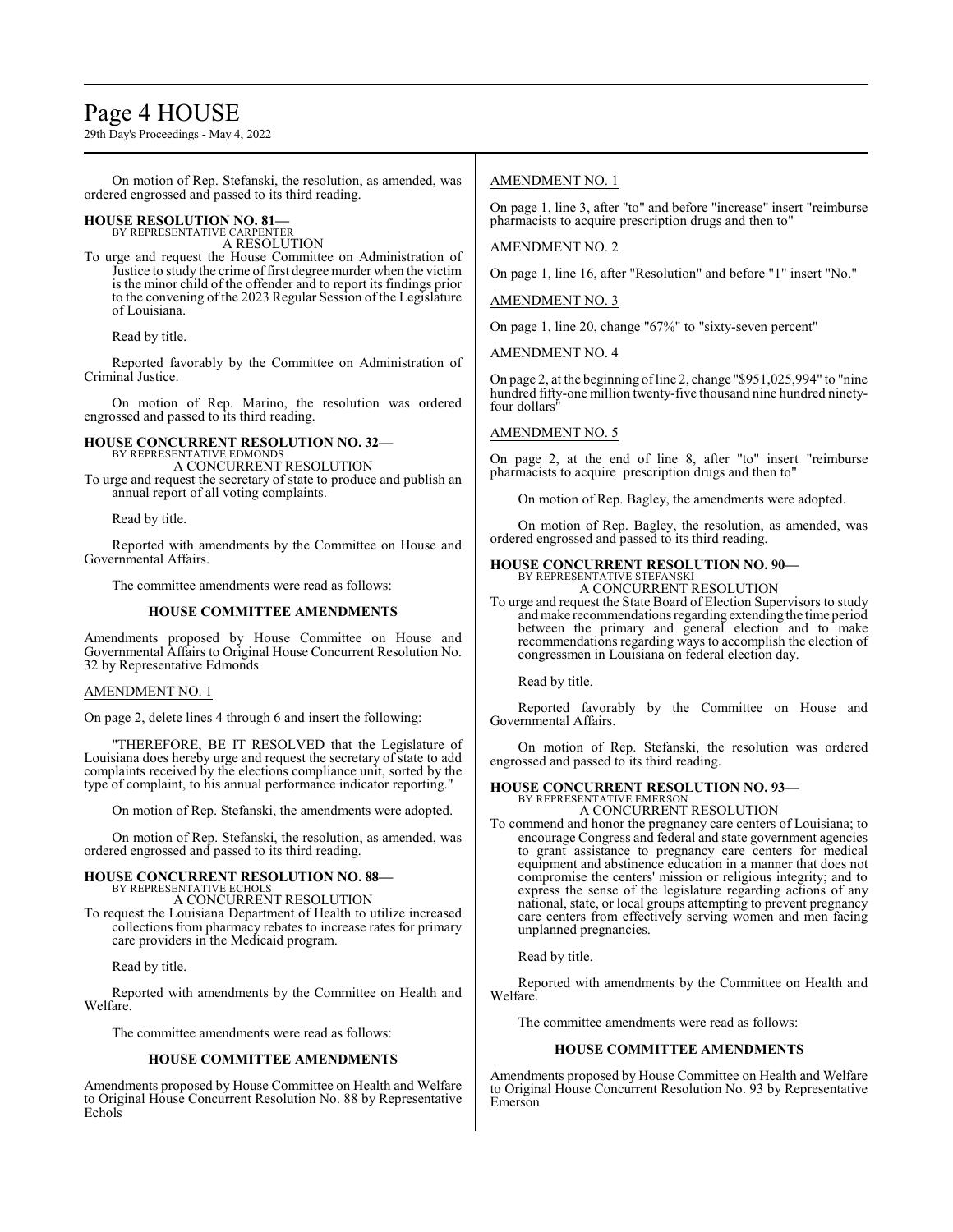## AMENDMENT NO. 1

On page 1, line 2, after "Louisiana" and before the period "." insert a semicolon ";" and the following:

"to encourage Congress and federal and state government agencies to grant assistance to pregnancy care centers for medical equipment and abstinence education in a manner that does not compromise the centers' mission or religious integrity; and to express the sense of the legislature regarding actions of any national, state, or local groups attempting to prevent pregnancycare centers fromeffectively serving women and men facing unplanned pregnancies"

### AMENDMENT NO. 2

On page 1, line 11, change "24-hour" to "twenty-four hour per day"

#### AMENDMENT NO. 3

On page 2, line 5, change "choices in the past;" to "past choices;"

### AMENDMENT NO. 4

On page 2, line 7, change "school;" to "schools;"

### AMENDMENT NO. 5

On page 2, line 8, change "both federal" to "the federal government"

#### AMENDMENT NO. 6

On page 2, line 13, change the semicolon ";" to a comma ","

AMENDMENT NO. 7

On page 2, line 23, delete "other"

#### AMENDMENT NO. 8

On page 2, after line 28, delete the remainder of the page and delete page 3 in its entirety and insert in lieu thereof the following:

"BE IT FURTHER RESOLVED that a copy of this Resolution be transmitted to the governor, the president of the United States, the presiding officers of the Senate and the House of Representatives of the Congress of the United States of America, and to each member of the Louisiana congressional delegation."

On motion of Rep. Bagley, the amendments were adopted.

On motion of Rep. Bagley, the resolution, as amended, was ordered engrossed and passed to its third reading.

#### **HOUSE CONCURRENT RESOLUTION NO. 94—** BY REPRESENTATIVE DUPLESSIS

A CONCURRENT RESOLUTION

To urge and request the Department ofChildren and Family Services and the Louisiana Department of Health, jointly, to study the feasibility, best structure, and potential return on investment of a program to provide children born in Louisiana whose birth was covered or eligible for coverage by Medicaid with a trust that, at maturity, can be used to fund the child's postsecondary education in this state, the purchase of a home in this state, or formation of a business in this state; and to report the findings of the study to the legislature.

Read by title.

Reported favorably by the Committee on Health and Welfare.

Onmotion ofRep. Bagley, the resolution was ordered engrossed and passed to its third reading.

# **House Bills and Joint Resolutions on Second Reading Reported by Committee**

The following House Bills and Joint Resolutions on second reading reported by committee were taken up and acted upon as follows:

#### **HOUSE BILL NO. 117—**

BY REPRESENTATIVE ECHOLS AN ACT

To enact R.S. 37:1704, relative to prescribing, administering, and dispensing of drugs by certain licensed healthcare professionals; to provide for prescription, administration, and dispensing of certain drugs for off-label use by healthcare professionals with prescriptive authority; and to provide for related matters.

Read by title.

Reported with amendments by the Committee on Health and Welfare.

The committee amendments were read as follows:

#### **HOUSE COMMITTEE AMENDMENTS**

Amendments proposed by House Committee on Health and Welfare to Original House Bill No. 117 by Representative Echols

#### AMENDMENT NO. 1

On page 1, line 2, delete "and R.S. 40:2109.4"

AMENDMENT NO. 2

On page 1, at the end of line 3, change "authorize the" to "provide for"

### AMENDMENT NO. 3

On page 1, line 5, after "authority;" delete the remainder of the line and delete lines 6 and 7 in their entirety and at the beginning of line 8 delete "for off-label use;"

### AMENDMENT NO. 4

On page 1, after line 18, delete the remainder of the page and delete pages 2 through 4 in their entirety and insert in lieu thereof the following:

"B. Neither the Louisiana Department of Health nor any licensing board or commission created by the provisions of this Title shall prohibit or restrict the prescribing, administering, or dispensing for an off-label use a drug that has been approved for a specific use by the FDA.

On motion of Rep. Bagley, the amendments were adopted.

On motion of Rep. Bagley, the bill, as amended, was ordered engrossed and passed to its third reading.

**HOUSE BILL NO. 185—**

BY REPRESENTATIVE CHARLES OWEN

# AN ACT

To amend and reenact R.S. 17:3399.31, 3399.32(E), and 3399.35(3) and (5) and to enact R.S. 17:3399.32(F) and (G) and 3399.38, relative to expressive activities at public postsecondary education institutions; to authorize institutions to require permits for expressive activities and to charge fees associated with such permits; to provide for policies and definitions; and to provide for related matters.

Read by title.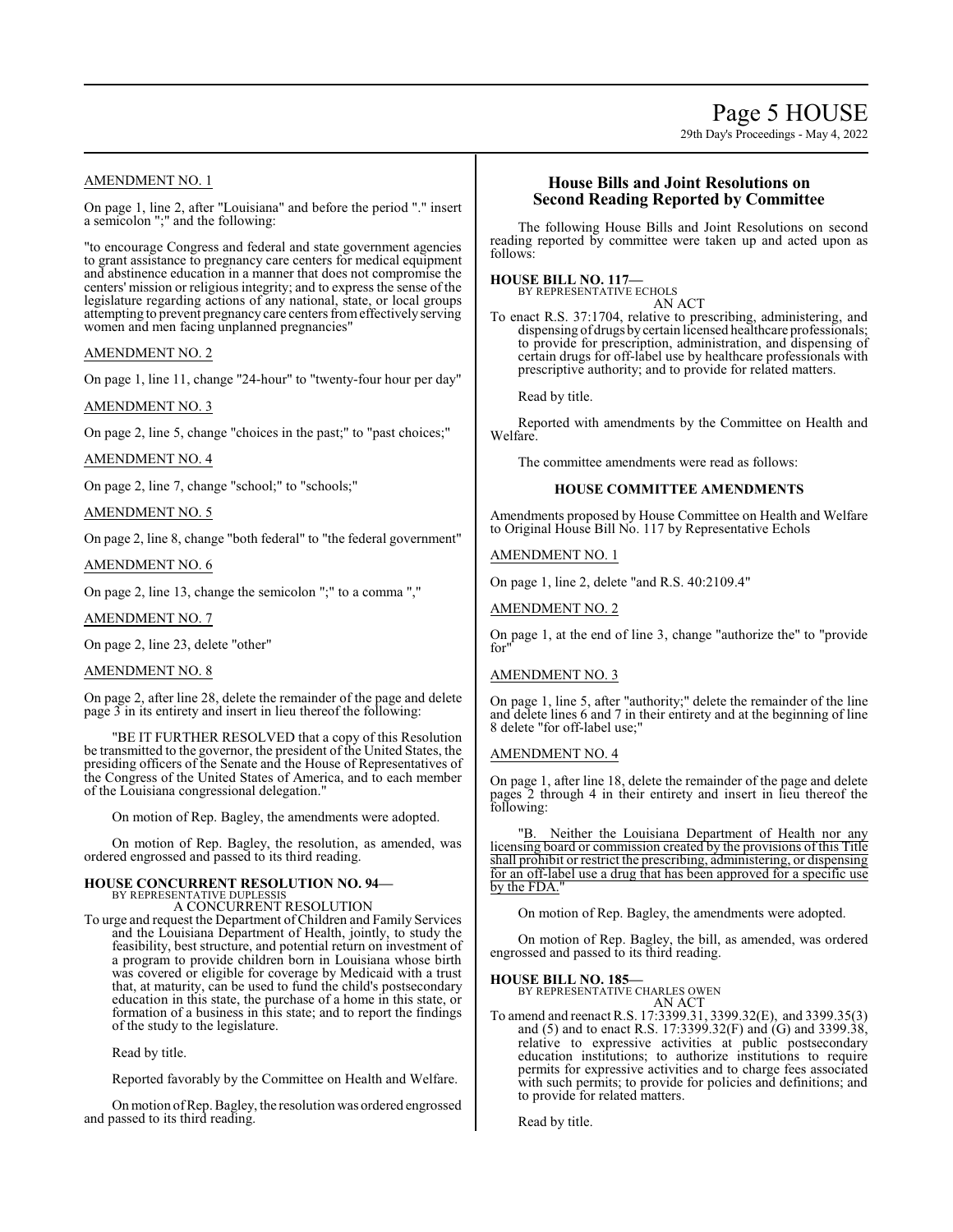# Page 6 HOUSE

29th Day's Proceedings - May 4, 2022

Reported favorably by the Committee on Education.

On motion of Rep. Harris, the bill was ordered engrossed and passed to its third reading.

# **HOUSE BILL NO. 222—**

BY REPRESENTATIVE MARCELLE AN ACT

To amend and reenact R.S. 17:416(A)(3)(a)(introductory paragraph) and (b)(i),  $(B)(1)(b)(i)$  and (ii)(bb) and (cc),  $(C)(1)$  and  $(2)(a)$ ,  $(D)(1)$ , and  $(J)$ , to enact R.S. 17:416 $(A)(7)$ , and to repeal R.S.  $17:416(C)(2)(b)$  and (c), relative to discipline of students; to provide relative to out-of-school suspensions and expulsions; to provide for consideration of personal trauma as a mitigating factor in a disciplinary action; to provide for discipline of students relative to uniform violations; and to provide for related matters.

Read by title.

Reported favorably by the Committee on Education.

On motion of Rep. Harris, the bill was ordered engrossed and passed to its third reading.

#### **HOUSE BILL NO. 357—** BY REPRESENTATIVE JENKINS

AN ACT

To amend and reenact R.S. 18:534(B)(2)(a) and (c), relative to changing polling places in a period prior to an election; to provide relative to the authority to change the location of polling places; to provide for definitions; and to provide for related matters.

Read by title.

Reported favorably by the Committee on House and Governmental Affairs.

On motion ofRep. Stefanski, the bill was ordered engrossed and passed to its third reading.

# **HOUSE BILL NO. 391—**

BY REPRESENTATIVE BRYANT AN ACT

To enact R.S. 17:3383, relative to colleges and universities; to provide relative to tuition charged to certain nonresident students at postsecondary education institutions; and to provide for related matters.

Read by title.

Reported with amendments by the Committee on Education.

The committee amendments were read as follows:

### **HOUSE COMMITTEE AMENDMENTS**

Amendments proposed by House Committee on Education to Original House Bill No. 391 by Representative Bryant

### AMENDMENT NO. 1

On page 1, line 2, delete "To amend and reenact R.S.  $17:335\tilde{1}(A)(5)(b)(i)$  and to enact R.S. 17:3394," and to insert "To enact R.S. 17:3383,

### AMENDMENT NO. 2

On page 1, line 6, after "Section 1." delete the remainder of the line and at the beginning of line 7, delete "17:3394" and insert "R.S. 17:3383"

# AMENDMENT NO. 3

On page 1, delete lines 8 through 20 and on page 2, delete lines 1 through 11 and insert the following:

"§3383. Children of graduates; tuition and fee waiver

A. Each four-year public postsecondary education institution in Louisiana, except institutions under the supervision and management of the Board of Supervisors of Louisiana State University and Agricultural Mechanical College, shall classify every student who is the child of a graduate of any four-year public postsecondary education institution in Louisiana as a resident student for purposes of determining the tuition and mandatory fee amounts that the institution charges the student.

Nothing in this Section shall have any effect on the eligibility requirements for the Taylor Opportunity Program for Students as provided in Chapter 50 of this Title."

On motion of Rep. Harris, the amendments were adopted.

On motion of Rep. Harris, the bill, as amended, was ordered engrossed and passed to its third reading.

# **HOUSE BILL NO. 517—**

BY REPRESENTATIVE SELDERS AN ACT

To amend and reenact R.S. 15:831(A) and to enact R.S. 15:827(A)(10) and 827.4, relative to medical services in the Department of Public Safety and Corrections; to create a Medical Advisory Council within the Department of Public Safety and Corrections; to provide relative to membership and powers of the Medical Advisory Council; to provide relative to powers of the secretary of the Department of Public Safety and Corrections; and to provide for related matters.

Read by title.

Reported with amendments by the Committee on Administration of Criminal Justice.

The committee amendments were read as follows:

### **HOUSE COMMITTEE AMENDMENTS**

Amendments proposed by House Committee on Administration of Criminal Justice to Original House Bill No. 517 by Representative Selders

### AMENDMENT NO. 1

On page 1, line 3, after "Corrections;" delete the remainder ofthe line and delete lines 4 through 6 in their entirety and at the beginning of line 7, delete "medical director;"

### AMENDMENT NO. 2

On page 1, line 12, after "Section 1." and before "is" change "R.S. 15:831" to "R.S. 15:831(A)".

### AMENDMENT NO. 3

On page 2, line 4, after "§827.4." and before "of" change "Medical director; establishment" to "Establishment"

### AMENDMENT NO. 4

On page 2, delete lines 5 through 29 in their entirety and on page 3, delete lines 1 through 12 in their entirety and insert the following: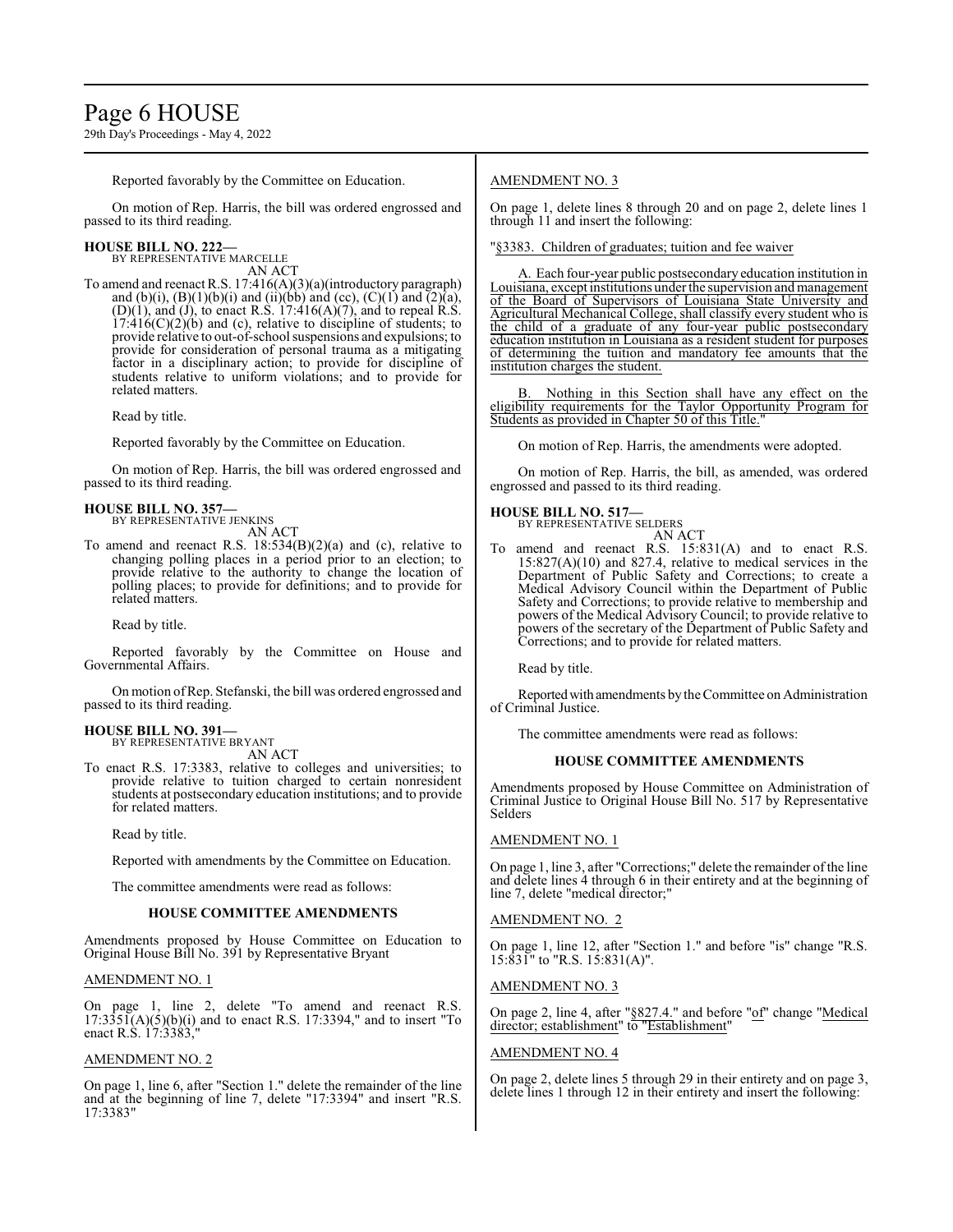# Page 7 HOUSE

29th Day's Proceedings - May 4, 2022

"A. The Medical Advisory Council to the secretary is hereby created within the Department of Public Safety and Corrections and shall consist of the medical directors from each state prison facility and the department medical director."

### AMENDMENT NO. 5

On page 3, at the beginning of line 13, change " $C$ ." to " $B$ ."

#### AMENDMENT NO. 6

On page 3, line 13, after "provide" and before "to" change "advice and consent" to "recommendations"

#### AMENDMENT NO. 7

On page 3, line 15, after "retention" and before the period "." delete "of the statewide department medical director"

## AMENDMENT NO. 8

On page 3, line 16, after "policies" delete the remainder of the line and delete lines 17 and 18 in their entirety and insert a period "."

#### AMENDMENT NO. 9

On page 3, line 20, after "(4)" and before "correctional" change "**Advisement and approval of a**" to "A"

### AMENDMENT NO. 10

On page 3, at the beginning of line 24, change "D." to "C."

#### AMENDMENT NO. 11

On page 3, line 25, after "than" and before the period "." change "annually" to "quarterly"

### AMENDMENT NO. 12

On page 3, at the beginning of line 26, change "E." to "D."

### AMENDMENT NO. 13

On page 4, at the beginning of line 1, change "F." to "E."

### AMENDMENT NO. 14

On page 4, between lines 3 and 4, insert the following:

"F. The council shall submit a quarterly report to the state health officer within the Louisiana Department of Health."

#### AMENDMENT NO. 15

On page 4, line 7, after "the" and before "of the" change "advice and consent" to "recommendations"

On motion of Rep. Marino, the amendments were adopted.

On motion of Rep. Marino, the bill, as amended, was ordered engrossed and passed to its third reading.

# **HOUSE BILL NO. 559—** BY REPRESENTATIVE EDMONDS

AN ACT

To enact R.S. 18:1313(G)(11), 1313.1(H)(10), and 1317, relative to absentee by mail ballots, to provide for curing of ballot deficiencies, to provide for rejection of absentee ballots; to provide for an effective date; and to provide for related matters.

Read by title.

Reported by substitute by the Committee on House and Governmental Affairs.

The substitute was read by title as follows:

**HOUSE BILL NO. 1074** (Substitute for House Bill No. 559 by Representative Edmonds)**—** BY REPRESENTATIVE EDMONDS

AN ACT

To enact R.S. 18:1317, relative to absentee by mail ballots; to provide for administrative rules for curing and rejection of deficient ballots; to provide for an effective date; and to provide for related matters.

Read by title.

On motion of Rep. Stefanski, the substitute was adopted and became House Bill No. 1074 by Rep. Edmonds, on behalf of the Committee on House and Governmental Affairs, as a substitute for House Bill No. 559 by Rep. Edmonds.

Under the rules, lies over in the same order of business.

#### **HOUSE BILL NO. 601—** BY REPRESENTATIVE HUGHES

AN ACT

To amend and reenact R.S. 14:403.10, relative to immunity for certain actions involving drug-related overdose; to provide for persons seeking medical attention for a drug-related overdose; to provide for immunity from arrest; to provide for immunity related to certain drug-related offenses; to provide for exceptions; to provide immunity from certain penalties, sanctions, and civil forfeiture; to provide for suppression of evidence; to provide for mitigating factors; to provide for the admissibility of evidence; to provide for the authority of law enforcement officers to detain persons; and to provide for related matters.

Read by title.

Reported with amendments by the Committee on Administration of Criminal Justice.

The committee amendments were read as follows:

### **HOUSE COMMITTEE AMENDMENTS**

Amendments proposed by House Committee on Administration of Criminal Justice to Original House Bill No. 601 by Representative Hughes

### AMENDMENT NO. 1

On page 1, line 14, after "be" and before "charged," delete "arrested,"

### AMENDMENT NO. 2

On page 1, line 15, after "possession" delete the remainder of the line and on line 16, delete "indicative of personal use" and insert "or use"

#### AMENDMENT NO. 3

On page 1, line 17, after "Law" delete the remainder of the line and insert "or of possession of drug"

# AMENDMENT NO. 4

On page 2, delete lines 5 and 6 in their entirety

# AMENDMENT NO. 5

On page 2, at the beginning of line 7, change "(b)" to "(a)"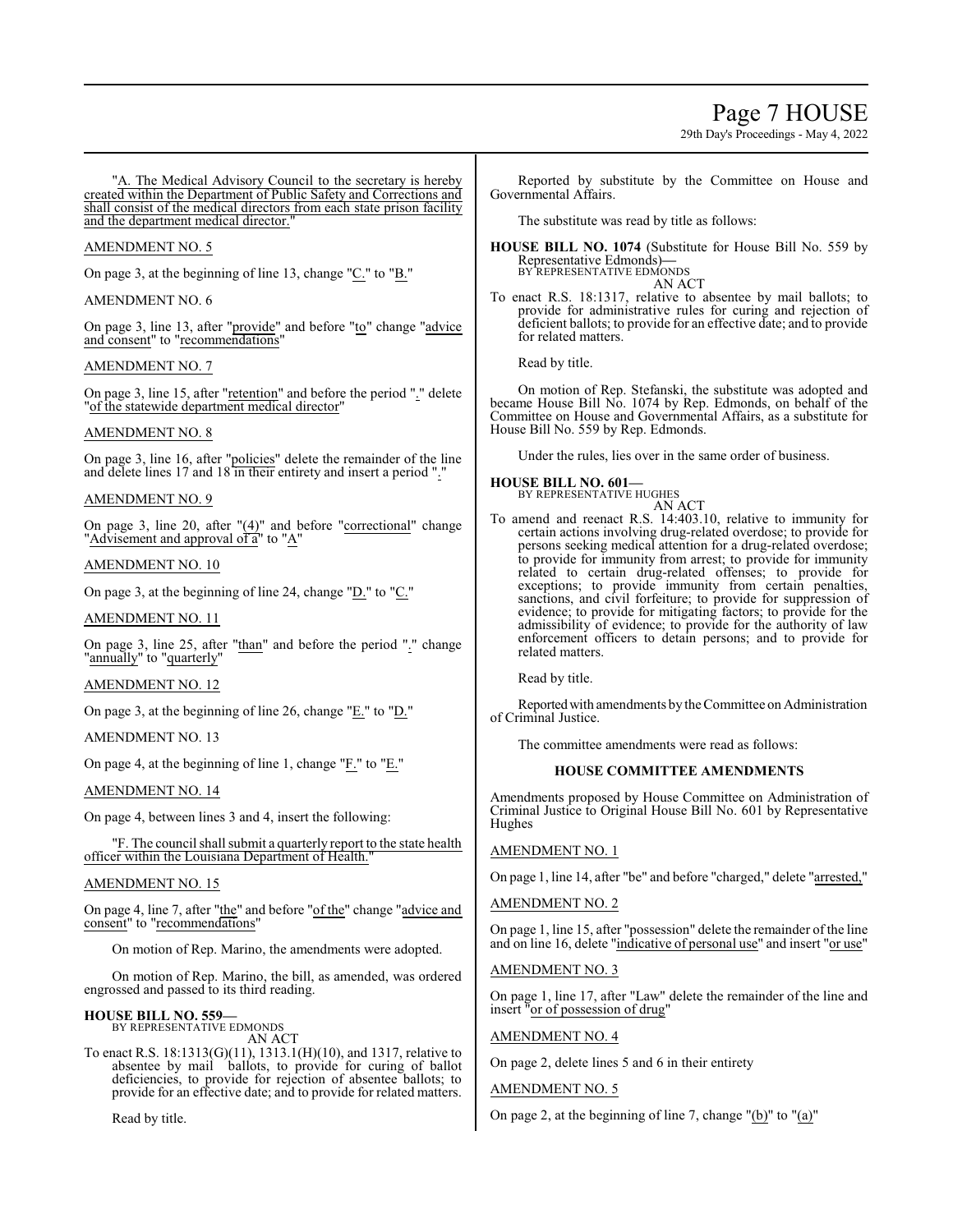# Page 8 HOUSE

29th Day's Proceedings - May 4, 2022

## AMENDMENT NO. 6

On page 2, line 8, change "parole." to "parole, related to the incident which required medical assistance as provided in Subparagraph (1) of this Paragraph.

#### AMENDMENT NO. 7

On page 2, delete line 9 in its entirety and insert the following:

"(b) Civil forfeiture of property, related to the incident which required medical assistance as provided in Subparagraph (1) of this Paragraph.

#### AMENDMENT NO. 8

On page 2, delete lines 10 and 11 in their entirety

## AMENDMENT NO. 9

On page 2, delete line 14 in its entirety and insert "possession or use of a"

### AMENDMENT NO. 10

On page 2, at the beginning of line 16, after "Law" delete the remainder of the line and insert "or for possession of drug paraphernalia as defined in R.S."

#### .AMENDMENT NO. 11

On page 2, delete lines 21 and 22 in their entirety

#### AMENDMENT NO. 12

On page 2, at the beginning of line 23, change "(b)" to "(a)"

#### AMENDMENT NO. 13

On page 2, line 24, change "parole." to "parole, related to the incident which required medical assistance as provided in Subparagraph (1) of this Paragraph.

#### AMENDMENT NO. 14

On page 2, delete line 25 in its entirety and insert the following:

"(b) Civil forfeiture of property, related to the incident which required medical assistance as provided in Subparagraph (1) of this Paragraph.

On motion of Rep. Marino, the amendments were adopted.

On motion of Rep. Marino, the bill, as amended, was ordered engrossed and passed to its third reading.

#### **HOUSE BILL NO. 620—** BY REPRESENTATIVE STEFANSKI

AN ACT

To amend and reenact R.S. 4:707(D), (E), and (F)(2), relative to charitable raffles, bingo, and keno; to provide relative to licensing and reporting requirements; to authorize a private nonprofit elementary or secondary school to conduct certain games of chance; to provide for definitions; to exempt a private nonprofit elementary or secondary school from licensing and reporting requirements; and to provide for related matters.

Read by title.

Reported favorably by the Committee on Administration of Criminal Justice.

On motion of Rep. Marino, the bill was ordered engrossed and passed to its third reading.

# **HOUSE BILL NO. 629—**

BY REPRESENTATIVE BRYANT AN ACT

To enact Code of Criminal Procedure Article 162.4, relative to search warrants; to provide relative to a search without a warrant; to prohibit the search without a warrant of a person's residence based on the odor of marijuana; and to provide for related matters.

Read by title.

Reported favorably by the Committee on Administration of Criminal Justice.

On motion of Rep. Marino, the bill was ordered engrossed and passed to its third reading.

**HOUSE BILL NO. 671—** BY REPRESENTATIVE EDMONDS

AN ACT To amend and reenact R.S. 18:1373(A)(2), relative to preparation, testing, and adjusting of voting machine, to provide for notice of preparation of voting machines; to provide for review of test vote report; and to provide for related matters.

Read by title.

Reported with amendments by the Committee on House and Governmental Affairs.

The committee amendments were read as follows:

#### **HOUSE COMMITTEE AMENDMENTS**

Amendments proposed by House Committee on House and Governmental Affairs to Original House Bill No. 671 by Representative Edmonds

#### AMENDMENT NO. 1

On page 1, line 15, delete "and submitted to the parish board of election supervisors for review." and insert a comma "," and insert "and a signed certification of such testing shall be submitted to the parish board of election supervisors.

On motion of Rep. Stefanski, the amendments were adopted.

On motion of Rep. Stefanski, the bill, as amended, was ordered engrossed and passed to its third reading.

#### **HOUSE BILL NO. 688—**

BY REPRESENTATIVE PHELPS

AN ACT To amend and reenact R.S. 17:1176(B), relative to sabbatical leave for teachers; to authorize teachers whose applications for sabbatical leave are denied by the superintendent to appeal to the school board; to provide a process relative to the school board's consideration of the appeal; and to provide for related matters.

Read by title.

Reported favorably by the Committee on Education.

On motion of Rep. Harris, the bill was ordered engrossed and passed to its third reading.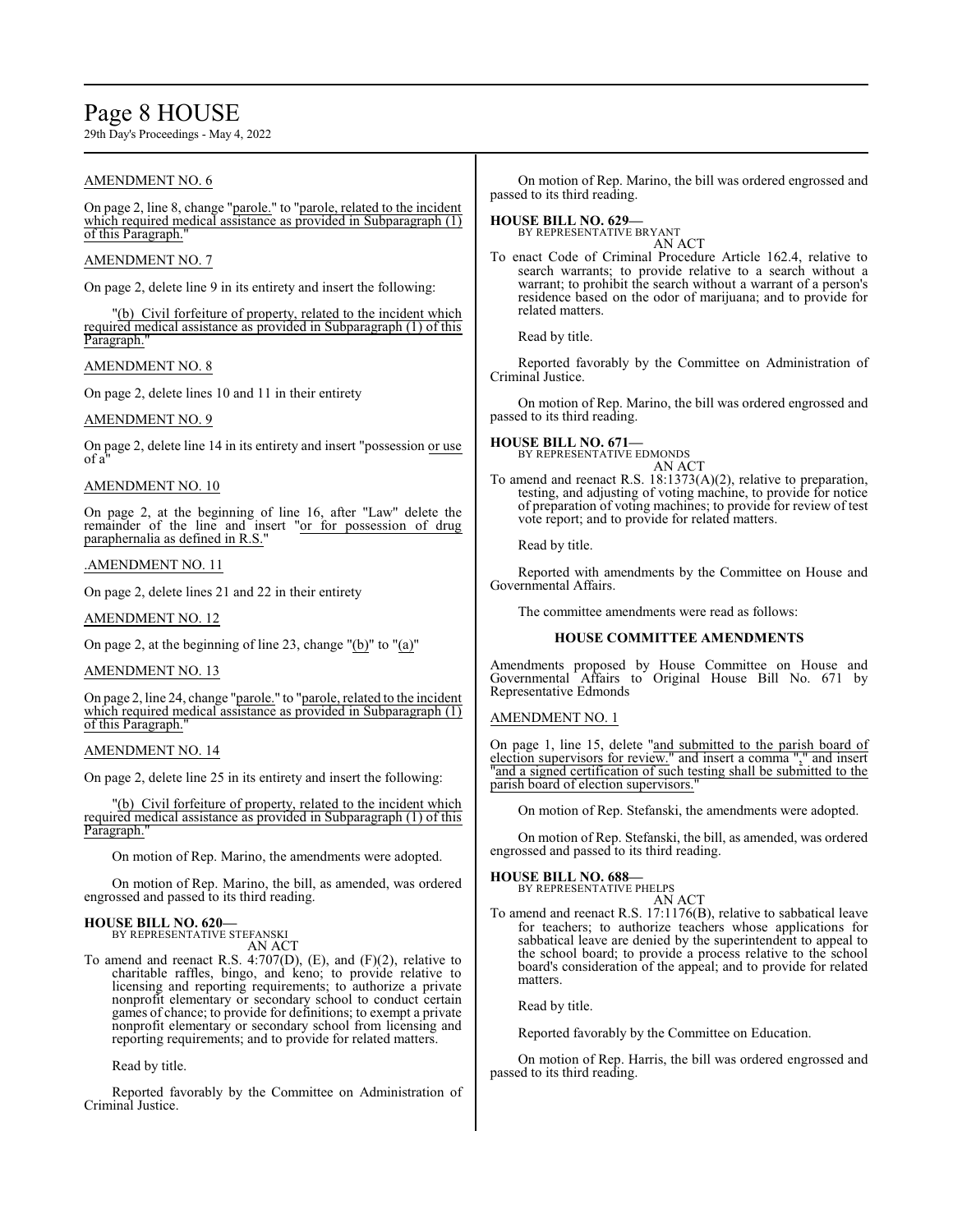# 29th Day's Proceedings - May 4, 2022

#### **HOUSE BILL NO. 726—** BY REPRESENTATIVE LYONS

AN ACT

To enact Code of Criminal Procedure Article 875.1(H), relative to the financial obligations for criminal offenders; to provide relative to incarceration; and to provide for related matters.

Read by title.

Reported with amendments by the Committee on Administration of Criminal Justice.

The committee amendments were read as follows:

#### **HOUSE COMMITTEE AMENDMENTS**

Amendments proposed by House Committee on Administration of Criminal Justice to Original House Bill No. 726 by Representative Lyons

#### AMENDMENT NO. 1

On page 1, line 14, after the period "." insert "This provision shall apply to defendants convicted of traffic offenses, misdemeanor offenses, or felonies under applicable law."

On motion of Rep. Marino, the amendments were adopted.

On motion of Rep. Marino, the bill, as amended, was ordered engrossed and passed to its third reading.

#### **HOUSE BILL NO. 774—**

BY REPRESENTATIVE GLOVER AN ACT

To enact Code of Criminal Procedure Article 977(D), relative to expungement of records; to provide relative to the motion to expunge a record of arrest and conviction of a misdemeanor offense; to provide relative to when a person may file an expungement for certain convictions of possession of marijuana; to provide for prospective and retroactive application; and to provide for related matters.

Read by title.

Reported with amendments by the Committee on Administration of Criminal Justice.

The committee amendments were read as follows:

#### **HOUSE COMMITTEE AMENDMENTS**

Amendments proposed by House Committee on Administration of Criminal Justice to Original House Bill No. 774 by Representative Glover

#### AMENDMENT NO. 1

On page 1, line 2, after "To" and before "enact" delete "amend and reenact Code of Criminal Procedure Article 983(H) and (I) and to"

#### AMENDMENT NO. 2

On page 1, line 3, change "Articles 977(D) and 984(J)," to "Article 977(D),"

#### AMENDMENT NO. 3

On page 1, line 6, after "marijuana;" delete the remainder of the line and delete line 7 in its entirety

#### AMENDMENT NO. 4

On page 1, at the beginning of line 8, delete "in certain expungement cases:

#### AMENDMENT NO. 5

On page 1, line 11, after "Section 1." delete the remainder of the line and delete line 12 in its entirety and insert the following:

"Code of Criminal Procedure Article 977(D) is hereby"

AMENDMENT NO. 6

On page 1, line 20, after "R.S.  $40:966(C)(2)(a)$ " and before "from" insert "after one hundred eighty days"

#### AMENDMENT NO. 7

On page 1, delete line 21 in its entirety

#### AMENDMENT NO. 8

On page 2, delete lines 1 through 15 in their entirety

On motion of Rep. Marino, the amendments were adopted.

Under the rules, the above bill, as amended, was ordered engrossed and recommitted to the Committee on Appropriations.

# **HOUSE BILL NO. 775—**

BY REPRESENTATIVE GLOVER AN ACT

To enact R.S. 40:1021(B), relative to drug related objects; to provide relative to the definition of drug paraphernalia; to exclude equipment or devices used for the inhalation of raw or crude marijuana for therapeutic use; and to provide for related matters.

Read by title.

Reported favorably by the Committee on Administration of Criminal Justice.

On motion of Rep. Marino, the bill was ordered engrossed and passed to its third reading.

#### **HOUSE BILL NO. 861—**

BY REPRESENTATIVE ST. BLANC AN ACT

To enact R.S. 17:407.65(D) and to repeal R.S. 17:407.64(B) and 407.66 and R.S. 40:1563.2, relative to family and in-home child care providers; to provide relative to the inspection of such providers; to provide relative to the powers and duties of the state Department of Education and the office of state fire marshal with respect to such providers; to provide for the transfer and use of monies; and to provide for related matters.

Read by title.

Reported by substitute by the Committee on Education.

The substitute was read by title as follows:

**HOUSE BILL NO. 1075** (Substitute for House Bill No. 861 by Representative St. Blanc)**—** BY REPRESENTATIVE ST. BLANC

AN ACT

To amend and reenact R.S. 17:407.62(7), 407.64(B), and 407.66(A)(2) andR.S. 40:1563.2 and to enact R.S. 17:407.62(8) and (9), relative to family and in-home child care providers; to provide relative to the inspection of such providers; to provide relative to the powers and duties of the state Department of Education and the office of state fire marshal with respect to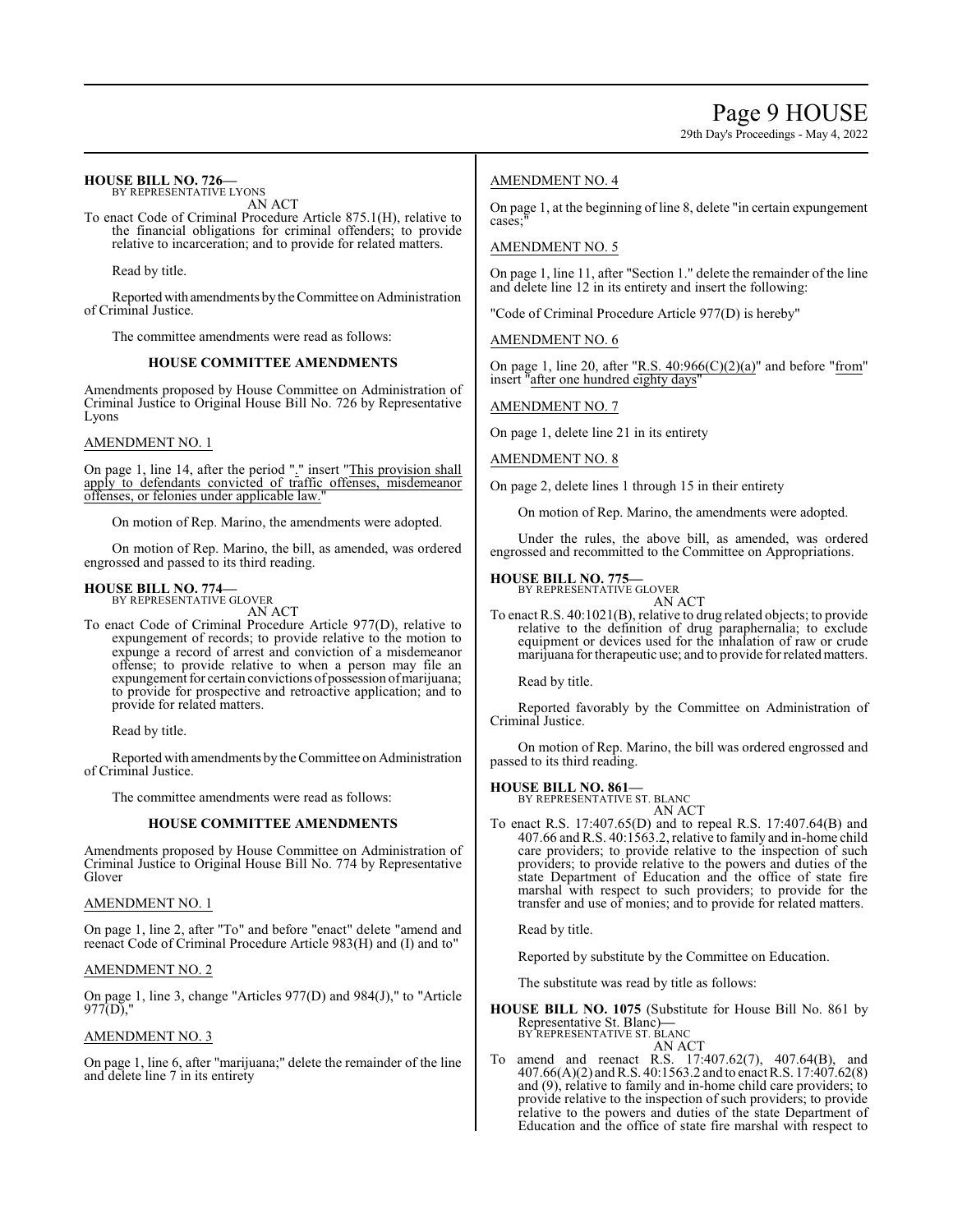# Page 10 HOUSE

29th Day's Proceedings - May 4, 2022

such providers; to provide for the transfer and use of monies; and to provide for related matters.

Read by title.

On motion of Rep. Harris, the substitute was adopted and became House Bill No. 1075 by Rep. St. Blanc, on behalf of the Committee on Education, as a substitute for House Bill No. 861 by Rep. St. Blanc.

Under the rules, lies over in the same order of business.

#### **HOUSE BILL NO. 877—**

BY REPRESENTATIVE WILFORD CARTER AN ACT

To amend and reenact Code of Criminal Procedure Articles 316(9) and (10) and 319(A) and to enact Code of Criminal Procedure Article 316(11), relative to bail; to provide relative to factors in fixing the amount of bail; to provide that the amount of bail shall be fixed in an amount having regard to the presumption of innocence until the defendant is proven guilty; to provide relative to modifications of bail; to provide relative to motions filed to reduce the amount of bail; and to provide for related matters.

Read by title.

Reported with amendments by the Committee on Administration of Criminal Justice.

The committee amendments were read as follows:

#### **HOUSE COMMITTEE AMENDMENTS**

Amendments proposed by House Committee on Administration of Criminal Justice to Original House Bill No. 877 by Representative Wilford Carter

#### AMENDMENT NO. 1

On page 1, line 2, change "Article 316(9) and (10)" to "Articles 316(9) and (10) and 319(A)"

#### AMENDMENT NO. 2

On page 1, line 3, change "Article 316(11) and (12)," to "Article  $316(11)$ ,"

### AMENDMENT NO. 3

On page 1, line 6, after "guilty" insert a semicolon ";" and delete the remainder of the line and insert "to provide relative to modifications of bail; to provide relative to motions filed to reduce the amount of bail; and"

#### AMENDMENT NO. 4

On page 1, line 9, change "Article 316(9) and (10)" to "Articles  $316(9)$  and  $(10)$  and  $319(A)$ "

#### AMENDMENT NO. 5

On page 1, line 10, change "Article 316(11) and (12) are" to "Article 316(11) is"

### AMENDMENT NO. 6

On page 1, delete lines 18 through 19 in their entirety

### AMENDMENT NO. 7

On page 2, line 1, change " $(11)$ " to " $(10)$ "

## AMENDMENT NO. 8

On page 2, line 2, change "(12)" to "(11)"

AMENDMENT NO. 9

On page 2, after line 3, add the following:

"\* \* \*

Art. 319. Modifications of bail

A.(1) The court having trial jurisdiction over the offense charged, on its own motion or on motion of the prosecuting attorney or defendant, for good cause, may either increase or reduce the amount of bail, or require new or additional security. For purposes of this Article, good cause for increase of bail specifically includes but is not limited to the rearrest of the defendant on offenses alleged to have been committed while out on a bail undertaking. The to have been committed while out on a bail undertaking. modification of any bail order wherein a bail undertaking has been posted by a criminal defendant and his sureties shall upon the modification terminate the liability of the defendant and his sureties under the previously existing bail undertaking. A new bail under the previously existing bail undertaking. A new bail undertaking must be posted in the amount of the new bail order.

(2) When a motion to reduce the amount of bail is filed, the motion shall be heard no later than thirty days after the motion is filed.

 $*$  \*  $*$  \*

On motion of Rep. Marino, the amendments were adopted.

On motion of Rep. Marino, the bill, as amended, was ordered engrossed and passed to its third reading.

### **HOUSE BILL NO. 904—**

BY REPRESENTATIVES PHELPS AND LANDRY AN ACT

- To amend and reenact R.S. 14:134.1(A), relative to malfeasance in office; to provide with respect to malfeasance in office involving prohibited sexual conduct; and to provide for related matters.
	- Read by title.

Reported favorably by the Committee on Administration of Criminal Justice.

On motion of Rep. Marino, the bill was ordered engrossed and passed to its third reading.

**HOUSE BILL NO. 910—**

BY REPRESENTATIVE THOMAS AN ACT

To amend and reenact R.S. 37:3302(introductory paragraph), (1), (2),  $(8)$ , and  $(11)$  and to enact R.S.  $37:3302(13)$ , relative to athletic trainers; to provide for definitions; to provide for an effective date; and to provide for related matters.

Read by title.

Reported with amendments by the Committee on Health and Welfare.

The committee amendments were read as follows:

#### **HOUSE COMMITTEE AMENDMENTS**

Amendments proposed by House Committee on Health and Welfare to Original House Bill No. 910 by Representative Thomas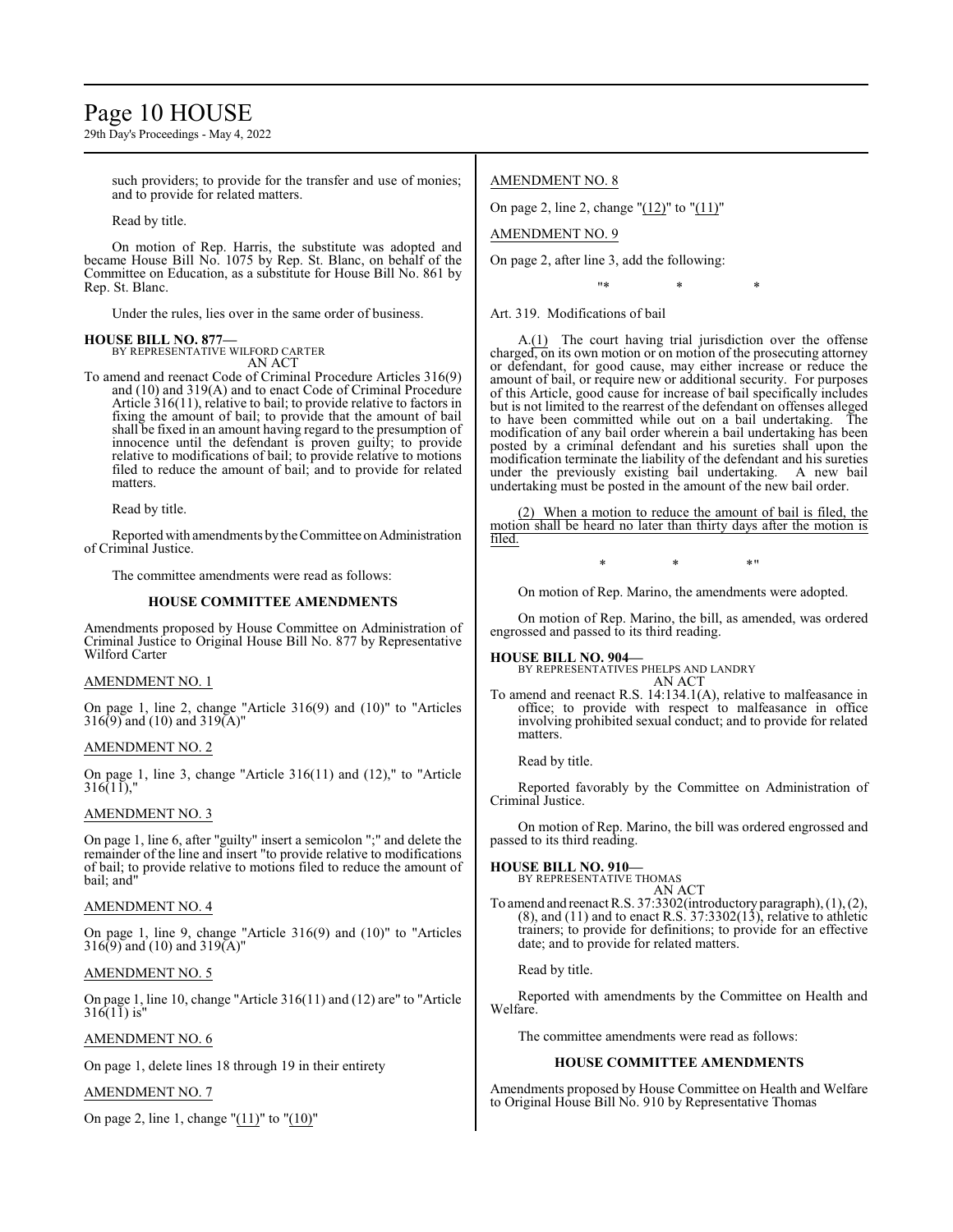# Page 11 HOUSE

29th Day's Proceedings - May 4, 2022

# AMENDMENT NO. 1

On page 1, at the end of line 2, after "(8)," delete the remainder of the line and insert in lieu thereof "and (11)"

### AMENDMENT NO. 2

On page 1, line 3, delete "and (d)," and insert in lieu thereof "and to enact R.S. 37:3302(13)," and after "definitions;" and before "and" insert "to provide for an effective date;"

### AMENDMENT NO. 3

On page 1, line 6, after "(8)," delete the remainder of the line and insert in lieu thereof "and  $(11)$ "

### AMENDMENT NO. 4

On page 1, delete line 7 in its entirety and insert in lieu thereof "are hereby amended and reenacted and R.S. 37:3302(13) is hereby enacted to read as follows:"

### AMENDMENT NO. 5

On page 1, line 10, change "section" to "Section"

### AMENDMENT NO. 6

On page 1, delete lines 11 through 18 in their entirety and insert in lieu thereof the following:

"(1) "Athlete" means an individual designated as such by the board, an educational institution, a professional athletic organization, or other board-approved organization who participates in an athletic activity sponsored by such institution or organization.

### AMENDMENT NO. 7

On page 2, at the beginning of line 3, after "conditions" and before the period "." insert "incurred by athletes"

### AMENDMENT NO. 8

On page 2, line 7, after "the" and before "care" insert "immediate" and at the end of the line insert "injured athlete"

### AMENDMENT NO. 9

On page 2, at the beginning of line 8, delete "athletic injury"

### AMENDMENT NO. 10

On page 2, at the end of line 14, delete "an athletic" and insert in lieu thereof "athletes"

### AMENDMENT NO. 11

On page 2, at the beginning of line 15, delete "injury" and after "following" and before "injury" insert "an athletic"

## AMENDMENT NO. 12

On page 2, delete lines 21 through 27 in their entirety and insert in lieu thereof the following:

"(13) "Athletic injury" means any injury, illness, or medical condition sustained by an athlete as a result of his participation in exercises, sports, games, or recreational activities.

# AMENDMENT NO. 13

On page 2, after line 27, add the following:

"Section 2. This Act shall become effective upon signature by the governor or, if not signed by the governor, upon expiration of the time for bills to become law without signature by the governor, as provided by Article III, Section 18 of the Constitution of Louisiana. If vetoed by the governor and subsequently approved by the legislature, this Act shall become effective on the day following such approval."

On motion of Rep. Bagley, the amendments were adopted.

On motion of Rep. Bagley, the bill, as amended, was ordered engrossed and passed to its third reading.

# **HOUSE BILL NO. 912—**

BY REPRESENTATIVE MAGEE AN ACT

amend and reenact R.S.  $18:563(D)(2)$ ,  $1259(B)(5)$ ,  $1309(E)(5)(b)(i)$  and (iii), and  $1316(A)$  and to enact R.S.  $18:1309(E)(5)(b)(iv)$ , relative to voting; to provide for procedures applicable to voting; to provide for the manner of voting; to provide relative to ballots; to provide for the manner of marking ballot selections; and to provide for related matters.

Read by title.

Reported favorably by the Committee on House and Governmental Affairs.

On motion ofRep. Stefanski, the bill was ordered engrossed and passed to its third reading.

### **HOUSE BILL NO. 913—**

BY REPRESENTATIVE MUSCARELLO AN ACT

To enact R.S. 18:1300.22(C), relative to gaming elections; to provide relative to elections for riverboat gaming; to provide relative to elections when voters do not approve a proposition for riverboat gaming; and to provide for related matters.

Read by title.

Reported favorably by the Committee on Administration of Criminal Justice.

On motion of Rep. Marino, the bill was ordered engrossed and passed to its third reading.

**HOUSE BILL NO. 946—** BY REPRESENTATIVE DUSTIN MILLER

AN ACT To amend and reenact R.S. 17:1944.1(B)(1) and (C), relative to local special education advisory councils; to provide relative to membership on such councils; to provide relative to reports from such councils; and to provide for related matters.

Read by title.

Reported with amendments by the Committee on Education.

The committee amendments were read as follows:

### **HOUSE COMMITTEE AMENDMENTS**

Amendments proposed by House Committee on Education to Original House Bill No. 946 by Representative Dustin Miller

### AMENDMENT NO. 1

On page 1, line 10, after "B.(1)" delete the remainder of the line and on line 11, delete "thirteen members," and insert "The number of council members"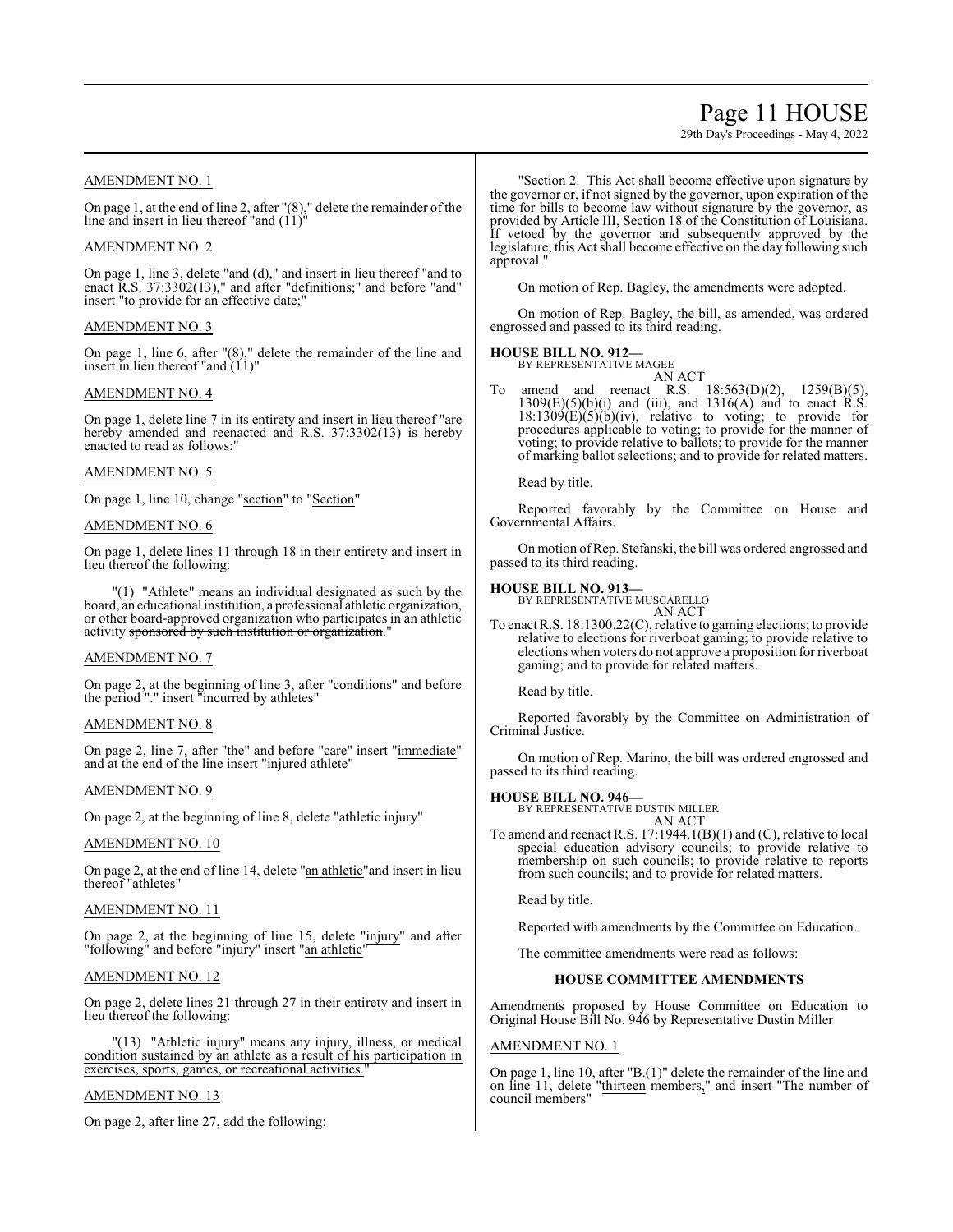# Page 12 HOUSE

29th Day's Proceedings - May 4, 2022

# AMENDMENT NO. 2

On page 1, line 13, between "However," and "the council's" insert "if the schools under the authority of the superintendent or administrative head enroll more than one thousand students, the council shall be comprised of not fewer than nine members. Regardless of the number of members,

#### AMENDMENT NO. 3

On page 1, line 15, after "(a)" delete " $At$ " and insert "Except as otherwise provided by this Subparagraph, at"

### AMENDMENT NO. 4

On page 1, at the end of line 18 insert "One high school student with an exceptionality, other than gifted and talented, and one person who represents an entity that serves students with disabilities or families of students with disabilities and who is not an employee of the school governing authority may be counted to meet the requirement of this Subparagraph."

On motion of Rep. Harris, the amendments were adopted.

On motion of Rep. Harris, the bill, as amended, was ordered engrossed and passed to its third reading.

#### **HOUSE BILL NO. 970—** BY REPRESENTATIVE WHITE

AN ACT

To enact Part X-G of Chapter 1 of Title 17 of the Louisiana Revised Statutes of 1950, to be comprised of R.S. 17:407.111, relative to early childhood literacy; to establish an early childhood literacy program; to provide for program purposes, administration, and funding; to provide eligibility criteria for participation; and to provide for related matters.

Read by title.

Reported favorably by the Committee on Education.

Under the rules, the above bill was ordered engrossed and recommitted to the Committee on Appropriations.

#### **HOUSE BILL NO. 981—**

BY REPRESENTATIVES DUPLESSIS, BEAULLIEU, AND SCHLEGEL AN ACT

To enact R.S. 17:271.1 and 3996(B)(67), relative to curricula; to require the provision of mental health instruction to public school students; to provide relative to content of the instruction; to provide for incorporation of the instruction into an existing required course; to provide relative to the mental health component of the state content standards for health education; and to provide for related matters.

Read by title.

Reported favorably by the Committee on Education.

On motion of Rep. Harris, the bill was ordered engrossed and passed to its third reading.

### **HOUSE BILL NO. 996—**

BY REPRESENTATIVE BRYANT AN ACT

To amend and reenact R.S. 4:714(C), 724(B)(1) and (9), 732(B)(2) and (I), and 740(A), to enact R.S.  $4:724(B)(10)$ , and to repeal R.S. 4:739(E)(1) and (2), relative to charitable gaming; to provide relative to the use of electronic or video bingo games; to provide relative to the cost of each game play; to require machines to accept any denomination of cash in the form of bills or tickets; to provide relative to the limit for the mega jackpot for progressive mega jackpot bingo games; to provide

relative to sales of progressive mega jackpot bingo on Electronic Bingo Card Dabber Devices; to provide relative to the number of electronic dabber devices issued to patrons who purchase bingo paper packs; to provide relative to the conducting and regulation of charitable gaming; to provide relative to sales of progressive mega jackpot bingo on Electronic Bingo Card Dabber Devices; and to provide for related matters.

Read by title.

Reported with amendments by the Committee on Administration of Criminal Justice.

The committee amendments were read as follows:

#### **HOUSE COMMITTEE AMENDMENTS**

Amendments proposed by House Committee on Administration of Criminal Justice to Original House Bill No. 996 by Representative Bryant

### AMENDMENT NO. 1

On page 1, line 2, after "reenact" and before "to" change "R.S. 4:724(B)(1) and (9) and 732(B)(2)," to "R.S. 4:714(C), 724(B)(1) and (9),  $732(B)(2)$  and (I), and  $740(A)$ ,

### AMENDMENT NO. 2

On page 1, line 3, after "repeal" and before "relative" change "R.S.  $4:732(1)$  and  $739(E)$ ," to "R.S.  $4:739(E)(1)$  and  $(2)$ ,"

#### AMENDMENT NO. 3

On page 1, line 10, after "packs;" and before "and" insert "to provide relative to the conducting and regulation of charitable gaming; to provide relative to sales of progressive mega jackpot bingo on Electronic Bingo Card Dabber Devices;"

#### AMENDMENT NO. 4

On page 1, line 12, change "R.S. 4:724(B)(1) and (9) and 732(B)(2)" to "R.S. 4:714(C), 724(B)(1) and (9), 732(B)(2) and (I), and 740(A)"

#### AMENDMENT NO. 5

On page 1, between lines 13 and 14, insert the following:

"§714. Restrictions; requirements; transfers; prohibitions

\* \* \*

C.(1) Each licensee shall designate an active member and a sufficient number of alternate members of the organization to be in charge of and primarily responsible for each session of a game of chance. Such individual, or alternates, who shall be designated as the member-in-charge, shall supervise all activities of such session and be responsible for the conduct of all games of such session. The member-in-charge or alternate shall be present at all times on the premises during the session. In addition, each The provisions of this Paragraph shall only apply to call bingo sessions.

(2) Each licensee shall designate an active member of the organization to be responsible for the documentation of receipts and disbursements as well as the maintenance of all financial records. Such individual designated shall have been a member in good standing of the organization and shall be familiar with the provisions of this Chapter, applicable local ordinances and regulations, and the rules and regulations of the office.

 $*$  \*  $*$  \*  $*$  \*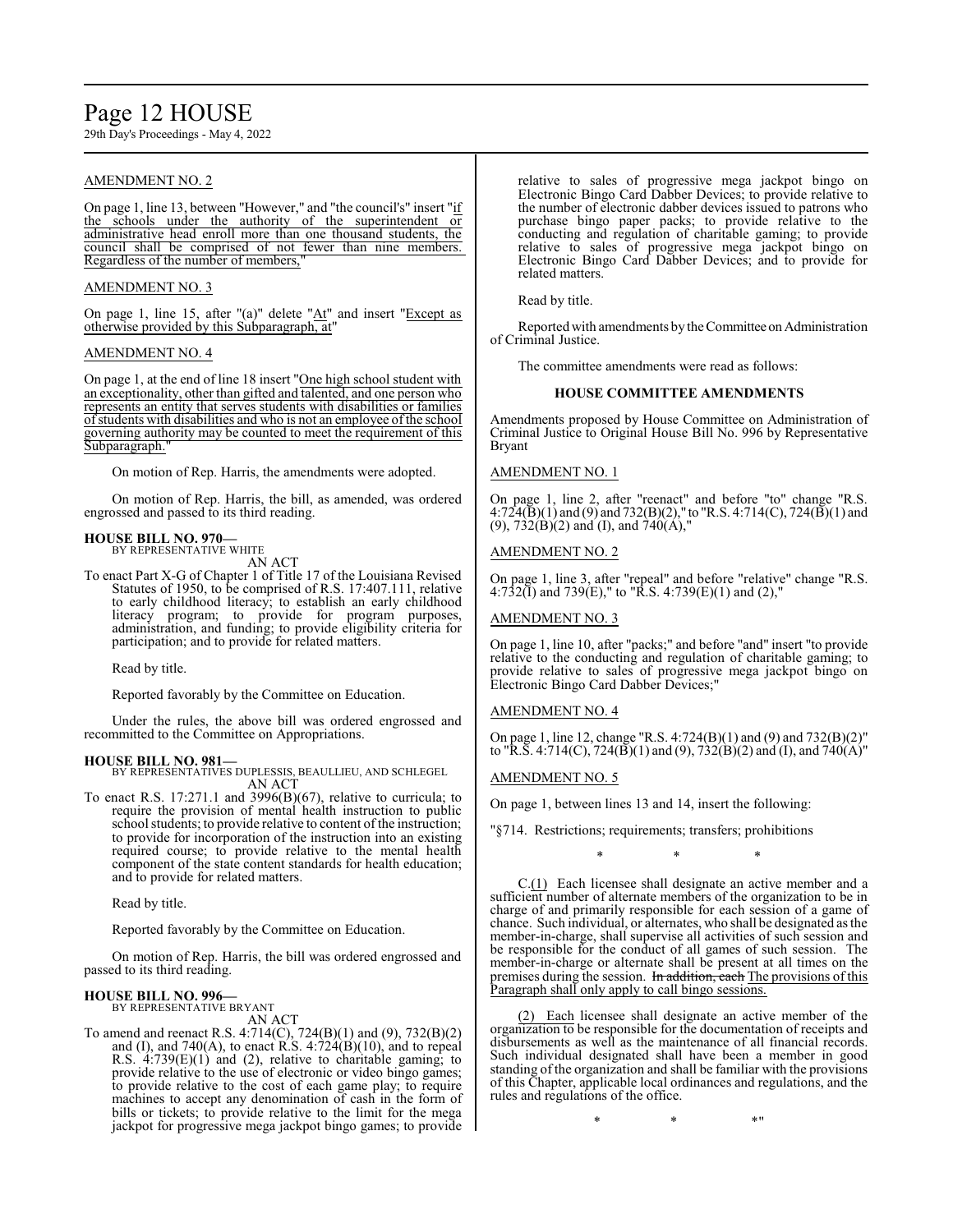#### AMENDMENT NO. 6

On page 2, between lines 17 and 18, insert the following:

"I. Sales of progressive mega jackpot bingo on an Electronic Bingo Card Dabber Device for any organization shall not exceed six thirty games per hour and shall not exceed the gross sales of bingo and pull-tabs in a single reporting quarter for any organization. The office may suspend the sales of progressive mega jackpot bingo for any organization that violates the provisions of this Subsection until the organization becomes compliant.

\* \* \*

§740. Session defined

A. A session represents authorized games of chance played within a time limit not to exceed eight consecutive hours, with a minimum of twelve hours between sessions. A licensee may operate no more than five premises for the purpose of charitable gaming activities, however, each licensee may only have one session at each premise per twelve hour period. A session of keno or bingo when the licensee possesses a special license is limited to six eight consecutive hours. Sessions are limited to not more than one session per calendar day per licensee. Organizations are not allowed to begin their session until the stated time on their license issued by the office.

 $*$  \*  $*$  \*  $*$  "

#### AMENDMENT NO. 7

On page 2, line 18, change "R.S. 4:732(I) and 739(E)" to "R.S.  $4:739(E)(1)$  and  $(2)$ "

On motion of Rep. Marino, the amendments were adopted.

On motion of Rep. Marino, the bill, as amended, was ordered engrossed and passed to its third reading.

#### **HOUSE BILL NO. 1028—** BY REPRESENTATIVE GLOVER

AN ACT

To amend and reenact R.S.  $40:1025(A)(1)$ , (B), (C), and (D) and to enact R.S. 40:1025(E), relative to penalties for transactions in drug related objects; to reduce the penalty for possession or use of marijuana drug paraphernalia; and to provide for related matters.

Read by title.

Reported favorably by the Committee on Administration of Criminal Justice.

On motion of Rep. Marino, the bill was ordered engrossed and passed to its third reading.

**HOUSE BILL NO. 1073** (Substitute for House Bill No. 801 by

Representative Goudeau)—<br>BY REPRESENTATIVES GOUDEAU, BACALA, HUVAL, AND<br>STEFANSKI AN ACT

To enact Part II-B of Chapter 21 of Title 37 of the Louisiana Revised Statutes of 1950, to be comprised ofR.S. 37:1891 through 1896, relative to scrap metal recyclers; to provide definitions; to provide for fees; to provide for licensing requirements; to provide forrecord keeping; to provide for exceptions; to provide for fines and penalties; and to provide for related matters.

Read by title.

On motion of Rep. Davis, the bill was ordered engrossed and passed to its third reading.

## **Senate Instruments on Second Reading Returned from the Legislative Bureau**

The following Senate Instruments on second reading, returned from the Legislative Bureau, were taken up and acted upon as follows:

#### **SENATE BILL NO. 14—** BY SENATOR POPE

AN ACT

To amend and reenact R.S. 37:2441 and 2464(C), relative to the Louisiana Board for Hearing Aid Dealers; to provide for registration and licensure; to provide legislative intent; to provide for applicability; and to provide for related matters.

Read by title.

Reported favorably by the Committee on Commerce.

Reported without amendments by the Legislative Bureau.

On motion of Rep. Davis, the bill was ordered passed to its third reading.

#### **SENATE BILL NO. 39—** BY SENATOR BERNARD

AN ACT

To provide relative to state highways; to designate a portion of Louisiana Highway 493 in Natchitoches Parish as the "Augustin Metoyer Memorial Parkway"; to provide for restrictions on costs of materials to the department; and to provide for related matters.

Read by title.

Reported favorably by the Committee on Transportation, Highways and Public Works.

Reported without amendments by the Legislative Bureau.

On motion of Rep. Wright, the bill was ordered passed to its third reading.

**SENATE BILL NO. 52—**

BY SENATOR ABRAHAM

AN ACT To provide relative to state highways; to designate the Black Bayou Bridge on Louisiana Highway 384 in Calcasieu Parish as the "Dorothy Carter Memorial Bridge"; to provide for an effective date; and to provide for related matters.

Read by title.

Reported favorably by the Committee on Transportation, Highways and Public Works.

Reported without amendments by the Legislative Bureau.

On motion of Rep. Wright, the bill was ordered passed to its third reading.

#### **SENATE BILL NO. 61—**

BY SENATOR MCMATH AN ACT

To enact R.S. 47:463.214, relative to motor vehicle special prestige license plate; to provide for the establishment of the "Mental Health" special prestige license plate; to provide for creation, issuance, design, fees, distribution, and rule promulgation applicable to such license plates; and to provide for related matters.

Read by title.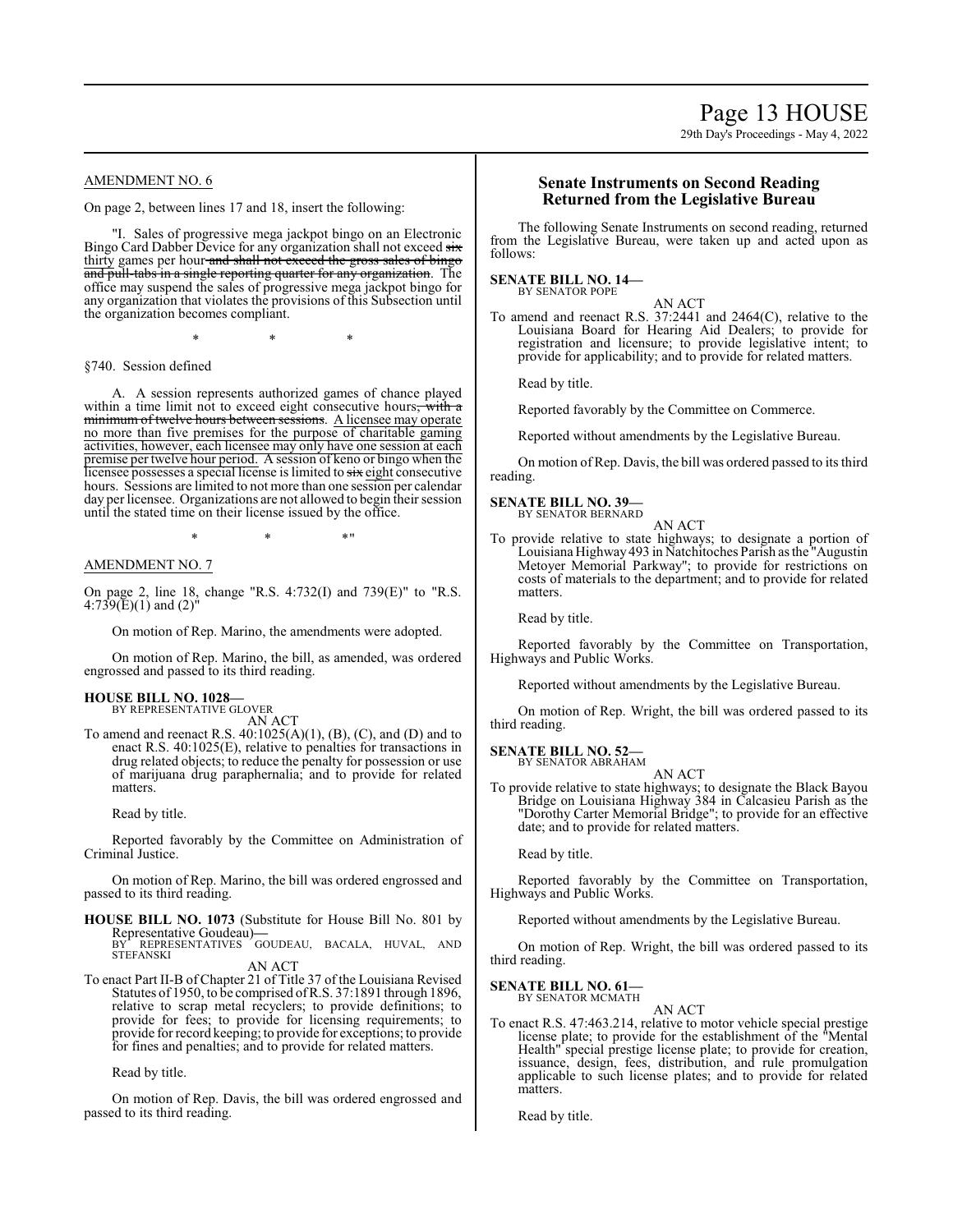# Page 14 HOUSE

29th Day's Proceedings - May 4, 2022

Reported favorably by the Committee on Transportation, Highways and Public Works.

Reported without amendments by the Legislative Bureau.

On motion of Rep. Wright, the bill was ordered passed to its third reading.

#### **SENATE BILL NO. 79—** BY SENATOR WHITE

AN ACT

To provide relative to state highways; to designate a portion of Louisiana Highway 16 in St. Helena Parish as the "Trooper George Baker Memorial Highway"; to provide for restrictions on costs of materials to the department; and to provide for related matters.

Read by title.

Reported favorably by the Committee on Transportation, Highways and Public Works.

Reported without amendments by the Legislative Bureau.

On motion of Rep. Wright, the bill was ordered passed to its third reading.

**SENATE BILL NO. 85—** BY SENATORS CORTEZ, ALLAIN, MCMATH, MORRIS, SMITH AND WARD

AN ACT

To enact Subpart KK of Part 1 of Chapter 1 of Subtitle II of Title 47 of the Louisiana Revised Statutes of 1950, to be comprised of R.S. 47:120.181, relative to individual income tax refund checkoff donations; to authorize a refund checkoff donation for Maddie's Footprints; to provide relative to the expiration of the checkoff donation; and to provide for related matters.

Read by title.

Reported favorably by the Committee on Ways and Means.

Reported without amendments by the Legislative Bureau.

On motion of Rep. Bishop, the bill was ordered passed to its third reading.

#### **SENATE BILL NO. 102—** BY SENATOR FOIL

AN ACT

To amend and reenact Civil Code Arts. 250 and 256, relative to tutorship by nature; to provide for cotutorship; to provide that cotutors have equal authority to act alone or on behalf of the child; to provide for an effective date; and to provide for related matters.

Read by title.

Reported with amendments by the Committee on Civil Law and Procedure.

The committee amendments were read as follows:

#### **HOUSE COMMITTEE AMENDMENTS**

Amendments proposed by House Committee on Civil Law and Procedure to Engrossed Senate Bill No. 102 by Senator Foil

#### AMENDMENT NO. 1

On page 1, line 2, after "Civil Code Arts. 250 and" and before the comma "," change "256" to "256(C)"

#### AMENDMENT NO. 2

On page 1, line 7, after "Civil Code Arts. 250 and" and before "are" change "256" to "256(C)"

#### AMENDMENT NO. 3

On page 2, between lines 3 and 4 insert the following:

"All those cases are called tutorship by nature."

Reported without amendments by the Legislative Bureau.

On motion of Rep. Gregory Miller, the amendments were adopted.

On motion of Rep. Gregory Miller, the bill, as amended, was ordered passed to its third reading.

# **SENATE BILL NO. 129—** BY SENATOR MORRIS

AN ACT

To amend and reenact R.S. 47:305.76(A) and 337.9(D)(34) and to enact R.S. 47:305.76(B)(24) through (45), relative to local sales and use tax; to provide an exemption from local sales and use tax for the purchase of certain infused or injected prescription drugs; to provide for applicable diseases and conditions; to provide for effectiveness; and to provide for related matters.

Read by title.

Reported with amendments by the Committee on Ways and Means.

The committee amendments were read as follows:

#### **HOUSE COMMITTEE AMENDMENTS**

Amendments proposed by House Committee on Ways and Means to Engrossed Senate Bill No. 129 by Senator Morris

AMENDMENT NO. 1

On page 2, between lines 26 and 27, insert the following:

"(46) Granulomatosis with Polyangiitis."

Reported with amendments by the Legislative Bureau.

The Legislative Bureau amendments were read as follows:

#### **LEGISLATIVE BUREAU AMENDMENTS**

Amendments proposed by Legislative Bureau to Engrossed Senate Bill No. 129 by Senator Morris

#### AMENDMENT NO. 1

On page 1, line 3, following "through" and before "," change "(45)" to  $\sqrt{46}$ "

AMENDMENT NO. 2

On page 1, line 9, following "through" and before "are" change "(45)" to "(46)"

On motion of Rep. Bishop, the amendments were adopted.

On motion of Rep. Bishop, the bill, as amended, was ordered passed to its third reading.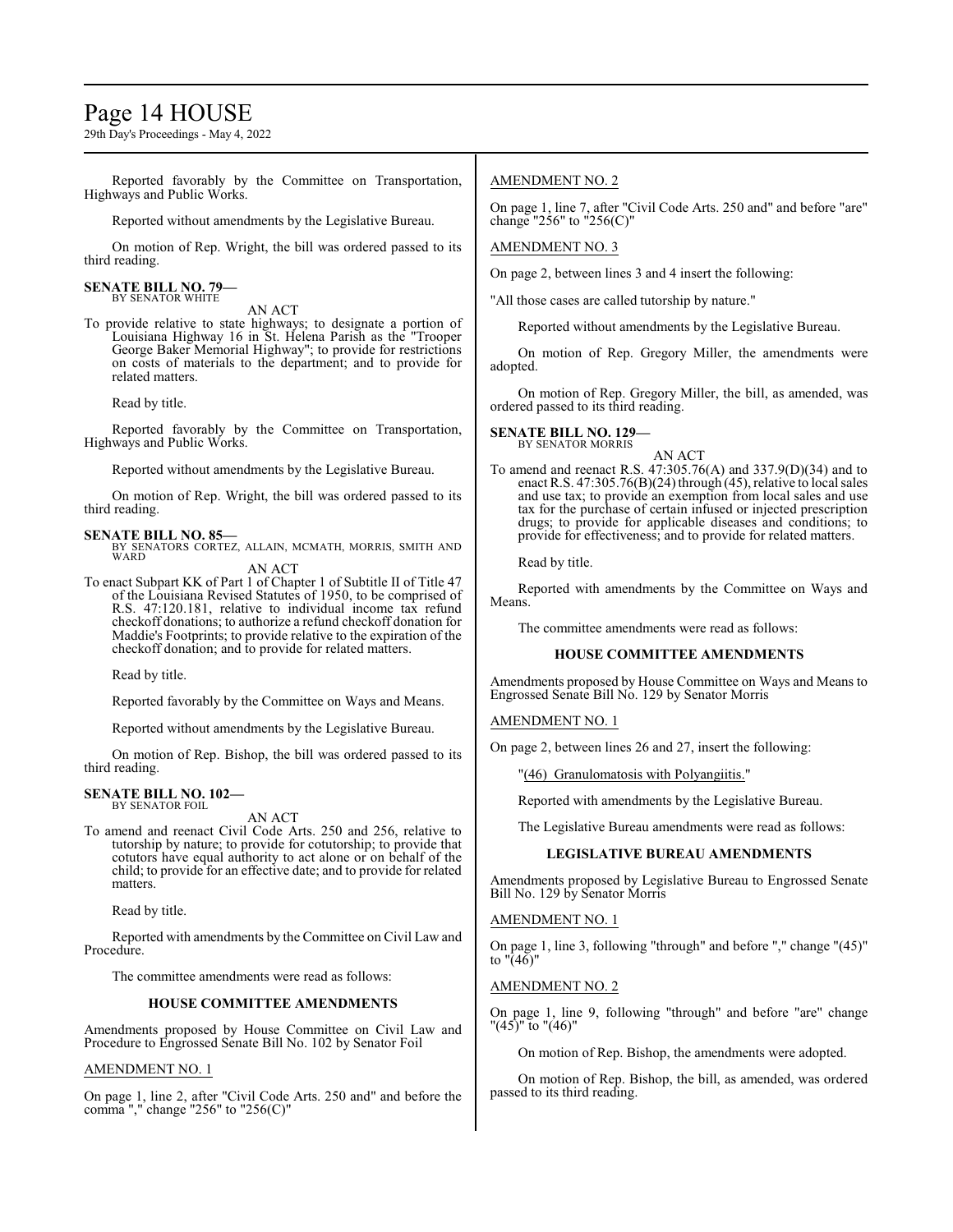# Page 15 HOUSE

29th Day's Proceedings - May 4, 2022

#### **SENATE BILL NO. 181—** BY SENATOR MCMATH

AN ACT

To amend and reenact R.S. 2:809 and to enact R.S. 2:801(6), relative to DOTD and the definition of an airport sponsor; to provide for the approval, inspection, and certification of airport construction projects; and to provide for related matters.

Read by title.

Reported favorably by the Committee on Transportation, Highways and Public Works.

Reported without amendments by the Legislative Bureau.

On motion of Rep. Wright, the bill was ordered passed to its third reading.

**SENATE BILL NO. 211—** BY SENATOR STINE

AN ACT

To amend and reenact R.S.  $47:463.61(E)(2)$  and (3), to provide relative to the "Choose Life" special prestige license plate; to add the needs of expectant mothers considering parenting their child to the approved use of royalty fee; and to provide for related matters.

Read by title.

Reported favorably by the Committee on Transportation, Highways and Public Works.

Reported without amendments by the Legislative Bureau.

On motion of Rep. Wright, the bill was ordered passed to its third reading.

#### **SENATE BILL NO. 217—** BY SENATOR JACKSON

AN ACT To enact R.S. 47:305.77 and 337.9(D)(36), relative to local sales and use tax; to provide an exemption from local sales and use tax for the lease, rental, or purchase of tangible personal property or services by the Edward Via College of Osteopathic Medicine (VCOM); to provide for effectiveness; and to provide for related matters.

Read by title.

Reported favorably by the Committee on Ways and Means.

Reported without amendments by the Legislative Bureau.

On motion of Rep. Bishop, the bill was ordered passed to its third reading.

#### **SENATE BILL NO. 242—** BY SENATOR ALLAIN

AN ACT

To amend and reenact R.S. 47:337.63(A)(3), (D), and (E), 337.69(B), 337.70(A)(1) and (2), and 337.80(A)(4)(b) and (B) and to enact R.S.  $47:337.69(C)$  and  $337.70(A)(4)$ , relative to interest and penalties applicable to local sales and use tax; to provide for remittance oftax under protest; to provide for a limitation on the maximuminterest rate on unpaid taxes; to equalize interest rates for taxes due, taxes paid under protest, and refunds of overpayments; to provide for the calculation of late filing and payment penalties; and to provide for related matters.

Read by title.

Reported favorably by the Committee on Ways and Means.

Reported without amendments by the Legislative Bureau.

On motion of Rep. Bishop, the bill was ordered passed to its third reading.

#### **SENATE BILL NO. 293—** BY SENATOR ALLAIN

AN ACT

To enact R.S. 47:305.77, relative to sales and use tax rebates; to provide for a state sales and use tax rebate for the purchase of certain agricultural fencing materials by commercial farmers; to provide for limitations and conditions; to provide for definitions; to authorize the secretary of the Department of Revenue to promulgate rules; to provide for application deadlines; and to provide for related matters.

Read by title.

Reported favorably by the Committee on Ways and Means.

Reported without amendments by the Legislative Bureau.

On motion of Rep. Bishop, the bill was ordered passed to its third reading.

#### **SENATE BILL NO. 363—** BY SENATOR FOIL

AN ACT

To amend and reenact R.S. 6:333(B) and to enact Code of Civil Procedure Art. 2336.1, relative to the judicial sale of property; to provide for the determination or superior encumbrances or privileges; to provide for issuance of a subpoena duces tecum upon the owner or servicer of an obligation secured by a superior encumbrance; and to provide for related matters.

Read by title.

Reported with amendments by the Committee on Civil Law and Procedure.

The committee amendments were read as follows:

### **HOUSE COMMITTEE AMENDMENTS**

Amendments proposed by House Committee on Civil Law and Procedure to Reengrossed Senate Bill No. 363 by Senator Foil

#### AMENDMENT NO. 1

On page 3, delete line 26 in its entirety and insert "defined in R.S. 6:333(A)(2) or an affiliate as defined in R.S. 6:333( $\overline{A}$ )(1),"

Reported with amendments by the Legislative Bureau.

The Legislative Bureau amendments were read as follows:

### **LEGISLATIVE BUREAU AMENDMENTS**

Amendments proposed byLegislative Bureau to Reengrossed Senate Bill No. 363 by Senator Foil

AMENDMENT NO. 1

On page 1, line 3, following "determination" change "or" to "of"

### AMENDMENT NO. 2

On page 2, line 7, following "one of" and before "following" insert "the"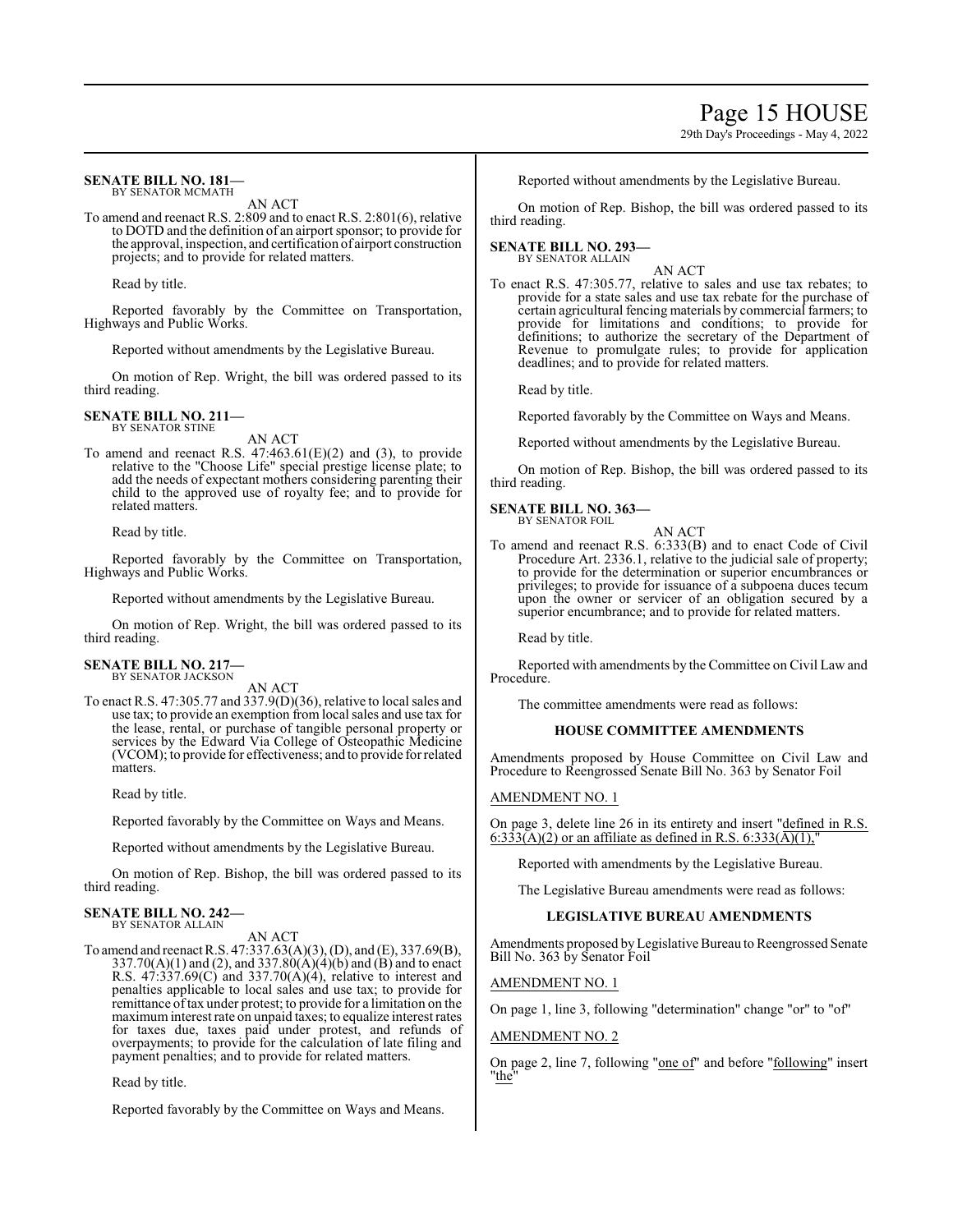# Page 16 HOUSE

29th Day's Proceedings - May 4, 2022

# AMENDMENT NO. 3

On page 2, line 19, following "court costs" and before "and sheriff's" insert",

#### AMENDMENT NO. 4

On page 3, line 4, change "must" to "shall"

#### AMENDMENT NO. 5

On page 3, line 9, following "one of" and before "following" insert "the"

#### AMENDMENT NO. 6

On page 4, lines 8 through 9, following "et seq.," and before "R.S. 46:236.1.4," delete "Code of Civil Procedure Articles 2336 and 2336.1,"

On motion of Rep. Gregory Miller, the amendments were adopted.

On motion of Rep. Gregory Miller, the bill, as amended, was ordered passed to its third reading.

#### **SENATE BILL NO. 371—** BY SENATOR HARRIS

AN ACT

To enact Subpart DDD of Part I of Chapter 1 of Subtitle II of Title 47 of the Louisiana Revised Statutes of 1950, to be comprised of R.S. 47:120.371, relative to state individual income tax refund checkoffs for certain donations; to provide for a method for individuals to donate all or a portion of any individual income tax refund due to them to the University of New Orleans Foundation; to provide for the administration and disbursement of donated monies; to provide for reporting; to provide for applicability; and to provide for related matters.

Read by title.

Reported with amendments by the Committee on Ways and Means.

The committee amendments were read as follows:

#### **HOUSE COMMITTEE AMENDMENTS**

Amendments proposed by House Committee on Ways and Means to Engrossed Senate Bill No. 371 by Senator Harris

#### AMENDMENT NO. 1

On page 1, line 3, after "R.S. 47:120.371," insert the following:

"and Subpart EEE of Part I of Chapter 1 of Subtitle II of Title 47 of the Louisiana Revised Statutes of 1950, to be comprised of R.S. 47:120.375,"

#### AMENDMENT NO. 2

On page 1, at the beginning of line 6, after "them to" and before the semicolon ";" delete "the University of New Orleans Foundation" and insert "certain educational foundations"

#### AMENDMENT NO. 3

On page 1, line 11, after "R.S. 47:120.371," and before "hereby" delete "is" and insert the following:

'and Subpart EEE of Part I of Chapter 1 of Subtitle II of Title 47 of the Louisiana Revised Statutes of 1950, comprised of R.S. 47:120.375, are"

AMENDMENT NO. 4

On page 2, after line 10, insert the following:

#### "SUBPART EEE. UNIVERSITY OF SOUTHEASTERN LOUISIANA FOUNDATION

§120.375. Income tax checkoff; donation for the University of Southeastern Louisiana Foundation

For tax years beginning on and after January 1, 2022, every individual who files an individual income tax return for the current tax year and who is entitled to a refund may designate on his current year return that all or any portion of the total amount of the refund to which he is entitled shall be donated to the University of Southeastern Louisiana Foundation in lieu of that amount being paid to him as a refund. The refund shall be reduced by the amount so designated. The designation shall be made at the time of filing the current year tax return and shall be made upon the income tax return form as prescribed by the secretary of the Department of Revenue. Donated monies shall be administered by the secretary and distributed to the University of Southeastern Louisiana Foundation in accordance with the provisions of R.S. 47:120.37. No donation made pursuant to the provisions of this Subpart shall be invalid for want of an authentic act."

Reported without amendments by the Legislative Bureau.

On motion of Rep. Bishop, the amendments were adopted.

On motion of Rep. Bishop, the bill, as amended, was ordered passed to its third reading.

# **SENATE BILL NO. 431—** BY SENATOR ROBERT MILLS

AN ACT

To amend and reenact R.S. 4:228(F), relative to horse racing; to provide for offtrack wagering facility locations; to provide for prohibitions; to provide for exceptions; and to provide for related matters.

Read by title.

Reported favorably by the Committee on Commerce.

Reported without amendments by the Legislative Bureau.

On motion of Rep. Davis, the bill was ordered passed to its third reading.

### **SENATE BILL NO. 433—**

BY SENATORS WHITE AND FOIL AN ACT

To enact R.S. 2:348, relative to membership of certain airport commissions; to provide for additional commissioners in any parish with a population greater than four hundred fifty thousand and less than four hundred sixty thousand, according to the latest federal decennial census; to provide for legislative representation; to provide for a designee; and to provide for related matters.

Read by title.

Reported with amendments by the Committee on Transportation, Highways and Public Works.

The committee amendments were read as follows:

#### **HOUSE COMMITTEE AMENDMENTS**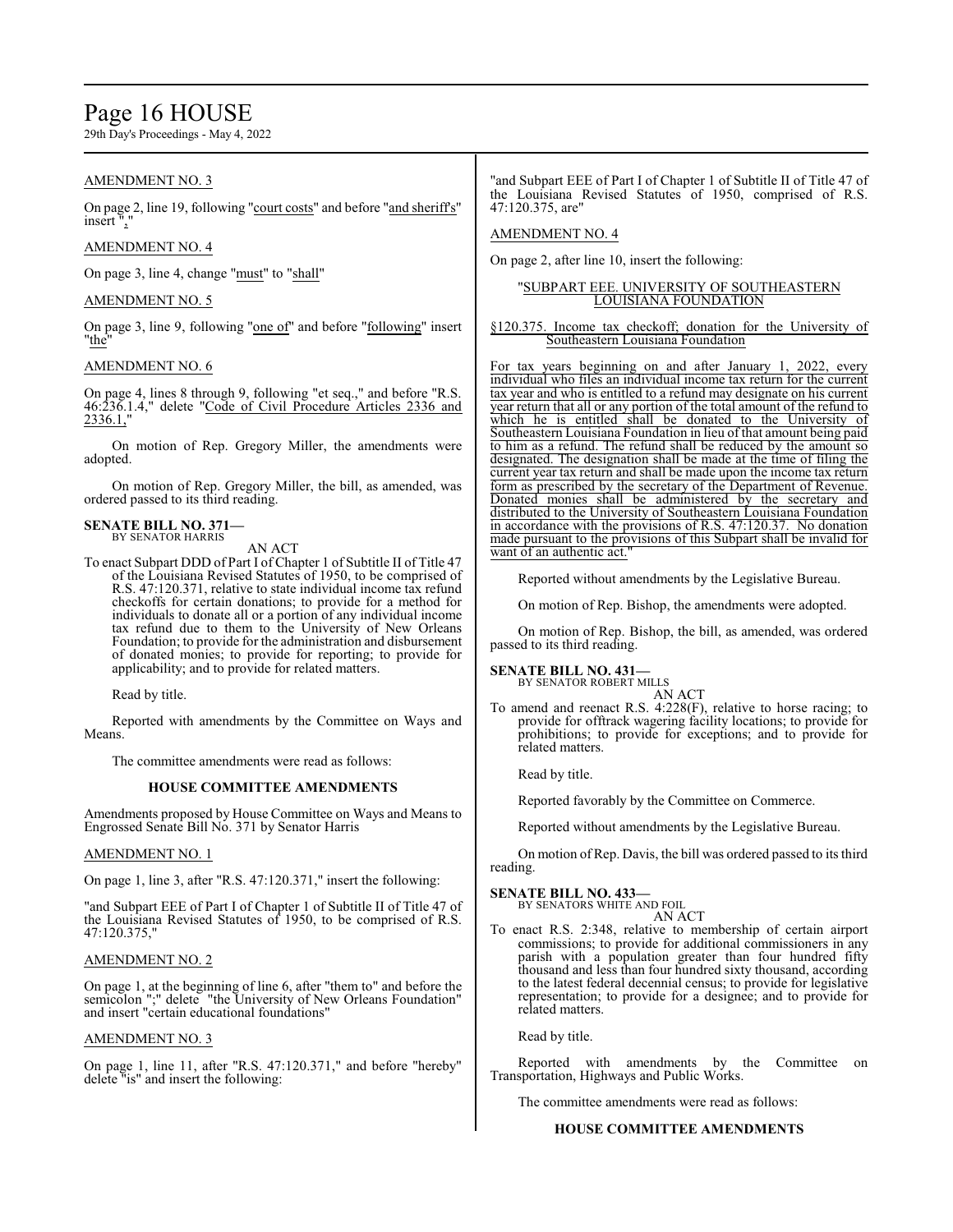# Page 17 HOUSE

29th Day's Proceedings - May 4, 2022

Amendments proposed by House Committee on Transportation, Highways and Public Works to Engrossed Senate Bill No. 433 by Senator White

### AMENDMENT NO. 1

On page 1, line 6, after "designee;" and before "and" insert "to provide relative to quorum requirements;"

#### AMENDMENT NO. 2

On page 1, at the beginning of line 17, change "B." to "B.(1)"

#### AMENDMENT NO. 3

On page 2, at the beginning of line 1, insert "serve as ex officio members of the commission and"

### AMENDMENT NO. 4

On page 2, after line 2, add "(2) For purposes of constituting a quorum, the ex officio members shall not be counted. A majority of the membership shall constitute a quorum with the exception of ex officio members."

Reported without amendments by the Legislative Bureau.

On motion of Rep. Wright, the amendments were adopted.

On motion of Rep. Wright, the bill, as amended, was ordered passed to its third reading.

#### **SENATE BILL NO. 486—** BY SENATOR MORRIS

AN ACT

To amend and reenact Code of Civil Procedure Art. 253(B), relative to clerks of court; to provide relative to pleadings, documents, and exhibits filed with the clerk of court; to provide for electronic transmittal of filings; to provide certain procedures for electronic filing and storage of documents; to provide for the conversion of filings into electronic records; and to provide for related matters.

Read by title.

Reported favorably by the Committee on Civil Law and Procedure.

Reported without amendments by the Legislative Bureau.

On motion of Rep. Gregory Miller, the bill was ordered passed to its third reading.

# **Senate Bills on Second Reading Reported by Committee**

The following Senate Bills and Joint Resolutions on second reading reported by committee were taken up and acted upon as follows:

#### **SENATE BILL NO. 118—** BY SENATOR TALBOT

AN ACT

To amend and reenact R.S. 22:1028.3(B)(2) and to enact R.S.  $22:1028.3(D)(3)$  and (4), relative to the medical necessity for genetic testing of certain cancer mutations; to require medical necessity for genetic testing of certain cancer mutations is based on nationally recognized clinical practice guidelines; to provide definitions; and to provide for related matters.

Read by title.

Reported with amendments by the Committee on Insurance.

The committee amendments were read as follows:

#### **HOUSE COMMITTEE AMENDMENTS**

Amendments proposed by House Committee on Insurance to Engrossed Senate Bill No. 118 by Senator Talbot

AMENDMENT NO. 1

On page 1, line 2, change "R.S. 22:1028.3(B)(2)" to "R.S.  $22:102\overline{8}.3(\overline{B})(2)$  and (D)(introductory paragraph) and (2)"

AMENDMENT NO. 2

On page 1, line 4, change "is based" to "if based"

AMENDMENT NO. 3

On page 1, line 5, change "provide definitions;" to "provide for definitions;

AMENDMENT NO. 4

On page 1, line 8, delete "R.S. 22:1028.3(B)(2) is" and insert "R.S.  $22:10\overline{28.3(B)(2)}$  and (D)(introductory paragraph) and (2) are"

AMENDMENT NO. 5

On page 2, line 2, delete "but not limited to" and insert "any one of"

AMENDMENT NO. 6

On page 2, line 3, change "tests are" to "tests that are"

AMENDMENT NO. 7

On page 2, delete lines 9 and 10 in their entirety and insert:

"(c) Nationally recognized consensus statements and clinical practice guidelines such as but not limited to those of the National Comprehensive Cancer Network or the American Society of Clinical Oncology.'

AMENDMENT NO. 8

On page 2, line 12, delete "shall"

AMENDMENT NO. 9

On page 2, at the beginning of line 14, delete "(1)"

AMENDMENT NO. 10

On page 2, between lines 14 and 15, insert the following:

"(2) "Biomarker testing" is means the analysis of a patient's tissue, blood, or fluid biospecimen for the presences of a biomarker. Biomarker testing includes but is not limited to single-analyte tests, multi-plex panel tests, and partial or whole genome, whole exome, and whole transcriptome sequencing.

AMENDMENT NO. 11

On page 2, at the end of line 17, after "policy" delete the remainder of the line and delete lines 18 through  $2\overline{0}$  in their entirety and insert a period "." and "Such statements are aimed at specific clinical circumstances and based on the best available evidence for the purpose of optimizing the outcomes of clinical care."

AMENDMENT NO. 12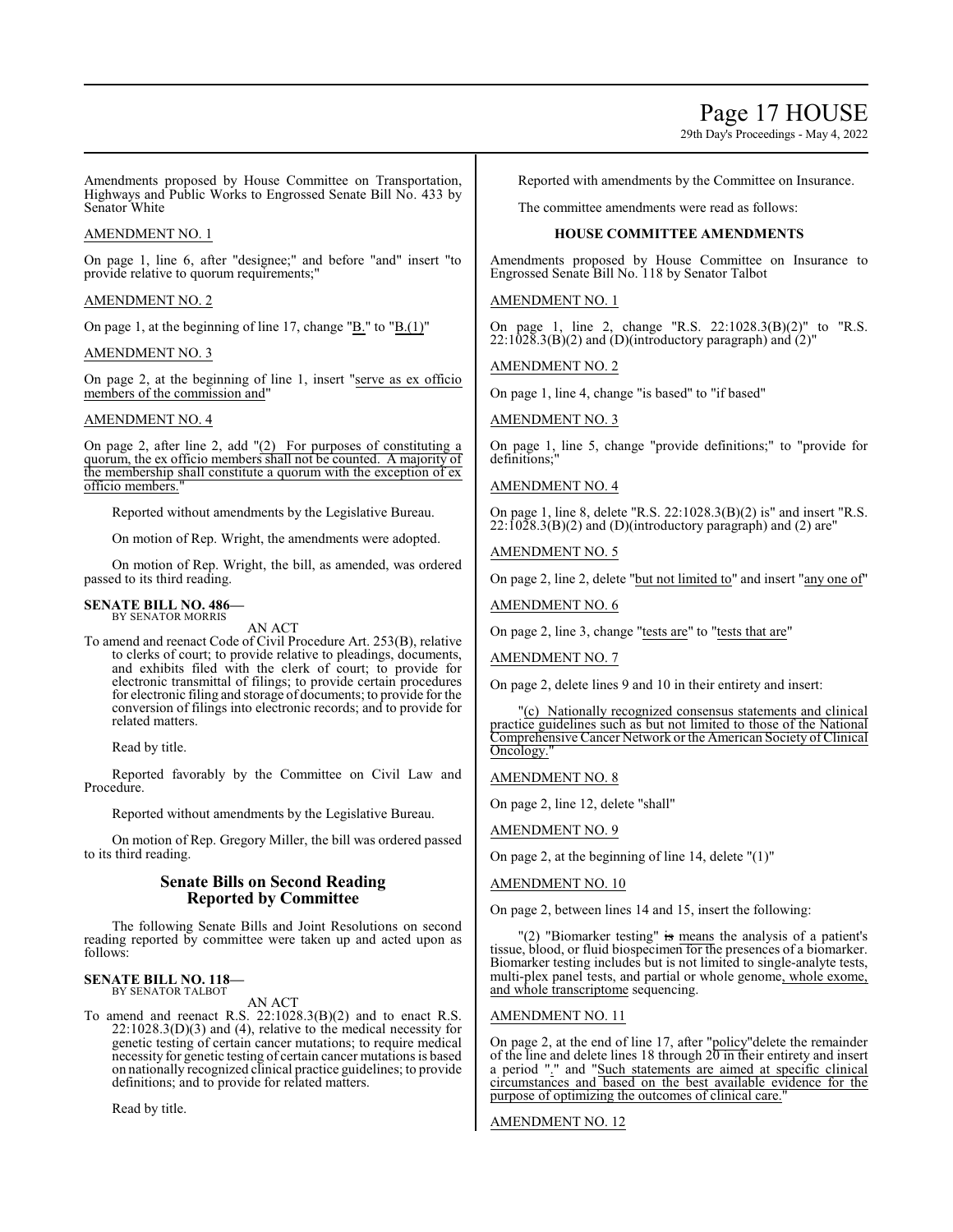# Page 18 HOUSE

29th Day's Proceedings - May 4, 2022

On page 2, line 24, after "policy" delete the remainder of the line and insert a period "." and "Such guidelines establish"

On motion of Rep. Huval, the amendments were adopted.

Under the rules, the bill, as amended, was recommitted to the Committee on Appropriations.

#### **SENATE BILL NO. 412—** BY SENATOR TALBOT

AN ACT

To amend and reenact R.S. 22:2361 through 2370, relative to the Insure Louisiana Incentive Program; to provide for purposes and public purpose; to provide for administration and funding; to provide for cooperative endeavor agreements; to provide for matching grants; to provide for rulemaking; and to provide for related matters.

Read by title.

Reported with amendments by the Committee on Insurance.

The committee amendments were read as follows:

# **HOUSE COMMITTEE AMENDMENTS**

Amendments proposed by House Committee on Insurance to Reengrossed Senate Bill No. 412 by Senator Talbot

AMENDMENT NO. 1

On page 2, line 6, delete "the"

AMENDMENT NO. 2

On page 2, line 27, delete "Citizens'" and insert "Louisiana Citizens Property Insurance Corporation's"

AMENDMENT NO. 3

On page 3, line 8, delete "is authorized to" and insert "may"

### AMENDMENT NO. 4

On page 3, line 16, after "process" and before "award" insert a comma",

### AMENDMENT NO. 5

On page 3, line 17, after "requirements" and before "and" insert a comma",

AMENDMENT NO. 6

On page 3, line 21, delete "as soon as possible"

AMENDMENT NO. 7

On page 3, line 27, delete "only"

AMENDMENT NO. 8

On page 5, line 10, delete "twenty-five" and insert "ten"

AMENDMENT NO. 9

On page 5, line 23, after "allocated to" and before "surplus" insert "a"

## AMENDMENT NO. 10

On page 6, line 5, delete ""Net" and insert "For the purposes of this Chapter, "Net"

# AMENDMENT NO. 11

On page 6, line 9, after "Chapter," and before "new" delete "the"

AMENDMENT NO. 12

On page 6, line 10, delete "the" and insert "an"

## AMENDMENT NO. 13

On page 6, delete lines 22 through 25 and insert "fund grant."

AMENDMENT NO. 14

On page 6, line 29, delete "Twenty-five percent of the net written"

AMENDMENT NO. 15

On page 7, delete lines 1 through 3

AMENDMENT NO. 16

On page 7, line 4, delete "Opportunity Zone Act of 2005 in Louisiana."

AMENDMENT NO. 17

On page 7, line 22, change " $\underline{A}$ " to "Such"

AMENDMENT NO. 18

On page 7, line 23, after "dwelling" and before "provided" insert a comma ","

AMENDMENT NO. 19

On page 7, line 27, after "coverage" and before "or" delete the comma ","

### AMENDMENT NO. 20

On page 8, line 3, change "has received" to "receives"

AMENDMENT NO. 21

On page 8, line 6, delete "so" and insert "such"

### AMENDMENT NO. 22

On page 8, line 8, delete "any" and insert "an"

AMENDMENT NO. 23

On page 8, line 10, after "extension" and before "if" insert a comma ","

On motion of Rep. Huval, the amendments were adopted.

Under the rules, the bill, as amended, was recommitted to the Committee on Appropriations.

# **House Bills and Joint Resolutions on Third Reading and Final Passage**

The following House Bills and Joint Resolutions on third reading and final passage were taken up and acted upon as follows: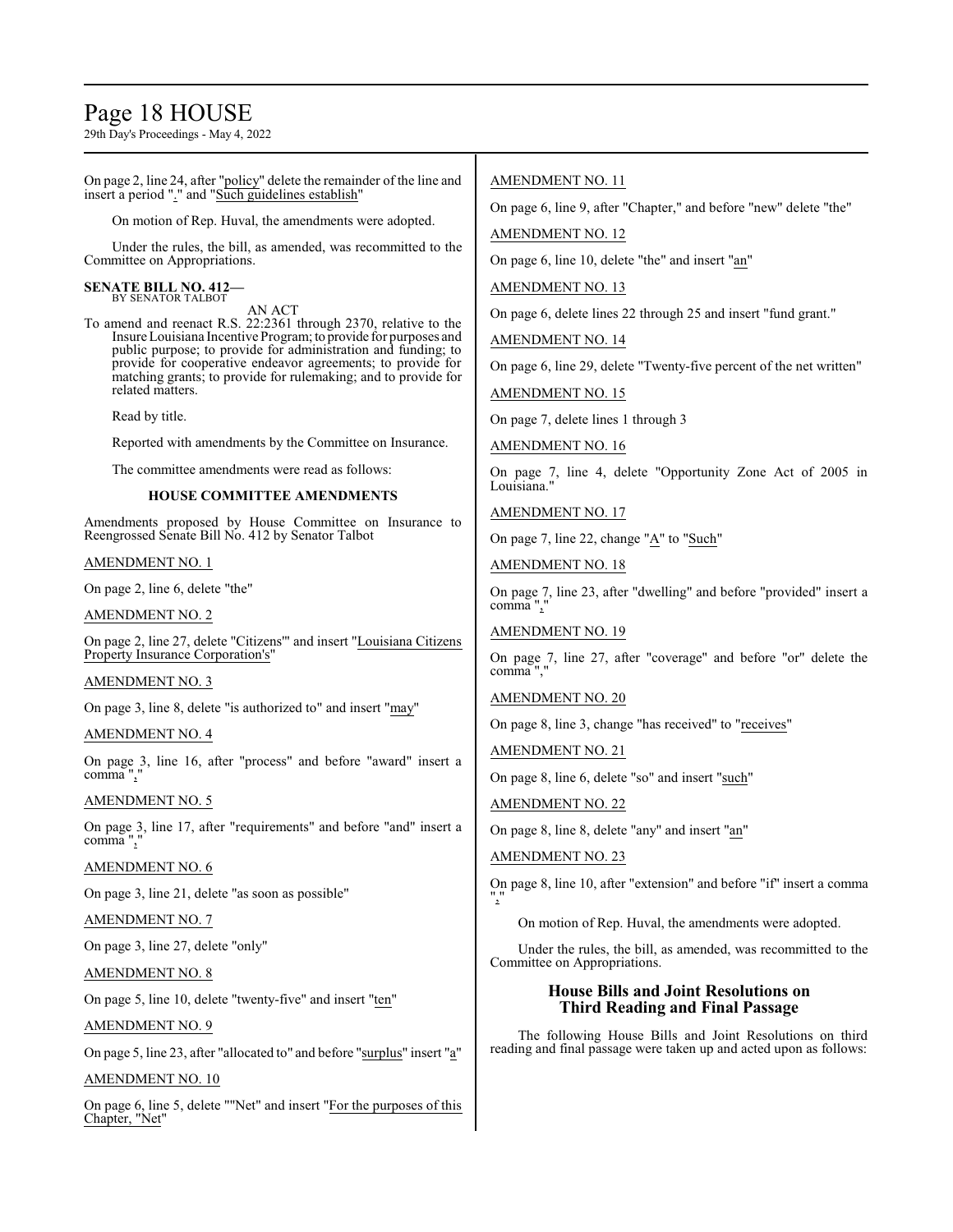**HOUSE BILL NO. 194—**

BY REPRESENTATIVES BUTLER AND WRIGHT AN ACT

To amend and reenact R.S. 17:236(A) and to enact Chapter 43-C of Title 17 of the Louisiana Revised Statutes of 1950, to be comprised of R.S. 17:4037.1 through 4037.7, relative to elementary and secondary education; to create and provide for the administration of a program to provide state funding for the education of certain students with exceptionalities who are not enrolled in public school; to provide relative to the eligibility of students, schools, and service providers participating in the program; to provide relative to program funds; to provide relative to the testing of students participating in the program; to require the state Department of Education to submit annual reports to the legislature relative to the program; to provide relative to rules; to provide relative to definitions; to provide for an effective date; and to provide for related matters.

Read by title.

# **Speaker Pro Tempore Magee in the Chair**

Rep. Butler moved the final passage of the bill.

#### **ROLL CALL**

The roll was called with the following result:

#### YEAS

| Mr. Speaker<br>Adams<br>Amedee<br>Bagley<br>Beaullieu<br>Bourriaque<br>Brass<br>Brown<br>Butler<br>Carpenter<br>Carrier<br>Carter, R.<br>Carter, W.<br>Cormier<br>Coussan<br>Crews<br>Davis<br>Deshotel<br>DeVillier<br>DuBuisson<br>Duplessis<br>Echols<br>Edmonds<br>Edmonston<br>Emerson<br>Farnum<br>Firment<br>Fisher<br>Fontenot<br>Freeman<br>Total - 90<br>Phelps<br>Total - 2 | Freiberg<br>Frieman<br>Gadberry<br>Gaines<br>Garofalo<br>Geymann<br>Glover<br>Goudeau<br>Green<br>Harris<br>Hilferty<br>Horton<br>Hughes<br>Huval<br>$\prod_{i=1}^{n}$<br>Ivey<br>Jefferson<br>Jenkins<br>Johnson, M.<br>Kerner<br>LaCombe<br>LaFleur<br>Larvadain<br>Lyons<br>Mack<br>Magee<br>Marcelle<br>Marino<br>McCormick<br>McFarland<br><b>NAYS</b><br>Willard | McKnight<br>McMahen<br>Miguez<br>Miller, D.<br>Miller, G.<br>Mincey<br>Muscarello<br>Nelson<br>Newell<br>Orgeron<br>Owen, C.<br>Pierre<br>Pressly<br>Riser<br>Romero<br>Schamerhorn<br>Schlegel<br>Seabaugh<br>Selders<br>St. Blanc<br>Stagni<br>Stefanski<br>Tarver<br>Thompson<br>Turner<br>Villio<br>Wheat<br>White<br>Wright<br>Zeringue |
|----------------------------------------------------------------------------------------------------------------------------------------------------------------------------------------------------------------------------------------------------------------------------------------------------------------------------------------------------------------------------------------|------------------------------------------------------------------------------------------------------------------------------------------------------------------------------------------------------------------------------------------------------------------------------------------------------------------------------------------------------------------------|----------------------------------------------------------------------------------------------------------------------------------------------------------------------------------------------------------------------------------------------------------------------------------------------------------------------------------------------|
|                                                                                                                                                                                                                                                                                                                                                                                        | <b>ABSENT</b>                                                                                                                                                                                                                                                                                                                                                          |                                                                                                                                                                                                                                                                                                                                              |
| Bacala<br>Bishop<br>Boyd<br>Bryant<br>Cox                                                                                                                                                                                                                                                                                                                                              | Hodges<br>Hollis<br>Johnson, T.<br>Jordan<br>Landry                                                                                                                                                                                                                                                                                                                    | Moore<br>Owen, R.<br>Thomas                                                                                                                                                                                                                                                                                                                  |

#### Total - 13

The Chair declared the above bill was finally passed.

The title of the above bill was read and adopted.

Rep. Butler moved to reconsider the vote by which the above bill was finally passed, and, on her own motion, the motion to reconsider was laid on the table.

## **Consent to Correct a Vote Record**

Rep. Willard requested the House consent to correct his vote on final passage of House Bill No. 194 from yea to nay, which consent was unanimously granted.

# **HOUSE BILL NO. 196—** BY REPRESENTATIVE NELSON

AN ACT

To enact R.S. 17:3138.10, relative to postsecondary education; to create the Stimulating More Advanced Research and Technology Program for the purpose of awarding grants to support research in science, technology, engineering, and mathematics at certain postsecondary education institutions; to provide for program administration by the Board of Regents; to specify the purposes for which grants are awarded; to create the Stimulating More Advanced Research and Technology Fund for the purpose of funding the program; to direct the state treasurer to deposit certain monies into the fund; to require the Board of Regents to report annually relative to the program; to require the Board of Regents to adopt rules relative to the program; and to provide for related matters.

Read by title.

Rep. Nelson moved the final passage of the bill.

#### **ROLL CALL**

The roll was called with the following result:

#### YEAS

Mr. Speaker Freiberg McFarland<br>Adams Frieman McKnight Adams Frieman McKnight<br>
Amedee Gadberry McMahen Amedee Gadberry<br>Bacala Gaines Bacala Gaines Miguez Bagley Garofalo Miller, D.<br>Beaullieu Geymann Miller, G. Bourriaque Glover<br>Boyd Goudeau Boyd Goudeau Muscarello<br>Brass Green Nelson Brass Green Nelson<br>Brown Harris Newell Brown Harris Newell<br>Butler Hilferty Orgeron Carpenter Horton Owen,<br>
Carrier Hughes Pierre Carter, R. Huval Pressl<br>Carter, W. Illg Riser Carter, W.<br>Cormier Cormier Ivey Romero<br>Coussan Jefferson Schamer Coussan Jefferson Schamerhorn<br>Crews Jenkins Schlegel Crews Jenkins Schlegel<br>Davis Johnson, M. Seabaugh Davis Johnson, M. Seabaughten<br>Deshotel Johnson, T. Selders Deshotel Johnson, T.<br>DeVillier Jordan DuBuisson Kerner Stagni<br>
Duplessis LaCombe Stefanski Duplessis LaCombe Stefans<br>Echols LaFleur Tarver Echols LaFleur<br>
Edmonds Landrv Edmonston Larvadain Turner<br>Emerson Lyons Villio Emerson Lyons Villio<br>Farnum Mack Wheat Farnum Mack Wheat<br>
Firment Mage White Firment Magee

Geymann Miller,<br>Glover Mincey Hilferty Orgeron<br>Horton Owen, C. Hughes Pierre<br>
Huval Pressly Jordan St. Blanc<br>Kerner Stagni Landry Thompson<br>Larvadain Turner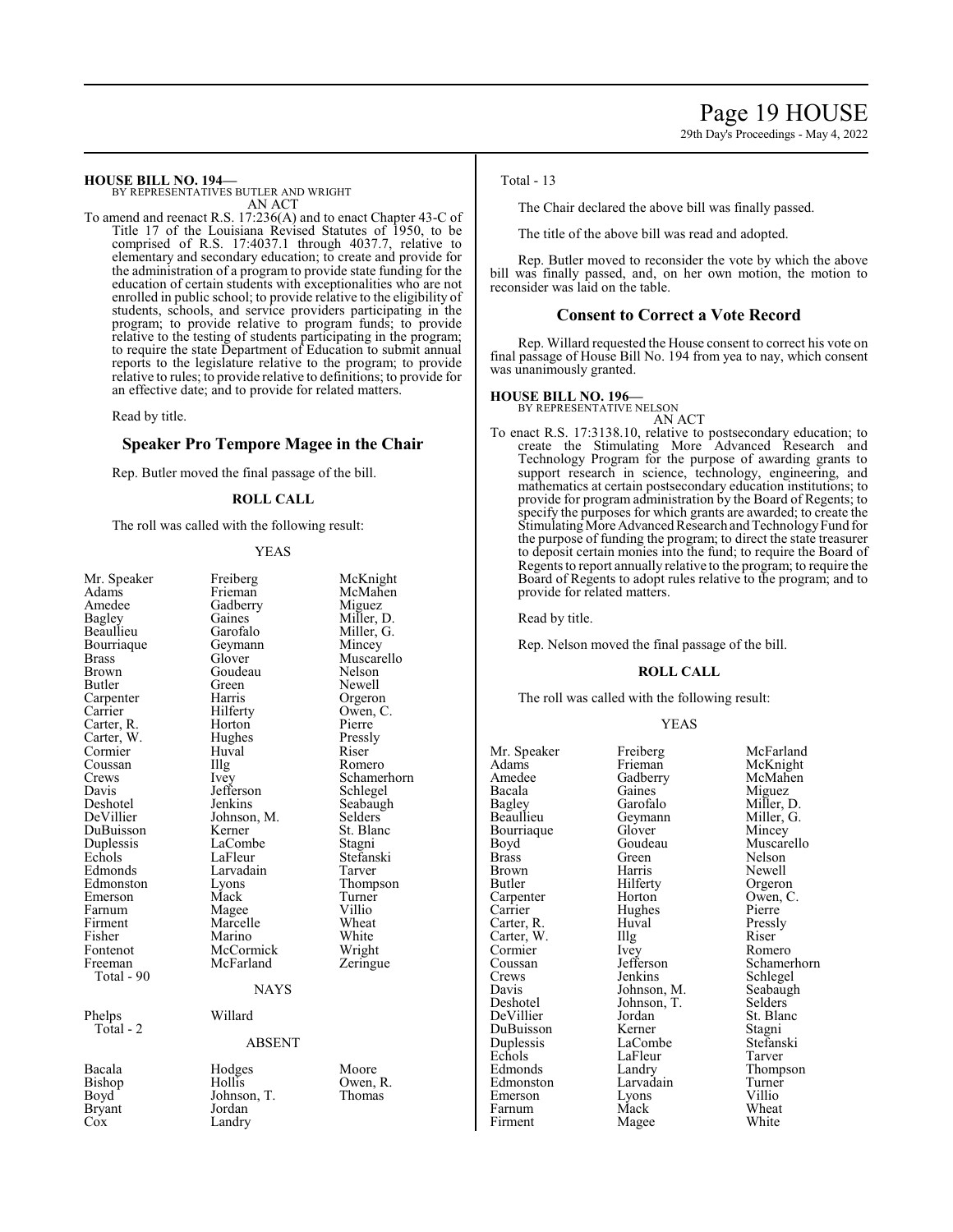# Page 20 HOUSE

29th Day's Proceedings - May 4, 2022

| Fisher<br>Fontenot<br>Freeman<br>Total - 96<br>Total - 0 | Marcelle<br>Marino<br>McCormick<br><b>NAYS</b> | Willard<br>Wright<br>Zeringue | Fontenot<br>Freeman<br>Total - 94<br>Total - 0 | McFarland<br>McKnight<br><b>NAYS</b><br><b>ABSENT</b> |                    |
|----------------------------------------------------------|------------------------------------------------|-------------------------------|------------------------------------------------|-------------------------------------------------------|--------------------|
|                                                          | <b>ABSENT</b>                                  |                               | <b>Bryant</b>                                  | Hollis                                                | Moore              |
| <b>Bishop</b><br><b>Bryant</b><br>Cox<br>Total - 9       | Hodges<br>Hollis<br>Moore                      | Owen, R.<br>Phelps<br>Thomas  | Cox<br>Farnum<br>Hodges<br>Total - 11          | Johnson, T.<br>Marcelle<br>Miguez                     | Owen, R.<br>Thomas |

The Chair declared the above bill was finally passed.

The title of the above bill was read and adopted.

Rep. Nelson moved to reconsider the vote by which the above bill was finally passed, and, on his own motion, the motion to reconsider was laid on the table.

#### **HOUSE BILL NO. 300—**

BY REPRESENTATIVES DEVILLIER, GOUDEAU, JORDAN, AND THOMAS

AN ACT To amend and reenact R.S. 37:1368(C) and (D), 1371(A)(1), and 1380(A), and to enact R.S. 37:1368(K), relative to licensure for plumbers; to remove references to restricted licensure; to require issuance of licenses in certain circumstances; to provide criteria for issuance of certain licenses; to make technical changes; and to provide for related matters.

Read by title.

Rep. DeVillier moved the final passage of the bill.

#### **ROLL CALL**

The roll was called with the following result:

#### YEAS

| Mr. Speaker<br>Adams<br>Amedee<br>Bacala<br>Bagley<br>Beaullieu<br>Bishop<br>Bourriaque<br>Boyd<br>Brass<br>Brown<br><b>Butler</b><br>Carpenter<br>Carrier<br>Carter, R.<br>Carter, W.<br>Cormier<br>Coussan<br>Crews<br>Davis<br>Deshotel<br>DeVillier<br>DuBuisson<br>Duplessis | Freiberg<br>Frieman<br>Gadberry<br>Gaines<br>Garofalo<br>Geymann<br>Glover<br>Goudeau<br>Green<br>Harris<br>Hilferty<br>Horton<br>Hughes<br>Huval<br>Illg<br>Ivey<br>Jefferson<br>Jenkins<br>Johnson, M.<br>Jordan<br>Kerner<br>LaCombe<br>LaFleur<br>Landry | McMahei<br>Miller, D<br>Miller, G<br>Mincey<br>Muscarel<br>Nelson<br>Newell<br>Orgeron<br>Owen, C.<br>Phelps<br>Pierre<br>Pressly<br>Riser<br>Romero<br>Schamerl<br>Schlegel<br>Seabaugh<br>Selders<br>St. Blanc<br>Stagni<br>Tarver<br>Thompso<br>Turner |
|-----------------------------------------------------------------------------------------------------------------------------------------------------------------------------------------------------------------------------------------------------------------------------------|--------------------------------------------------------------------------------------------------------------------------------------------------------------------------------------------------------------------------------------------------------------|-----------------------------------------------------------------------------------------------------------------------------------------------------------------------------------------------------------------------------------------------------------|
|                                                                                                                                                                                                                                                                                   |                                                                                                                                                                                                                                                              |                                                                                                                                                                                                                                                           |
|                                                                                                                                                                                                                                                                                   |                                                                                                                                                                                                                                                              |                                                                                                                                                                                                                                                           |
|                                                                                                                                                                                                                                                                                   |                                                                                                                                                                                                                                                              |                                                                                                                                                                                                                                                           |
|                                                                                                                                                                                                                                                                                   |                                                                                                                                                                                                                                                              | Stefanski                                                                                                                                                                                                                                                 |
|                                                                                                                                                                                                                                                                                   |                                                                                                                                                                                                                                                              |                                                                                                                                                                                                                                                           |
|                                                                                                                                                                                                                                                                                   |                                                                                                                                                                                                                                                              |                                                                                                                                                                                                                                                           |
|                                                                                                                                                                                                                                                                                   |                                                                                                                                                                                                                                                              |                                                                                                                                                                                                                                                           |
| Echols                                                                                                                                                                                                                                                                            | Larvadain                                                                                                                                                                                                                                                    | Villio                                                                                                                                                                                                                                                    |
| Edmonds<br>Edmonston                                                                                                                                                                                                                                                              | Lyons<br>Mack                                                                                                                                                                                                                                                | Wheat<br>White                                                                                                                                                                                                                                            |
| Emerson                                                                                                                                                                                                                                                                           |                                                                                                                                                                                                                                                              | Willard                                                                                                                                                                                                                                                   |
| Firment                                                                                                                                                                                                                                                                           | Magee<br>Marino                                                                                                                                                                                                                                              | Wright                                                                                                                                                                                                                                                    |
| Fisher                                                                                                                                                                                                                                                                            | McCormick                                                                                                                                                                                                                                                    | Zeringue                                                                                                                                                                                                                                                  |
|                                                                                                                                                                                                                                                                                   |                                                                                                                                                                                                                                                              |                                                                                                                                                                                                                                                           |

icMahen iller, D. iller, G.<br>lincey Iuscarello<br>|elson rgeron chamerhorn chlegel eabaugh<br>elders t. Blanc<br>tagni tefanski<br>arver hompson<br>urner

The Chair declared the above bill was finally passed.

The title of the above bill was read and adopted.

Rep. DeVillier moved to reconsider the vote bywhich the above bill was finally passed, and, on his own motion, the motion to reconsider was laid on the table.

# **HOUSE BILL NO. 452—**

BY REPRESENTATIVE FREIBERG AN ACT

To amend and reenact R.S.  $17:236(A)$  and  $416.13(D)(3)(f)(i)$  and (v) and to enact Chapter 43-C of Title 17 of the Louisiana Revised Statutes of 1950, to be comprised of R.S. 17:4037.1 through 4037.8, relative to elementary and secondary education; to provide relative to parental options under certain circumstances related to bullying in public schools; to create and provide for the administration of a program to provide state funding for the education of certain students who have been victims of bullying and who are not enrolled in public school; to provide relative to the eligibility of students, schools, and service providers participating in the program; to provide relative to program funds; to provide relative to the testing of students participating in the program; to require the state Department of Education to submit annual reports to the legislature relative to the program; to provide relative to rules; to provide relative to definitions; to provide for an effective date; and to provide for related matters.

Read by title.

#### **Motion**

On motion of Rep. Freiberg, the bill was returned to the calendar.

#### **HOUSE BILL NO. 565—**

BY REPRESENTATIVE BACALA AN ACT

To amend and reenact R.S. 40:1563.1(C), relative to fire marshals; to provide relative to the authority and powers of the fire marshal, first assistant fire marshal, and deputy fire marshals; to provide for a restriction; and to provide for related matters.

Read by title.

#### **Motion**

On motion of Rep. Bacala, the bill was returned to the calendar.

#### **HOUSE BILL NO. 567—**

BY REPRESENTATIVES BOYD, LANDRY, AND SCHLEGEL AND SENATOR BARROW

AN ACT

To enact R.S. 17:195.2, relative to school nutrition programs; to create a pilot program to be implemented in certain schools; to require the State Board of Elementary and Secondary Education and the Department of Agriculture and Forestry to collaborate relative to the pilot program; requires the state Department of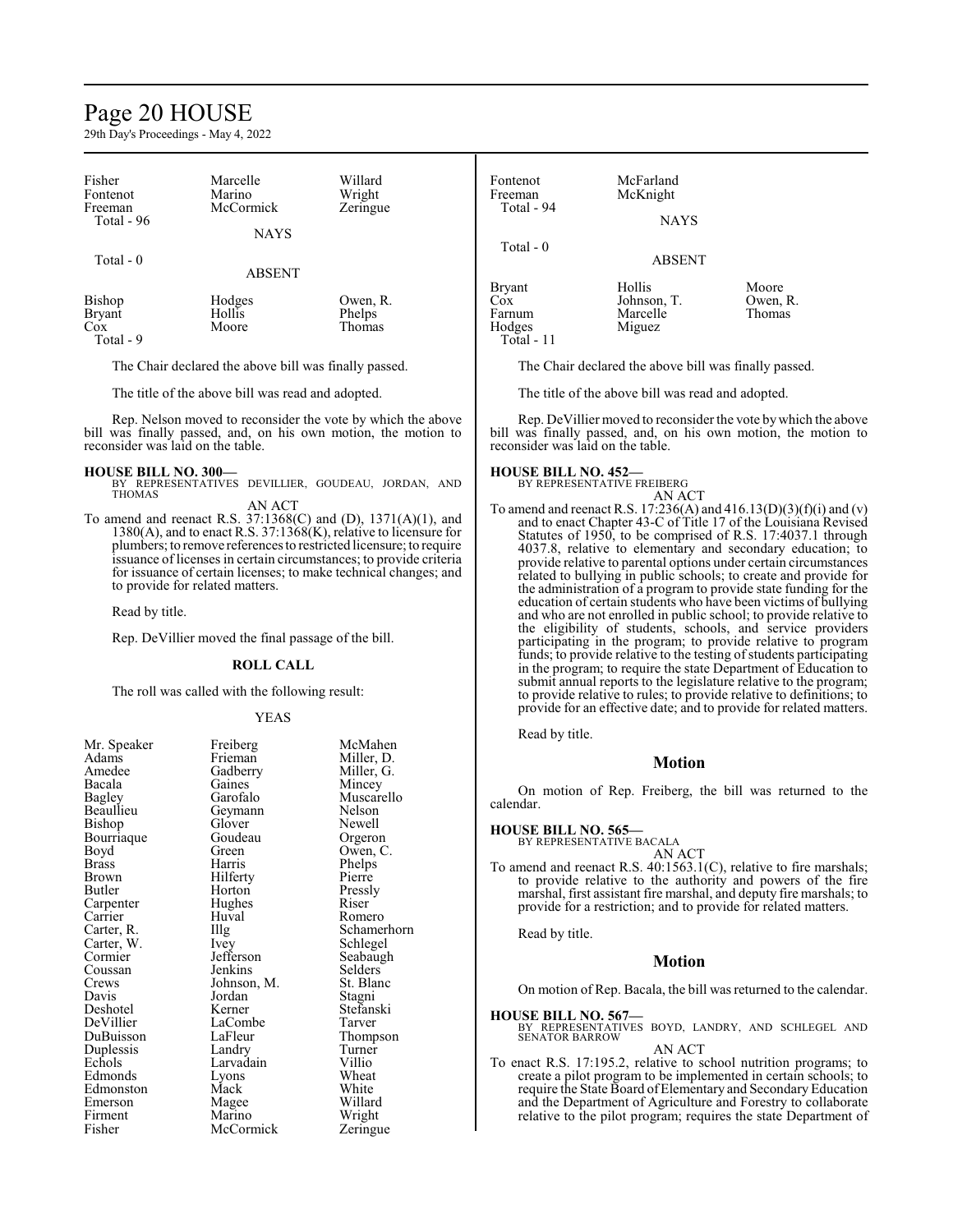# Page 21 HOUSE

29th Day's Proceedings - May 4, 2022

Education to administer the pilot program; and to provide for related matters.

Read by title.

Rep. Boyd sent up floor amendments which were read as follows:

#### **HOUSE FLOOR AMENDMENTS**

Amendments proposed by Representative Boyd to Engrossed House Bill No. 567 by Representative Boyd

#### AMENDMENT NO. 1

On page 1, at the end of line 19, delete "foods." and insert "food."

On motion of Rep. Boyd, the amendments were adopted.

Rep. Boyd moved the final passage of the bill, as amended.

#### **ROLL CALL**

The roll was called with the following result:

#### YEAS

| Mr. Speaker  | Frieman       | McKnight    |
|--------------|---------------|-------------|
| Adams        | Gadberry      | McMahen     |
| Amedee       | Gaines        | Miguez      |
| Bacala       | Garofalo      | Miller, D.  |
| Bagley       | Geymann       | Miller, G.  |
| Beaullieu    | Glover        | Mincey      |
| Bishop       | Goudeau       | Nelson      |
| Bourriaque   | Green         | Newell      |
| Boyd         | Harris        | Orgeron     |
| <b>Brass</b> | Hilferty      | Owen, C.    |
| Brown        | Horton        | Owen, R.    |
| Butler       | Hughes        | Phelps      |
| Carpenter    | Huval         | Pierre      |
| Carrier      | Illg          | Pressly     |
| Carter, R.   | <i>lvey</i>   | Riser       |
| Carter, W.   | Jefferson     | Romero      |
| Cormier      | Jenkins       | Schamerhorn |
| Coussan      | Johnson, M.   | Schlegel    |
| Crews        | Johnson, T.   | Seabaugh    |
| Davis        | Jordan        | Selders     |
| Deshotel     | Kerner        | St. Blanc   |
| DeVillier    | LaCombe       | Stagni      |
| DuBuisson    | LaFleur       | Stefanski   |
| Duplessis    | Landry        | Thompson    |
| Echols       | Larvadain     | Turner      |
| Edmonds      | Lyons         | Villio      |
| Edmonston    | Mack          | Wheat       |
| Emerson      | Magee         | White       |
| Firment      | Marcelle      | Willard     |
| Fisher       | Marino        | Zeringue    |
| Fontenot     | McCormick     |             |
| Freeman      | McFarland     |             |
| Total - 94   |               |             |
|              | <b>NAYS</b>   |             |
| Total - 0    |               |             |
|              | <b>ABSENT</b> |             |
| Bryant       | Hodges        | Tarver      |
| Cox          | Hollis        | Thomas      |
| Farnum       | Moore         | Wright      |
| Freiberg     | Muscarello    |             |
| Total - 11   |               |             |
|              |               |             |

The Chair declared the above bill was finally passed.

The title of the above bill was read and adopted.

Rep. Boyd moved to reconsider the vote by which the above bill was finally passed, and, on her own motion, the motion to reconsider was laid on the table.

#### **HOUSE BILL NO. 610—** BY REPRESENTATIVE GREEN

AN ACT

To enact Chapter 22 of Title 6 of the Louisiana Revised Statutes of 1950, to be comprised of R.S. 6:1401 through 1403, relative to student loans; to define terms; to prohibit student loan servicers from engaging in certain activities; to authorize student loan servicers to engage in certain activities; to provide for written inquiries; to provide for complaints; and to provide for related matters.

Read by title.

Rep. Green moved the final passage of the bill.

#### **ROLL CALL**

The roll was called with the following result:

#### YEAS

Mr. Speaker Freeman McKnight<br>
Adams Freiberg McMahen Adams Freiberg McMahen<br>Amedee Frieman Miller, D. Amedee Frieman Miller, D.<br>Bacala Gadberry Miller, G. Bacala Gadberry Miller, G.<br>Bagley Gaines Mincey Bagley Gaines Mincey<br>Beaullieu Geymann Muscare Beaullieu Geymann Muscarello<br>Bishop Glover Nelson Glover Nelson<br>Goudeau Newell Bourriaque Goude<br>Boyd Green Boyd Green Orgeron<br>Brass Harris Owen Brass Harris Owen, C.<br>Brown Hilferty Owen, R. Carpenter Horton Phelps<br>
Carrier Hughes Pierre Hughes Pierre<br>Huval Pressly Carter, R. Huval Pressly Carter, W. Ivey<br>Cormier Jefferson Cormier Jefferson Schamerhorn<br>
Coussan Jenkins Schlegel Coussan Jenkins Schlegel<br>Crews Johnson, M. Selders Crews Johnson, M.<br>Davis Jordan Deshotel Kerner Stagni<br>
DeVillier LaCombe Stefanski DeVillier LaCombe<br>
DuBuisson LaFleur Duplessis Landry Turner<br>
Echols Larvadain Villio Larvadain Villio<br>
Lyons Wheat Edmonds Lyons Wheat<br>Edmonston Mack White Edmonston Mack White<br>
Emerson Magee Willard Emerson Magee<br>Firment Marcelle Firment Marcelle Zeringue<br>Fisher Marino Fisher Marino<br>Fontenot McFarl McFarland Total - 88 NAYS Garofalo Seabaugh Total - 2  $T_0$ 

 $\overline{\phantom{a}}$ 

Hilferty Owen, R.<br>Horton Phelps Jordan St. Blanc<br>Kerner Stagni LaFleur Thompson<br>Landry Turner

#### ABSENT

|                  | Hollis      | Moore  |
|------------------|-------------|--------|
| Bryant<br>Butler | Illg        | Riser  |
| Cox              | Johnson, T. | Tarver |
| Farnum           | McCormick   | Thomas |
| Hodges           | Miguez      | Wright |
| Total $-15$      |             |        |

The Chair declared the above bill was finally passed.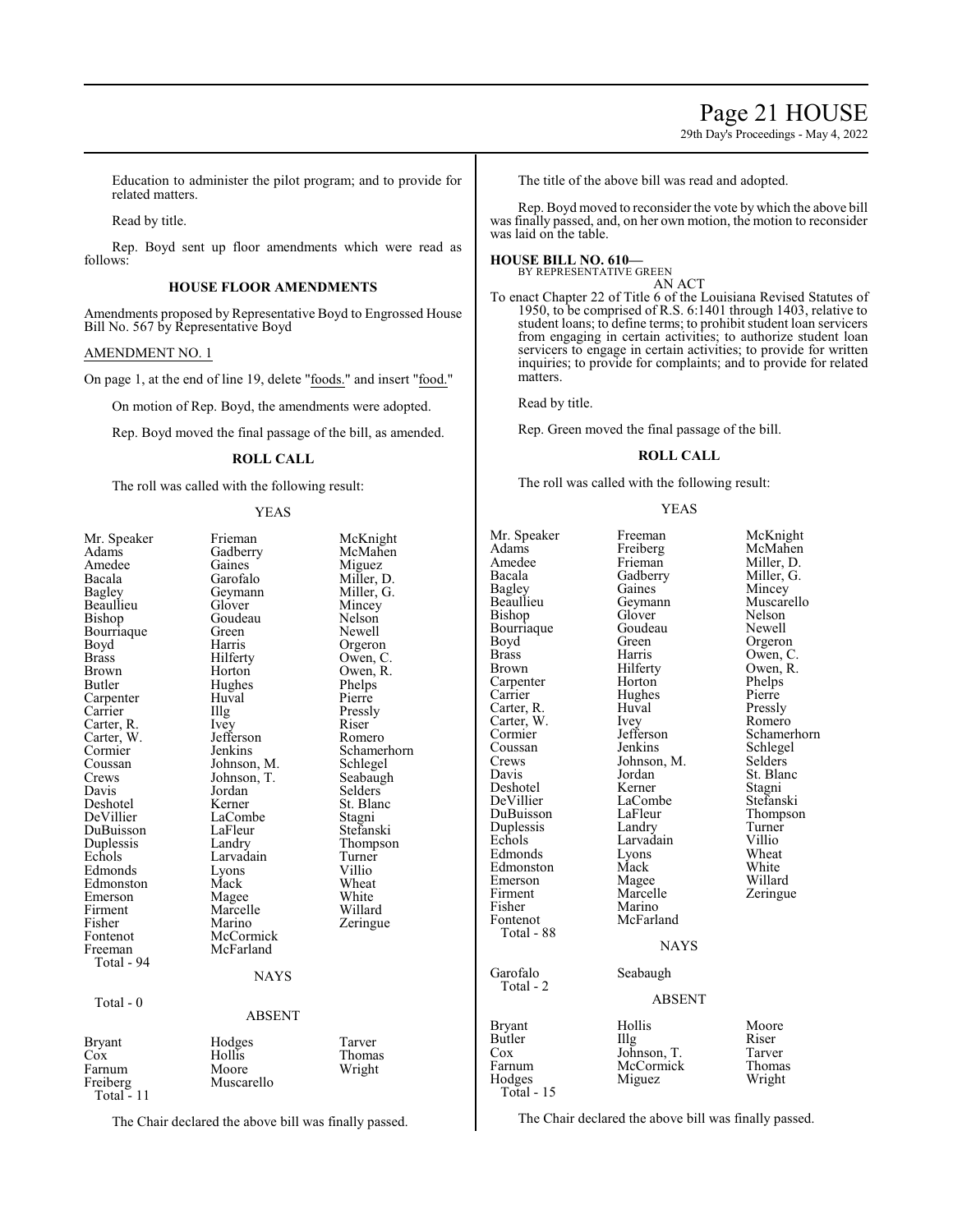# Page 22 HOUSE

29th Day's Proceedings - May 4, 2022

The title of the above bill was read and adopted.

Rep. Green moved to reconsider the vote by which the above bill was finally passed, and, on his own motion, the motion to reconsider was laid on the table.

## **Consent to Correct a Vote Record**

Rep. Horton requested the House consent to record her vote on final passage of House Bill No. 610 as yea, which consent was unanimously granted.

**HOUSE BILL NO. 668—** BY REPRESENTATIVES PHELPS, JORDAN, COX, AND LARVADAIN AN ACT

To amend and reenact R.S.  $6:652.2(A)(2)$  and  $656(A)(1)(c)$ , relative to credit unions; to allow credit unions to use private insurance to secure investments; to allow credit unions to use private insurance to secure loans; and to provide for related matters.

Read by title.

Rep. Jordan sent up floor amendments on behalf of Rep. Phelps which were read as follows:

#### **HOUSE FLOOR AMENDMENTS**

Amendments proposed by Representative Phelps to Engrossed House Bill No. 668 by Representative Phelps

#### AMENDMENT NO. 1

On page 1, delete line 11 in its entirety and insert in lieu thereof the following:

"(2) Investments Notwithstanding any other law to the contrary, investments by banks and trust companies; by the state of Louisiana, its"

#### AMENDMENT NO. 2

On page 1, delete lines 19 and 20 in their entirety and insert in lieu thereof the following:

"or other deposit insurance corporation in any one federally or state chartered credit"

#### AMENDMENT NO. 3

On page 2, delete lines 2 and 3 in their entirety and insert in lieu thereof the following:

'manner provided by R.S. 49:321 in lieu of collateralization by the pledging of securities in the manner provided by R.S. 39:1221 or 1242 or R.S. 49:321.

On motion of Rep. Jordan, the amendments were adopted.

Rep. Jordan moved the final passage of the bill, as amended.

### **ROLL CALL**

The roll was called with the following result:

### YEAS

Mr. Speaker Frieman McKnight<br>
Adams Gadberry McMahen Amedee Gaines<br>Bagley Garofalo Beaullieu Glover<br>Bishop Goudeau

Gadberry McMah<br>Gaines Miguez Garofalo Miller, G.<br>Glover Mincey

Muscarello

| Bourriaque   | Green       | Nelson         |
|--------------|-------------|----------------|
| Boyd         | Harris      | Newell         |
| <b>Brass</b> | Hilferty    | Orgeron        |
| Brown        | Horton      | Owen, C.       |
| Butler       | Hughes      | Owen, R.       |
| Carpenter    | Huval       | Phelps         |
| Carrier      | Illg        | Pierre         |
| Carter, R.   | <i>lvey</i> | Pressly        |
| Carter, W.   | Jefferson   | Riser          |
| Cormier      | Jenkins     | Romero         |
| Coussan      | Johnson, M. | Schamerhorn    |
| Crews        | Johnson, T. | Schlegel       |
| Davis        | Jordan      | Seabaugh       |
| Deshotel     | Kerner      | <b>Selders</b> |
| DeVillier    | LaCombe     | St. Blanc      |
| DuBuisson    | LaFleur     | Stagni         |
| Duplessis    | Landry      | Stefanski      |
| Echols       | Larvadain   | Thompson       |
| Edmonds      | Lyons       | Turner         |
| Edmonston    | Mack        | Villio         |
| Emerson      | Magee       | Wheat          |
| Firment      | Marcelle    | White          |
| Fisher       | Marino      | Willard        |
| Fontenot     | McCormick   |                |
| Freeman      | McFarland   |                |
| Total - 91   |             |                |
|              | NAYS        |                |

#### ABSENT

| Bacala      | Geymann    | Tarver   |
|-------------|------------|----------|
| Bryant      | Hodges     | Thomas   |
| Cox         | Hollis     | Wright   |
| Farnum      | Miller, D. | Zeringue |
| Freiberg    | Moore      |          |
| Total $-14$ |            |          |
|             |            |          |

The Chair declared the above bill was finally passed.

The title of the above bill was read and adopted.

Rep. Jordan moved to reconsider the vote by which the above bill was finally passed, and, on his own motion, the motion to reconsider was laid on the table.

### **HOUSE BILL NO. 736—**

Total - 0

BY REPRESENTATIVE BEAULLIEU AN ACT

To enact Chapter 31 of Title 17 of the Louisiana Revised Statutes of 1950, to be comprised ofR.S. 17:3721 through 3726, relative to increasing the number of certified athletic trainers in rural areas; to establish the Athletic Trainer Professional Development Program; to provide with respect to the powers and duties of the state Department of Education; to provide funding for the program; to provide qualifications and restrictions for the program; to provide for an effective date; and to provide for related matters.

#### Read by title.

Rep. Horton, on behalf of the Legislative Bureau, sent up floor amendments which were read as follows:

#### **HOUSE FLOOR AMENDMENTS**

Amendments proposed by Representative Horton on behalf of the Legislative Bureau to Reengrossed House Bill No. 736 by Representative Beaullieu

NAYS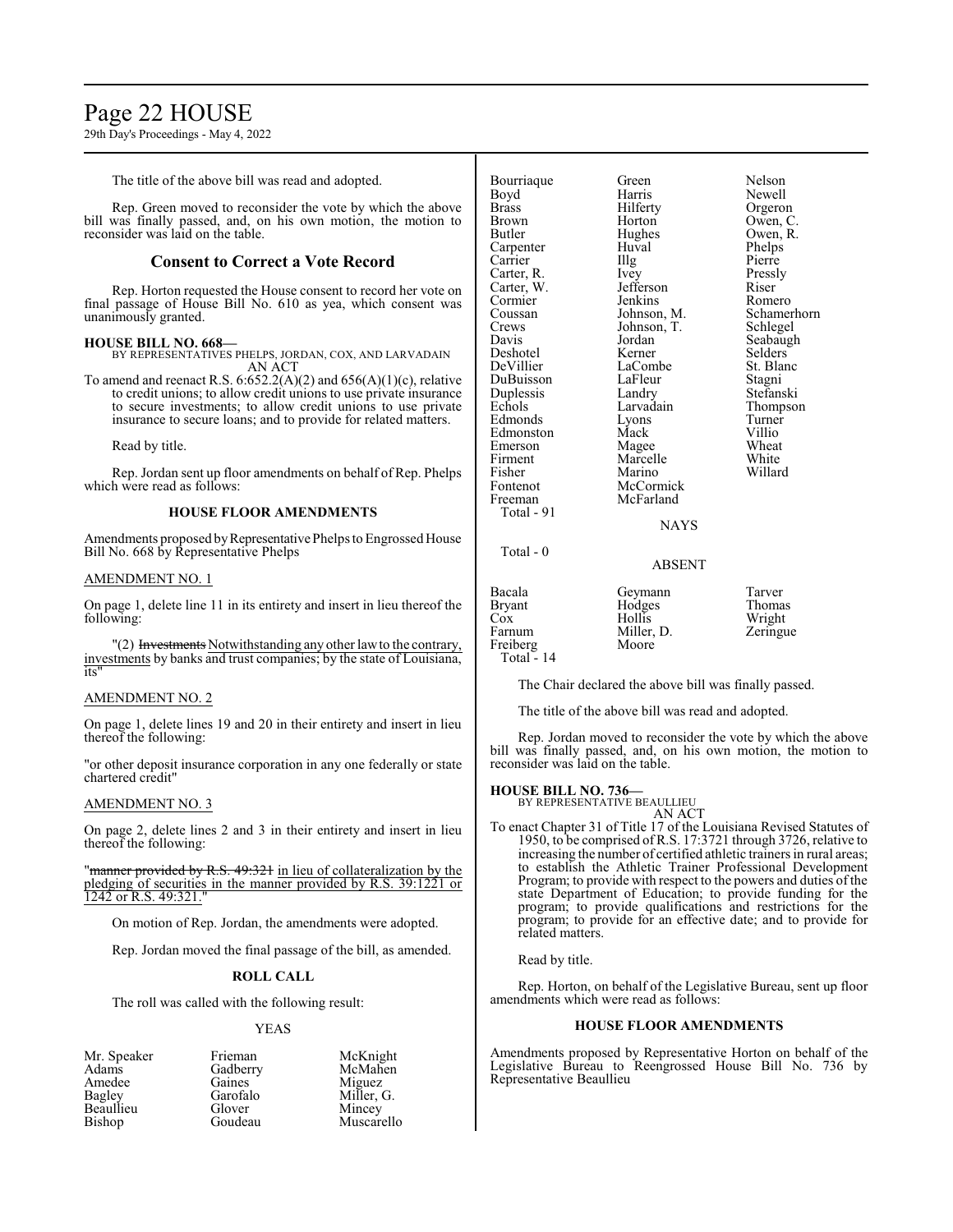# Page 23 HOUSE

29th Day's Proceedings - May 4, 2022

#### AMENDMENT NO. 1

On page 2, line 22, change "must" to "shall"

On motion of Rep. Horton, the amendments were adopted.

Rep. Beaullieu sent up floor amendments which were read as follows:

## **HOUSE FLOOR AMENDMENTS**

Amendments proposed by Representative Beaullieu to Reengrossed House Bill No. 736 by Representative Beaullieu

#### AMENDMENT NO. 1

On page 2, at the end of line 6, delete "Education." and insert "Education and licensed by the Louisiana State Board of Medical Examiners.'

On motion of Rep. Beaullieu, the amendments were adopted.

Rep. Beaullieu moved the final passage of the bill, as amended.

#### **ROLL CALL**

The roll was called with the following result:

#### YEAS

| Mr. Speaker<br>Adams<br>Amedee<br>Bacala<br>Bagley<br>Beaullieu<br>Bishop<br>Bourriaque<br>Brass<br>Brown<br>Butler<br>Carpenter<br>Carrier<br>Carter, R.<br>Carter, W.<br>Cormier<br>Coussan<br>Crews<br>Davis<br>Deshotel<br>DeVillier<br>Duplessis<br>Echols<br>Edmonds<br>Emerson<br>Farnum<br>Firment<br>Fisher<br>Fontenot<br>Freeman<br>Total - 90 | Frieman<br>Gadberry<br>Gaines<br>Garofalo<br>Geymann<br>Glover<br>Goudeau<br>Green<br>Harris<br>Hilferty<br>Horton<br>Hughes<br>Huval<br>Illg<br>Ivey<br>Jefferson<br>Jenkins<br>Johnson, M.<br>Jordan<br>Kerner<br>LaCombe<br>LaFleur<br>Landry<br>Larvadain<br>Lyons<br>Mack<br>Marcelle<br>Marino<br>McCormick<br>McFarland<br><b>NAYS</b> | McKnight<br>McMaher<br>Miguez<br>Miller, G.<br>Muscarell<br>Nelson<br>Newell<br>Orgeron<br>Owen, C.<br>Phelps<br>Pierre<br>Pressly<br>Riser<br>Romero<br>Schamerh<br>Schlegel<br>Seabaugh<br>Selders<br>St. Blanc<br>Stagni<br>Stefanski<br>Tarver<br>Thompson<br>Turner<br>Villio<br>Wheat<br>White<br>Willard<br>Wright<br>Zeringue |
|-----------------------------------------------------------------------------------------------------------------------------------------------------------------------------------------------------------------------------------------------------------------------------------------------------------------------------------------------------------|-----------------------------------------------------------------------------------------------------------------------------------------------------------------------------------------------------------------------------------------------------------------------------------------------------------------------------------------------|---------------------------------------------------------------------------------------------------------------------------------------------------------------------------------------------------------------------------------------------------------------------------------------------------------------------------------------|
| Total - 0                                                                                                                                                                                                                                                                                                                                                 | ABSENT                                                                                                                                                                                                                                                                                                                                        |                                                                                                                                                                                                                                                                                                                                       |
| Boyd<br>Bryant<br>Cox<br>DuBuisson<br>Edmonston<br>Total - 15                                                                                                                                                                                                                                                                                             | Freiberg<br>Hodges<br>Hollis<br>Johnson, T.<br>Magee                                                                                                                                                                                                                                                                                          | Miller, D.<br>Mincey<br>Moore<br>Owen, R.<br>Thomas                                                                                                                                                                                                                                                                                   |

Knight Mahen<br>guez iscarello<br>Ison ven, C.<br>elps amerhorn hlegel ıbaugh<br>ders ompson

The Chair declared the above bill was finally passed.

The title of the above bill was read and adopted.

Rep. Beaullieu moved to reconsider the vote bywhich the above bill was finally passed, and, on his own motion, the motion to reconsider was laid on the table.

#### **HOUSE BILL NO. 852—**

BY REPRESENTATIVES SCHLEGEL, BRASS, FREEMAN, FREIBERG, HARRIS, HUGHES, JEFFERSON, MCKNIGHT, PRESSLY, AND TARVER AN ACT

To enact Part IV of Chapter 43 of Title 17 of the Louisiana Revised Statutes of 1950, comprised of R.S. 17:4033.1, relative to providing books and reading materials for certain public school students; to establish the Reading Enrichment and Academic Deliverables Program; to provide for student eligibility, program administration, and funding; and to provide for related matters.

Read by title.

## **Speaker Schexnayder in the Chair**

#### **Suspension of the Rules**

On motion of Rep. Stefanski, the rules were suspended to limit the author or proponent handling the legislative instrument to three minutes for opening remarks and all subsequent speakers on the instrument to five minutes.

Rep. Schlegel moved the final passage of the bill.

#### **ROLL CALL**

The roll was called with the following result:

#### YEAS

Amedee Gadberry<br>Bacala Gaines Bagley Garofalo<br>Beaullieu Geymann Bourriaque Goude<br>Brass Green Carter, W. Huv<br>Cormier Hllg Duplessis LaCombe<br>
Echols LaFleur Fisher Marcelle<br>Fontenot Marino McFarland Total - 95

Mr. Speaker Freiberg McKnight<br>
Adams Frieman McMahen Adams Frieman McMahen Bacala Gaines Miller, G.<br>Bagley Garofalo Mincey Geymann Muscarello<br>Glover Nelson Bishop Glover Nelson<br>Bourriaque Goudeau Newell Brass Green Orgeron<br>Brown Harris Owen, C Brown Harris Owen, C.<br>Butler Hilferty Owen, R. Hilferty Owen, R.<br>Hollis Pierre Carpenter Hollis Pierre<br>
Carrier Horton Pressly Horton Pressl<br>Hughes Riser Carter, R. Hughes Riser Carter, W. Huval Romero Cormier Illg Schamerhorn<br>
Coussan Ivey Schlegel Coussan Ivey Schlegel<br>Crews Jefferson Seabaugl Crews Jefferson Seabaugh<br>
Davis Jenkins Selders Davis Jenkins Selders<br>Deshotel Johnson, M. St. Blanc Johnson, M. St. Blanch<br>Jordan Stagni DeVillier Jordan Stagni DuBuisson Kerner Stefans<br>
Duplessis LaCombe Tarver LaFleur Thompson<br>Landrv Turner Edmonds Landry Turner<br>Edmonston Larvadain Villio Edmonston Larvadain Villio<br>Emerson Lyons Wheat Emerson Lyons Wheat<br>
Farnum Mack White Farnum Mack White<br>Firment Mage Willard Firment Magee Willard<br>Fisher Marcelle Wright Fontenot Marino Zeringue<br>Freeman McFarland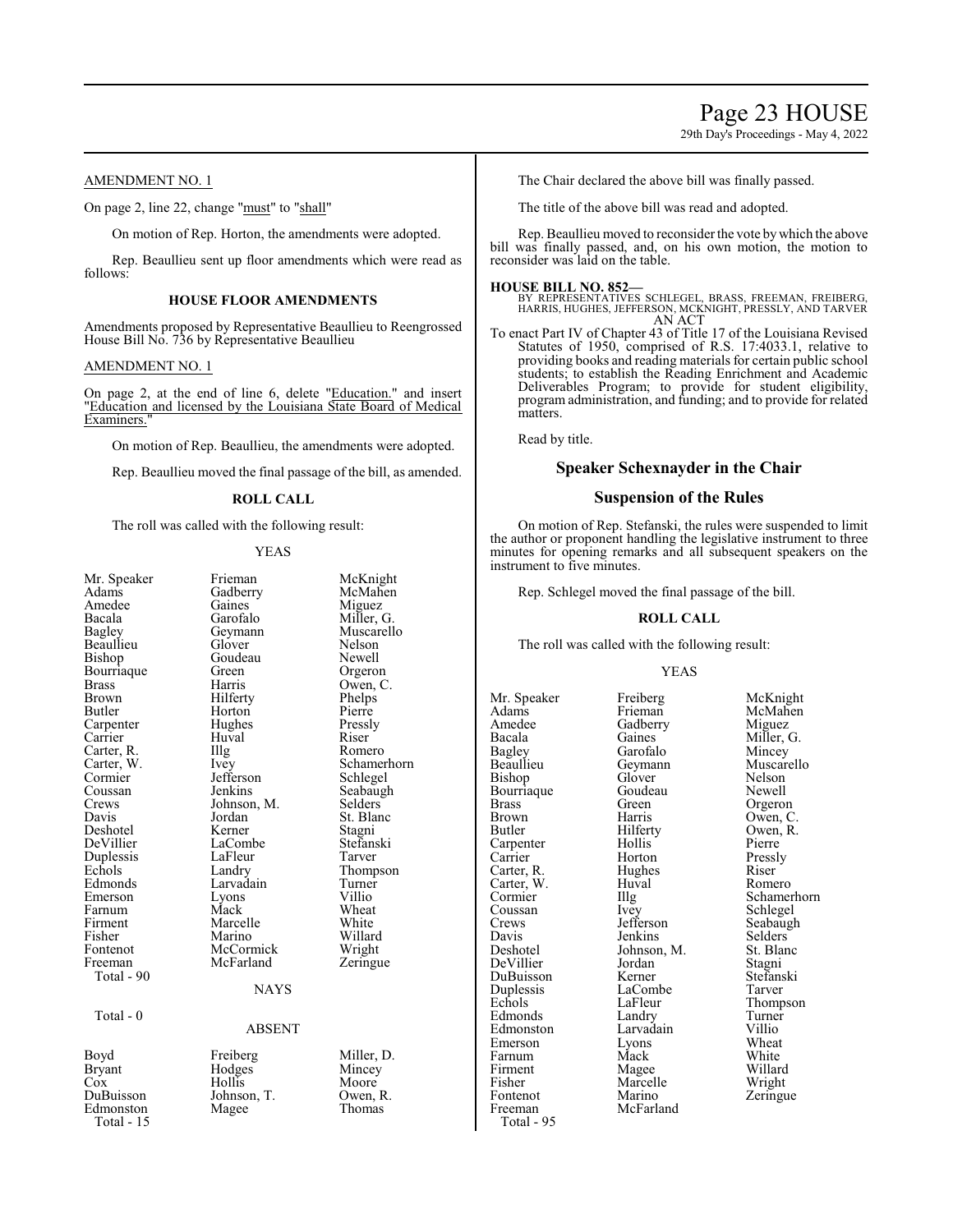# Page 24 HOUSE

29th Day's Proceedings - May 4, 2022

#### **NAYS**

Phelps Total - 1

#### ABSENT

| Boyd          | Hodges      | Miller, D. |
|---------------|-------------|------------|
| <b>Bryant</b> | Johnson, T. | Moore      |
| Cox           | McCormick   | Thomas     |
| Total - 9     |             |            |

The Chair declared the above bill was finally passed.

The title of the above bill was read and adopted.

Rep. Schlegel moved to reconsider the vote by which the above bill was finally passed, and, on her own motion, the motion to reconsider was laid on the table.

#### **Consent to Correct a Vote Record**

Rep. Miguez requested the House consent to record his vote on final passage of House Bill No. 852 as yea, which consent was unanimously granted.

#### **HOUSE BILL NO. 887—**

BY REPRESENTATIVE ROBBY CARTER AN ACT

To amend and reenact Civil Code Articles 2315.1(D) and 2315.2(D), relative to wrongful death and survival actions; to provide for actions brought by a child given in adoption; to provide for actions brought by a sibling given in adoption; and to provide for related matters.

Read by title.

Rep. Robert Carter moved the final passage of the bill.

#### **ROLL CALL**

The roll was called with the following result:

Hughes

Jefferson<br>Jenkins

Johnson, T.<br>Jordan

LaCombe<br>LaFleur

Lyons

#### YEAS

| Mr. Speaker   |
|---------------|
| Adams         |
| Amedee        |
| Bacala        |
| <b>Bagley</b> |
| Beaullieu     |
| Bishop        |
| Bourriaque    |
| Boyd          |
| <b>Brass</b>  |
| Brown         |
| Butler        |
| Carpenter     |
| Carrier       |
| Carter, R.    |
| Carter, W.    |
| Cormier       |
| Coussan       |
| Crews         |
| Davis         |
| Deshotel      |
| DeVillier     |
| DuBuisson     |
| Duplessis     |
| Echols        |
| Edmonds       |
| Edmonston     |
| Emerson       |
|               |

Freiberg McFarland<br>Frieman McKnight Frieman McKnight<br>Gadberry McMahen Gadberry McMahen<br>Gaines Miguez Gaines Miguez<br>Garofalo Miller, I Garofalo Miller, D.<br>Geymann Miller, G. Geymann Miller, G.<br>Glover Mincey Glover Mincey<br>Goudeau Muscar Goudeau Muscarello<br>Green Nelson Green Nelson<br>Harris Newell Harris Newell<br>Hilferty Orgeror Hilferty Orgeron<br>Hollis Owen, C Hollis Owen, C.<br>Horton Owen, R. Owen, R.<br>Phelps Huval Pierre<br>
Illg Pressl The Pressly<br>
The Pressly<br>
Riser Riser<br>Romero Schamerhorn<br>Schlegel Johnson, M. Schlegel<br>Johnson, T. Seabaugh Jordan Selders<br>
Kerner St. Blan St. Blanc<br>Stagni LaFleur Stefanski<br>Landry Thompso Thompson<br>Turner Larvadain Turner<br>Lyons Villio

| Farnum<br>Firment<br>Fisher<br>Fontenot<br>Freeman | Mack<br>Magee<br>Marcelle<br>Marino<br>McCormick | Wheat<br>White<br>Willard<br>Wright<br>Zeringue |
|----------------------------------------------------|--------------------------------------------------|-------------------------------------------------|
| Total - 99                                         | <b>NAYS</b>                                      |                                                 |
| Total $-0$                                         | <b>ABSENT</b>                                    |                                                 |
| <b>Bryant</b><br>Cox<br>Total - 6                  | Hodges<br>Moore                                  | Tarver<br>Thomas                                |

The Chair declared the above bill was finally passed.

The title of the above bill was read and adopted.

Rep. Robert Carter moved to reconsider the vote by which the above bill was finally passed, and, on his own motion, the motion to reconsider was laid on the table.

### **Consent to Correct a Vote Record**

Rep. Miguez requested the House consent to record his vote on final passage of House Bill No. 887 as yea, which consent was unanimously granted.

# **HOUSE BILL NO. 896—** BY REPRESENTATIVE MCFARLAND

- AN ACT
- To amend and reenact R.S. 9:2800.27(G), relative to recoverable past medical expenses; to provide for exemptions; to provide for prospective application; and to provide for related matters.

Read by title.

Rep. McFarland moved the final passage of the bill.

#### **ROLL CALL**

The roll was called with the following result:

#### YEAS

| Mr. Speaker   | Freiberg    | McKnight    |
|---------------|-------------|-------------|
| Adams         | Frieman     | McMahen     |
| Amedee        | Gadberry    | Miguez      |
| Bacala        | Garofalo    | Miller, D.  |
| Bagley        | Geymann     | Miller, G.  |
| Beaullieu     | Glover      | Mincey      |
| Bishop        | Goudeau     | Muscarello  |
| Bourriaque    | Green       | Nelson      |
| Boyd          | Harris      | Newell      |
| Brass         | Hilferty    | Orgeron     |
| Brown         | Hollis      | Owen, C.    |
| <b>Butler</b> | Horton      | Owen, R.    |
| Carpenter     | Hughes      | Phelps      |
| Carrier       | Huval       | Pierre      |
| Carter, R.    | Illg        | Pressly     |
| Carter, W.    | Ivey        | Riser       |
| Cormier       | Jefferson   | Romero      |
| Coussan       | Jenkins     | Schamerhorn |
| Crews         | Johnson, M. | Schlegel    |
| Davis         | Johnson, T. | Seabaugh    |
| Deshotel      | Jordan      | Selders     |
| DeVillier     | Kerner      | St. Blanc   |
| DuBuisson     | LaCombe     | Stagni      |
| Duplessis     | LaFleur     | Stefanski   |
| Echols        | Landry      | Thompson    |
| Edmonds       | Larvadain   | Turner      |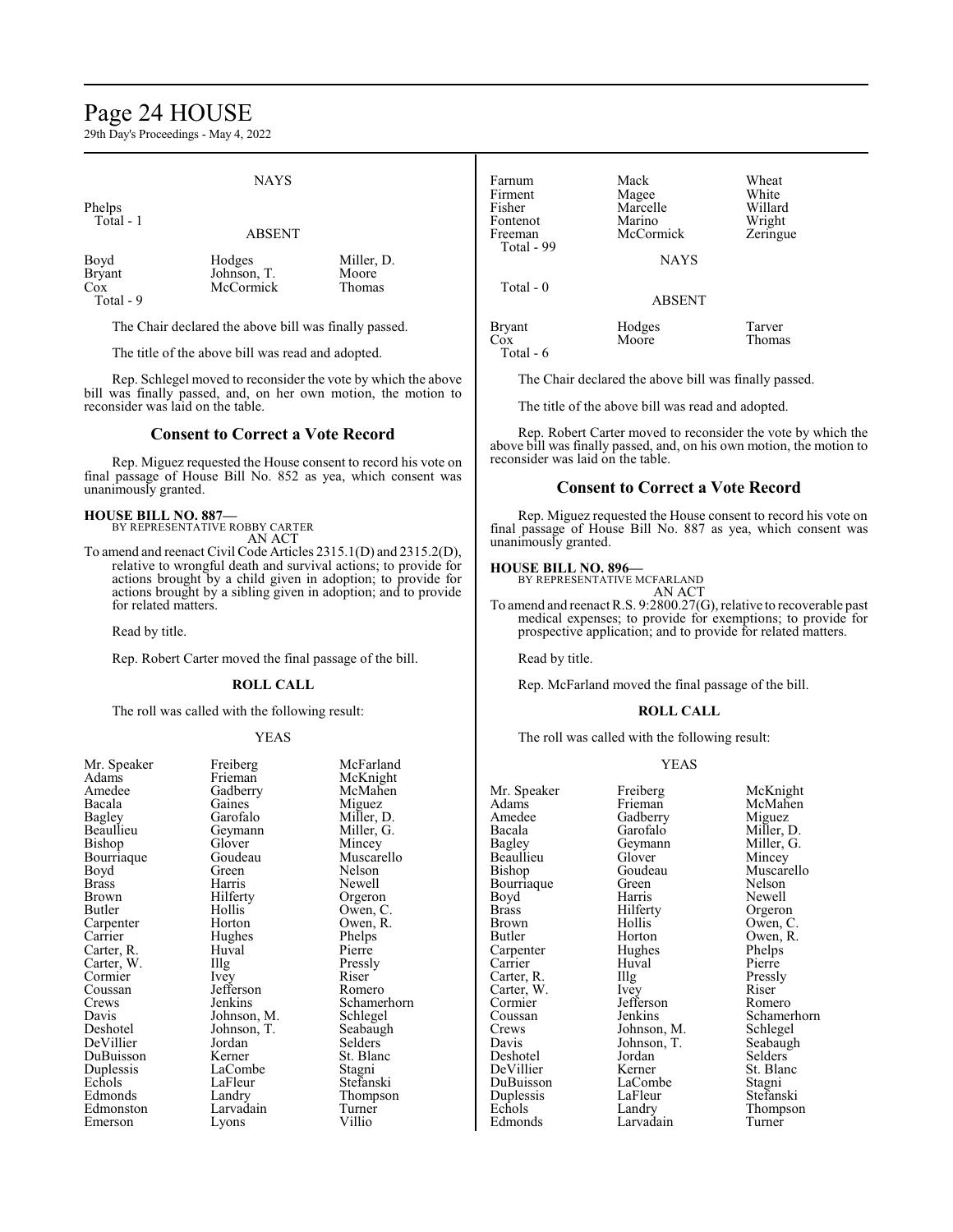# Page 25 HOUSE

29th Day's Proceedings - May 4, 2022

| Edmonston  | Lyons     | Villio |
|------------|-----------|--------|
| Emerson    | Mack      | Wheat  |
| Farnum     | Magee     | White  |
| Firment    | Marcelle  | Willar |
| Fisher     | Marino    | Wrigh  |
| Fontenot   | McCormick | Zering |
| Freeman    | McFarland |        |
| Total - 98 |           |        |

Zeringue

#### **NAYS**

#### Total - 0

ABSENT

| <b>Bryant</b> | Hodges | <b>Thomas</b> |
|---------------|--------|---------------|
| $\cos$        | Moore  |               |
| Gaines        | Tarver |               |
| Total - 7     |        |               |

The Chair declared the above bill was finally passed.

The title of the above bill was read and adopted.

Rep. McFarland moved to reconsider the vote by which the above bill was finally passed, and, on his own motion, the motion to reconsider was laid on the table.

# **Consent to Correct a Vote Record**

Rep. Miguez requested the House consent to record his vote on final passage of House Bill No. 896 as yea, which consent was unanimously granted.

#### **HOUSE BILL NO. 901—**

BY REPRESENTATIVES WRIGHT, NELSON, HOLLIS, AND FRIEMAN AN ACT

To enact R.S. 48:1107, relative to the Greater New Orleans Expressway Commission's Causeway Police Department; to remove certain requirements of the police department and its officers; and to provide for related matters.

Read by title.

Rep. Wright sent up floor amendments which were read as follows:

#### **HOUSE FLOOR AMENDMENTS**

Amendments proposed by Representative Wright to Engrossed House Bill No. 901 by Representative Wright

#### AMENDMENT NO. 1

On page 1, line 3, after "the" delete the remainder of the line and at the beginning of line 4 delete "department" and insert "Causeway Police Department"

#### AMENDMENT NO. 2

On page 1, line 7, after "Expressway" and before the semicolon ";" change "Commissions" to "Commission"

#### AMENDMENT NO. 3

On page 1, line 9, after "The" delete "Greater New Orleans Expressway Commission's"

## AMENDMENT NO. 4

On page 1, line 10, after "to" and before "the" delete "police" and insert "provide law enforcement and motorist aid services on"

On motion of Rep. Wright, the amendments were adopted.

Rep. Wright moved the final passage of the bill, as amended.

#### **ROLL CALL**

The roll was called with the following result:

#### YEAS

Mr. Speaker Gadberry Miguez<br>Adams Gaines Miller, 1 Adams Gaines Miller, D.<br>Amedee Garofalo Miller, G. Amedee Garofalo Miller, G.<br>Bacala Geymann Mincey Bacala Geymann<br>Bagley Glover Bagley Glover Muscarello<br>Bishop Goudeau Nelson Bourriaque Boyd Harris Orgeron<br>Brass Hilferty Owen, C Brass Hilferty Owen, C. Brown Hollis Owen, R.<br>Butler Horton Phelps Carpenter Hughe<br>Carrier Huval Carter, R. Illg. Riser<br>Carter, W. Ivey Romero Carter, W. Ivey<br>Cormier Jefferson Cormier Jefferson Schamerhorn<br>
Coussan Jenkins Schlegel Coussan Jenkins Schlegel<br>Crews Johnson, M. Seabaugh Crews Johnson, M. Seabaughter Seabaughter Seabaughter Seabaughter Seabaughter Seabaughter Seabaughter Seabaughter<br>
The Seabaughter Seabaughter Seabaughter Seabaughter Seabaughter Seabaughter Seabaughter Seabaughter Seabaug Davis Johnson, T.<br>Deshotel Jordan DeVillier Kerner<br>DuBuisson LaCombe DuBuisson LaCombe Stefanski Echols LaFleur<br>Edmonds Landry Edmonston Larvadain Turner<br>Emerson Mack Villio Emerson Mack Villio<br>
Farnum Magee Wheat Farnum Magee Wheat<br>Firment Marcelle White Firment Marcelle White<br>
Fisher Marino Willard Fontenot McCormick Wright<br>
Freeman McFarland Zeringue Freeman McFarland<br>
Freiberg McKnight Freiberg McKnight<br>Frieman McMahen McMahen Total - 97

Goudeau Nelson<br>Green Newell Horton Phelps<br>Hughes Pierre Huval Pressly<br>Illg Riser Jordan St. Blanc<br>Kerner Stagni Landry Thompson<br>
Larvadain Turner Marino Willard<br>
McCormick Wright

# NAYS

Total - 0

#### ABSENT

| Beaullieu | Duplessis | Moore  |
|-----------|-----------|--------|
| Bryant    | Hodges    | Thomas |
| Cox       | Lyons     |        |
| Total - 8 |           |        |

The Chair declared the above bill was finally passed.

The title of the above bill was read and adopted.

Rep. Wright moved to reconsider the vote by which the above bill was finally passed, and, on his own motion, the motion to reconsider was laid on the table.

#### **HOUSE BILL NO. 923—**

BY REPRESENTATIVE MCKNIGHT AN ACT

To amend and reenact R.S. 9:2796(A), relative to the limitation of liability for loss connected to Mardi Gras parades; to provide for liability associated with motordrawn floats and other vehicles; to provide a limitation of liability for certain contractors and members of certain krewes and organizations; and to provide for related matters.

Read by title.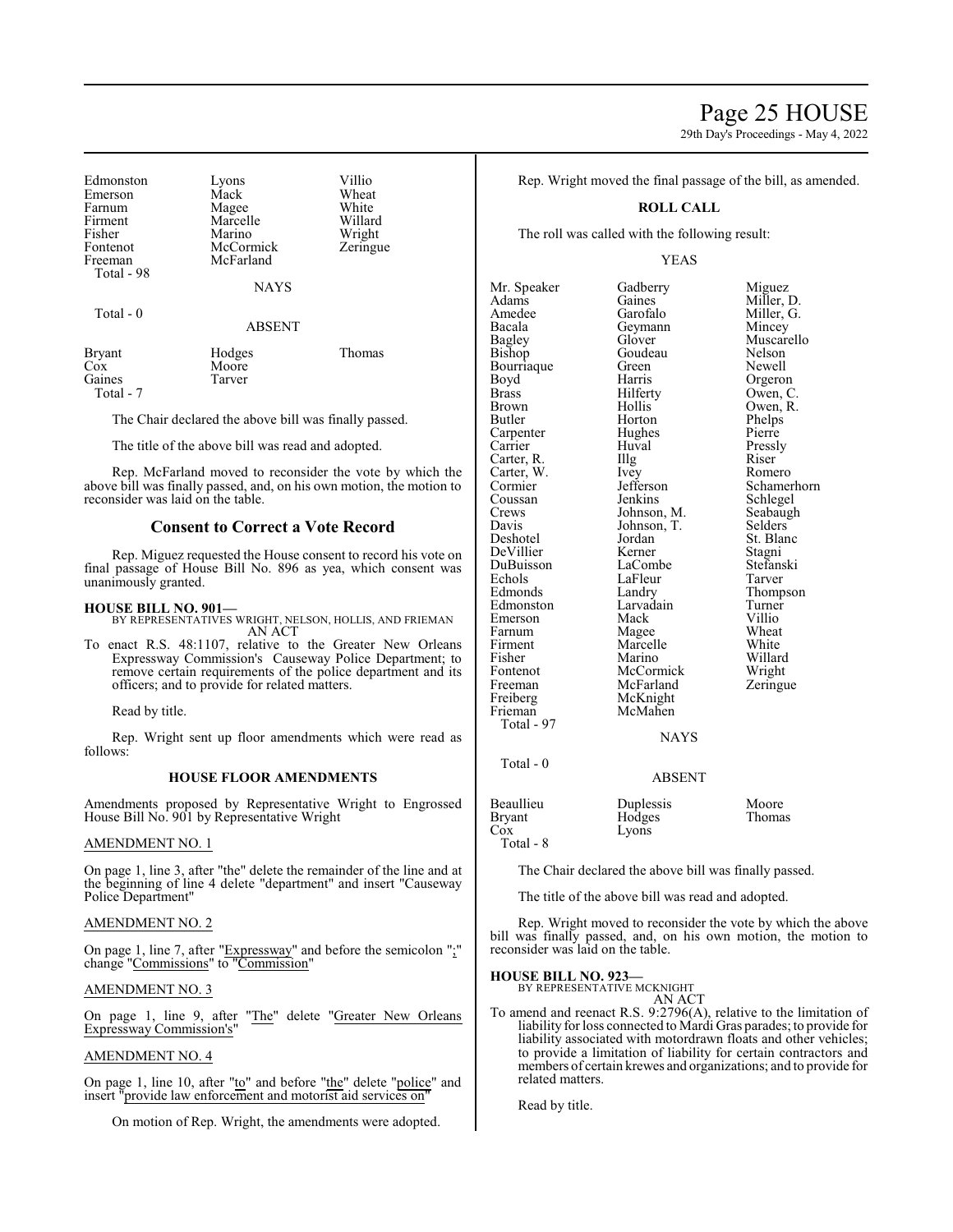# Page 26 HOUSE

29th Day's Proceedings - May 4, 2022

Rep. McKnight moved the final passage of the bill.

#### **ROLL CALL**

The roll was called with the following result:

#### YEAS

| Mr. Speaker  | Freiberg    | McFarland   |
|--------------|-------------|-------------|
| Adams        | Frieman     | McKnight    |
| Amedee       | Gadberry    | McMahen     |
| Bacala       | Gaines      | Miguez      |
| Bagley       | Garofalo    | Miller, D.  |
| Bishop       | Geymann     | Miller, G.  |
| Bourriaque   | Glover      | Mincey      |
| Boyd         | Goudeau     | Muscarello  |
| <b>Brass</b> | Green       | Nelson      |
| Brown        | Harris      | Newell      |
| Butler       | Hilferty    | Orgeron     |
| Carpenter    | Hollis      | Owen, C.    |
| Carrier      | Horton      | Owen, R.    |
| Carter, R.   | Hughes      | Phelps      |
| Carter, W.   | Huval       | Pierre      |
| Cormier      | Illg        | Pressly     |
| Coussan      | Ivey        | Riser       |
| Crews        | Jefferson   | Schamerhorn |
| Davis        | Jenkins     | Schlegel    |
| Deshotel     | Johnson, M. | Seabaugh    |
| DeVillier    | Johnson, T. | Selders     |
| DuBuisson    | Jordan      | St. Blanc   |
| Duplessis    | Kerner      | Stagni      |
| Echols       | LaCombe     | Stefanski   |
| Edmonds      | LaFleur     | Tarver      |
| Edmonston    | Landry      | Thompson    |
| Emerson      | Larvadain   | Turner      |
| Farnum       | Lyons       | Villio      |
| Firment      | Magee       | White       |
| Fisher       | Marcelle    | Willard     |
| Fontenot     | Marino      | Wright      |
| Freeman      | McCormick   | Zeringue    |
| Total - 96   |             |             |
|              | NAYS        |             |

#### Total - 0

# ABSENT

| Beaullieu | Hodges | Romero |
|-----------|--------|--------|
| Bryant    | Mack   | Thomas |
| Cox       | Moore  | Wheat  |
| Total - 9 |        |        |

The Chair declared the above bill was finally passed.

The title of the above bill was read and adopted.

Rep. McKnight moved to reconsider the vote by which the above bill was finally passed, and, on his own motion, the motion to reconsider was laid on the table.

# **HOUSE BILL NO. 971—** BY REPRESENTATIVE ROMERO

AN ACT

To amend and reenact R.S. 37:2150.1(introductory paragraph), (7), and (8), 2171.2(B), 2175.1(A)(introductory paragraph), (2), and (7), (B), and  $(D)(1)$  and  $(2)$ , 2175.2(A),  $(B)$ (introductory paragraph) and (3), and (D),  $2175.3(A)(2)$ , (3), (6), (7), and  $(10)$ ,  $2175.4(B)$  and  $(C)$ ,  $2175.5(A)(5)$ , and  $2175.6$ , relative to home improvement contracting; to provide for the definition of "home improvement contracting"; to provide for the definition of "home improvement registrant"; to change references to "home improvement contractor" found in Title 37 of the Louisiana Revised Statues of 1950 to "home improvement

registrant"; to provide for an upper and lower threshold on the value of projects that qualify as home improvement contracting; to reduce the threshold on the value of projects that require a home improvement registrant to obtain a residential building contractor's license; and to provide for related matters.

Read by title.

Rep. Horton, on behalf of the Legislative Bureau, sent up floor amendments which were read as follows:

#### **HOUSE FLOOR AMENDMENTS**

Amendments proposed by Representative Horton on behalf of the Legislative Bureau to Engrossed House Bill No. 971 by Representative Romero

#### AMENDMENT NO. 1

On page 2, line 7, following "pre-existing" and before "owneroccupied" insert "<del>owner occupied</del>"

#### AMENDMENT NO. 2

On page 5, line 6, following "who" and before "possessed" insert "possesses"

On motion of Rep. Horton, the amendments were adopted.

Rep. Ivey sent up floor amendments which were read as follows:

### **HOUSE FLOOR AMENDMENTS**

Amendments proposed by Representative Ivey to Engrossed House Bill No. 971 by Representative Romero

#### AMENDMENT NO. 1

On page 2, line 7, after "pre-existing" and before "building" delete "owner-occupied"

On motion of Rep. Ivey, the amendments were withdrawn.

Rep. Fontenot sent up floor amendments which were read as follows:

#### **HOUSE FLOOR AMENDMENTS**

Amendments proposed by Representative Fontenot to Engrossed House Bill No. 971 by Representative Romero

#### AMENDMENT NO. 1

On page 2, line 11, after "dollars" and before the period "." insert "for labor'

On motion of Rep. Fontenot, the amendments were adopted.

Rep. Romero moved the final passage of the bill, as amended.

## **ROLL CALL**

The roll was called with the following result:

#### YEAS

Mr. Speaker Goudeau Mincey<br>Adams Green Newell Adams Green Newell<br>
Bacala Harris Orgeror Bacala Harris Orgeron Bagley Hilferty Owen, C.<br>Bishop Hollis Owen, R. Bourriaque

Hollis Owen, R.<br>Hughes Phelps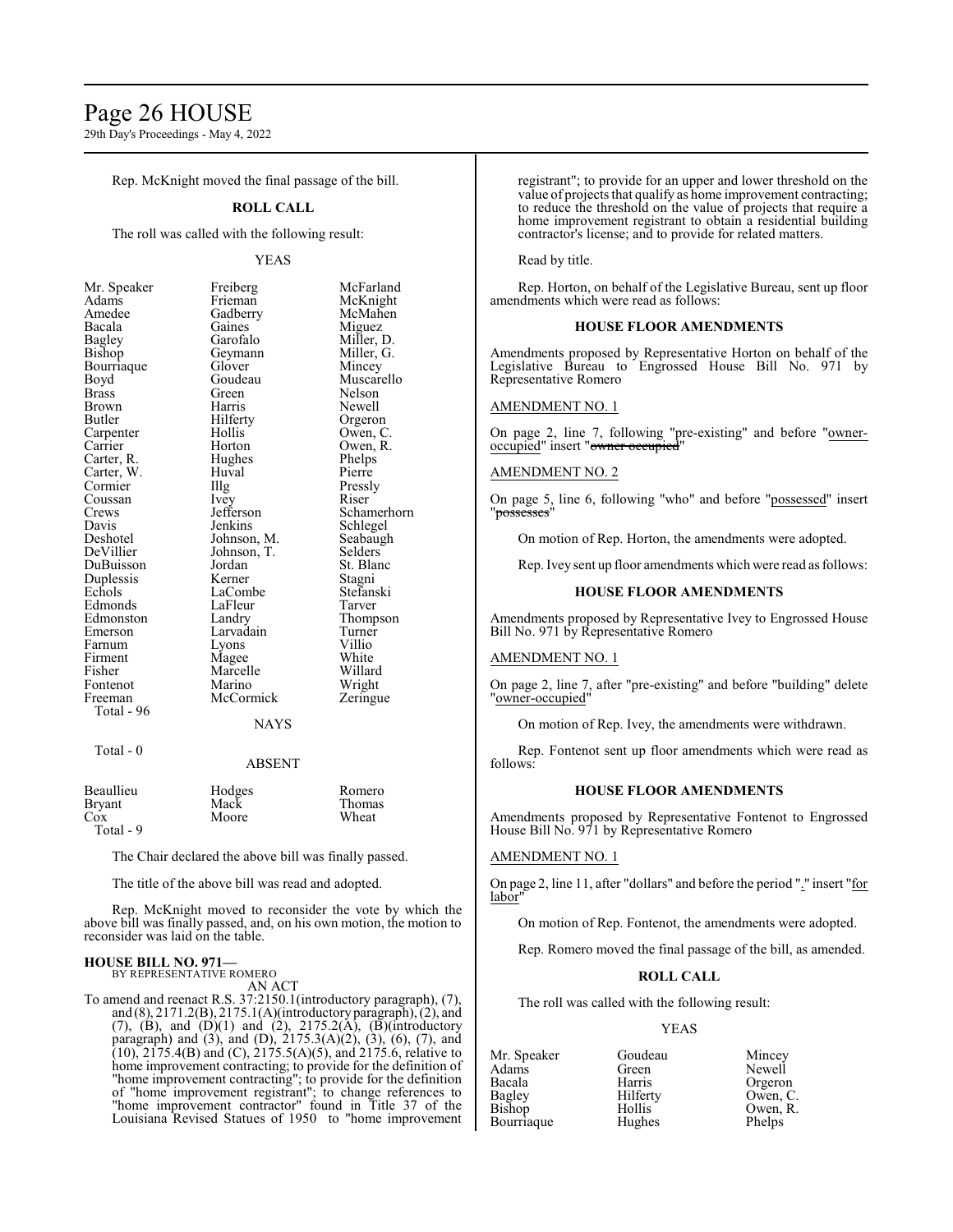29th Day's Proceedings - May 4, 2022

Boyd Huval Pierre<br>Brass Hllg Pressl Illg Pressly<br>Ivey Riser Butler Ivey Riser Carpenter Jefferso<br>Carrier Jenkins Carter, R. Carter, W. Jordan Selders Cormier Kerner St. Blanc LaFleur Stagni<br>Landry Stefanski DeVillier Landry Stefans<br>DuBuisson Larvadain Tarver DuBuisson Larvadain<br>
Duplessis Lyons Echols Mack Turne<br>
Edmonds Mage Villio Edmonds Magee Villio<br>Firment Marcelle Wheat Firment Marcelle Wheat<br>
Fisher Marino White Fisher Marino White Fontenot McFarland Willard<br>Frieman McKnight Wright McKnight Wright<br>
McMahen Zeringue Gaines McMahen<br>Glover Miller D Miller, D. Total - 77 **NAYS** Amedee Emerson LaCombe<br>
Beaullieu Farnum McCormic Beaullieu Farnum McCormick Brown Freiberg Miguez<br>
Coussan Gadberry Miller, G. Coussan Gadberry<br>Crews Garofalo Crews Garofalo Muscarello<br>
Deshotel Geymann Nelson Deshotel Geymann<br>Edmonston Horton Total - 21 ABSENT Bryant Hodges Thomas<br>
Cox Johnson, M. Johnson, M.<br>Moore Freeman Total - 7

Jenkins Schamerhorn<br>Johnson, T. Schlegel Lyons Thompson<br>Mack Turner

Seabaugh

The Chair declared the above bill was finally passed.

The title of the above bill was read and adopted.

Rep. Romero moved to reconsider the vote by which the above bill was finally passed, and, on his own motion, the motion to reconsider was laid on the table.

### **Consent to Correct a Vote Record**

Rep. Green requested the House consent to record his vote on final passage of House Bill No. 971 as yea, which consent was unanimously granted.

#### **HOUSE BILL NO. 1032—** BY REPRESENTATIVE ZERINGUE

AN ACT

To enact R.S. 48:461.26(E)(3), relative to outdoor advertising; to provide an exception to outdoor advertisement for an institution of postsecondary education, an institution of higher education, or a foundation affiliated with the institution; and to provide for related matters.

Read by title.

Rep. Zeringue sent up floor amendments which were read as follows:

#### **HOUSE FLOOR AMENDMENTS**

Amendments proposed by Representative Zeringue to Engrossed House Bill No. 1032 by Representative Zeringue

#### AMENDMENT NO. 1

On page 1, line 13, after "shall" delete the remainder of the line and at the beginning of line 14 delete "respect" and insert "not apply"

On motion of Rep. Zeringue, the amendments were adopted.

Rep. Zeringue sent up floor amendments which were read as follows:

#### **HOUSE FLOOR AMENDMENTS**

Amendments proposed by Representative Zeringue to Engrossed House Bill No. 1032 by Representative Zeringue

# AMENDMENT NO. 1

On page 1, line 13, change "Subsection A" to "Subsection B"

#### AMENDMENT NO. 2

On page 1, line 16, after "institution." insert "Such advertisements shall be limited to the promotion of the educational and cultural welfare of the institution.

On motion of Rep. Zeringue, the amendments were adopted.

Rep. Zeringue moved the final passage of the bill, as amended.

#### **ROLL CALL**

The roll was called with the following result:

#### YEAS

Adams Frieman<br>Amedee Gadberry Amedee Gadberry Miller, D.<br>Bacala Gaines Miller, G. Beaullieu Garofal<br>Bishop Glover Bourriaque Goudeau Nelson<br>Boyd Green Newell Boyd Green<br>Brass Harris Brass Harris Orgeron<br>Brown Hilferty Owen, C Brown Hilferty Owen, C.<br>Butler Hollis Owen, R. Carpenter Horton Phelps<br>
Carrier Hughes Pierre Carter, R. Huval Pressly Carter, W. Illg Riser<br>Cormier Ivev Romero Cormier Ivey<br>Coussan Jefferson Crews Jenkins Schlegel<br>Davis Johnson, T. Seabaugh Davis Johnson, T.<br>Deshotel Jordan DeVillier Kerner Stagni<br>DuBuisson LaCombe Stefanski DuBuisson LaCombe Stefans<br>
Duplessis LaFleur Tarver Duplessis<br>Echols Echols Landry Thompson<br>
Edmonds Larvadain Turner Edmonston Lyons Villio Emerson Mack Wheat<br>
Farnum Magee White Farnum Magee<br>Firment Marino Firment Marino Willard<br>Fisher McCormick Wright Fisher McCormick Wright<br>
Fontenot McFarland Zeringue Fontenot McFarland<br>Freeman McKnight Total - 95

Hughes Pierre<br>Huval Pressly Larvadain Turner<br>Lyons Villio McKnight

Total - 0

Mr. Speaker Freiberg McMahen<br>Adams Frieman Miguez Gaines Miller, G.<br>Garofalo Mincey Glover Muscarello<br>Goudeau Nelson Hollis Owen, R.<br>Horton Phelps Coussan Jefferson Schamerhorn<br>Crews Jenkins Schlegel Jordan St. Blanc<br>Kerner Stagni

#### NAYS

ABSENT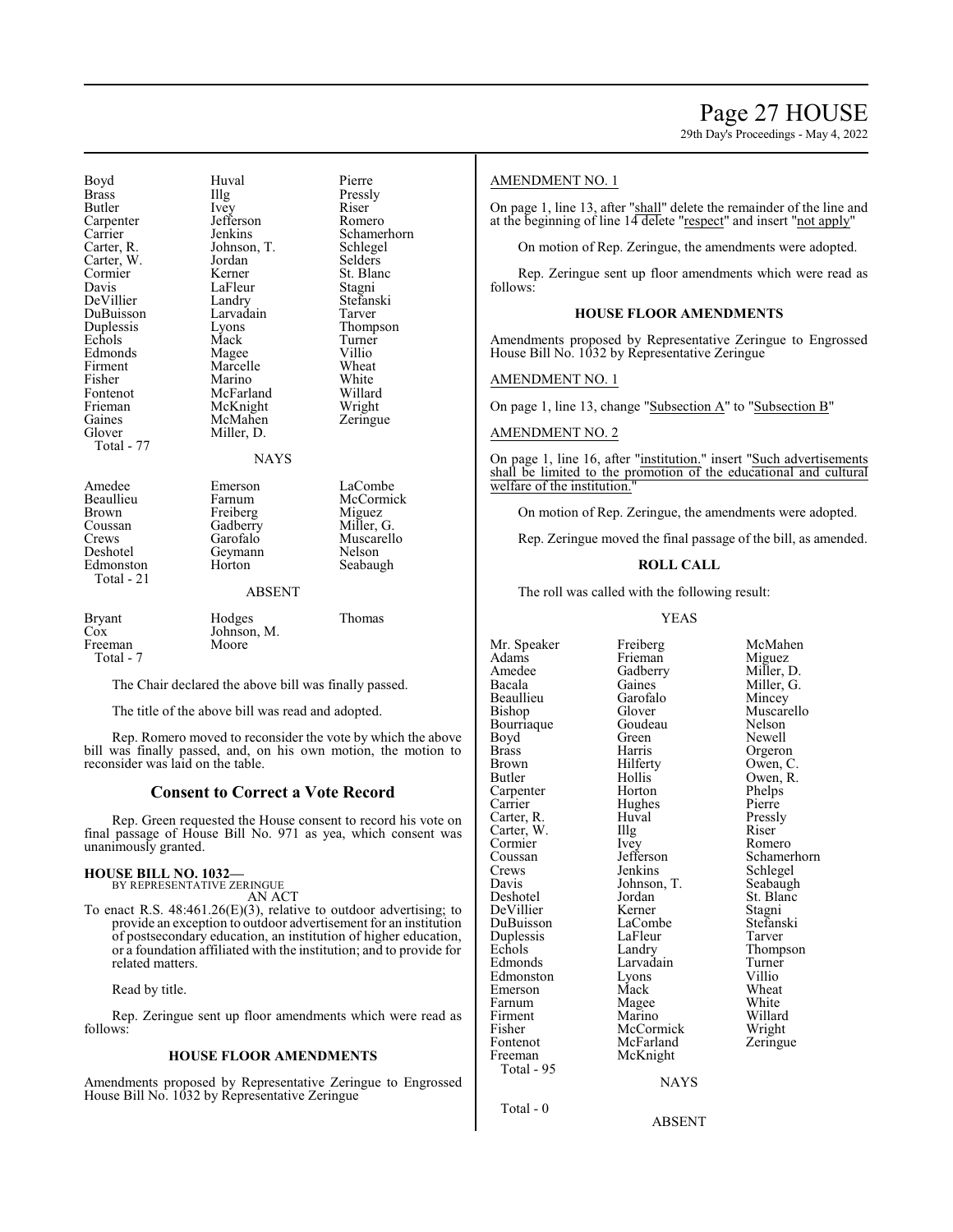# Page 28 HOUSE

29th Day's Proceedings - May 4, 2022

Bagley Hodges Selders<br>Bryant Johnson, M. Thomas Bryant Johnson, M.<br>Cox Marcelle Geymann Total - 10

Marcelle<br>Moore

The Chair declared the above bill was finally passed.

The title of the above bill was read and adopted.

Rep. Zeringue moved to reconsider the vote by which the above bill was finally passed, and, on his own motion, the motion to reconsider was laid on the table.

#### **HOUSE BILL NO. 1036—**

BY REPRESENTATIVES CHARLES OWEN, CORMIER, SCHAMERHORN, AND WRIGHT AN ACT

To enact R.S. 2:135.4, relative to the types of acceptable payments at airports; to authorize air carrier airports to receive certain payments for transactions; to prohibit air carrier airports from refusing to accept certain payments for transactions; to provide for exceptions; and to provide for related matters.

Read by title.

#### **Motion**

On motion of Rep. Charles Owen, the bill was returned to the calendar.

#### **Notice of Intention to Call**

Pursuant to House Rule No. 8.20(A), Rep. Charles Owen gave notice of his intention to call House Bill No. 1036 from the calendar on Thursday, May 5, 2022.

#### **HOUSE BILL NO. 1039—**

BY REPRESENTATIVES MCKNIGHT AND DAVIS AN ACT

To amend and reenact R.S. 40:1664.9(J) through (N) and to enact R.S. 40:1664.9(O), relative to life safety and property protection systems; to provide for the electronic tagging of such systems using a Quick Response code decal or hanging tag; to provide for collecting a fee to obtain a Quick Response code decal or hanging tag; to provide for effectiveness; and to provide for related matters.

Read by title.

Rep. Horton, on behalf of the Legislative Bureau, sent up floor amendments which were read as follows:

#### **HOUSE FLOOR AMENDMENTS**

Amendments proposed by Representative Horton on behalf of the Legislative Bureau to Engrossed House Bill No. 1039 by Representative McKnight

#### AMENDMENT NO. 1

On page 6, line 1, change "supercede" to "supersede"

#### AMENDMENT NO. 2

On page 6, line 3, change "R.S. 40:1164.9(N)" to "R.S. 40:1664.9(N)"

On motion of Rep. Horton, the amendments were adopted.

Rep. McKnight moved the final passage of the bill, as amended.

## **ROLL CALL**

The roll was called with the following result:

#### YEAS

Mr. Speaker Freiberg McFarland<br>Adams Frieman McKnight Adams Frieman McKnight<br>Amedee Gadberry McMahen Amedee Gadberry McMahen<br>Bacala Gaines Miguez Bacala Gaines Miguez<br>
Bagley Garofalo Miller, I Bagley Garofalo Miller, D. Bishop Glover Mincey<br>Bourriaque Goudeau Muscarello Bourriaque Goudeau Muscarello<br>Boyd Green Nelson Boyd Brass Harris Newell<br>Brown Hilferty Owen, Brown Hilferty Owen, C.<br>Butler Hollis Owen, R. Carpenter Horton Phelps<br>
Carrier Hughes Pierre Carter, R. Huval Pressly Carter, W. Illg<br>Cormier Ivev Cormier Ivey Schamerhorn<br>
Coussan Iefferson Schlegel Coussan Jefferson Schlegel<br>Crews Jenkins Seabaugh Crews Jenkins Seabaugh<br>
Davis Johnson, M. St. Blanc Davis Johnson, M. St. Blanck St. Blanck Johnson, T. Stagni Deshotel Johnson, T.<br>DeVillier Jordan DuBuisson Kerner<br>
Duplessis LaCombe Duplessis LaCombe Thompson<br>
Echols LaFleur Turner Edmonds Landry Villio<br>Edmonston Larvadain Wheat Emerson Lyons White<br>
Farnum Mack Willard Farnum Mack Willard<br>Firment Magee Wright Firment Magee<br>Fisher Marcelle Fontenot<br>Freeman McCormick Total - 97

Total - 0

Geymann Miller, I<br>Glover Mincey Hollis Owen, R.<br>Horton Phelps Hughes Pierre<br>Huval Pressly Jordan Stefanski<br>Kerner Tarver LaFleur Turner<br>
Landry Villio Larvadain Wheat<br>
Lyons White Marcelle Zeringue<br>Marino

NAYS

# ABSENT

| Bryant    | Moore   | Selders |
|-----------|---------|---------|
| Cox       | Orgeron | Thomas  |
| Hodges    | Romero  |         |
| Total - 8 |         |         |

The Chair declared the above bill, having received a two-thirds vote of the elected members, was finally passed.

The title of the above bill was read and adopted.

Rep. McKnight moved to reconsider the vote by which the above bill was finally passed, and, on his own motion, the motion to reconsider was laid on the table.

# **HOUSE BILL NO. 1052—** BY REPRESENTATIVE LANDRY

AN ACT

To enact R.S. 29:726.7, relative to the Hazard Mitigation Revolving Loan Fund; to establish the Hazard Mitigation Revolving Loan Fund; to provide for the administration of the fund; to provide for deposits, interest, and unexpended monies in the fund; to provide definitions; to specify how funds may be disbursed and for what types of activity; to provide for annual reporting and audits; to provide relative to repayment of loans and waiver in certain circumstances; and to provide for related matters.

Read by title.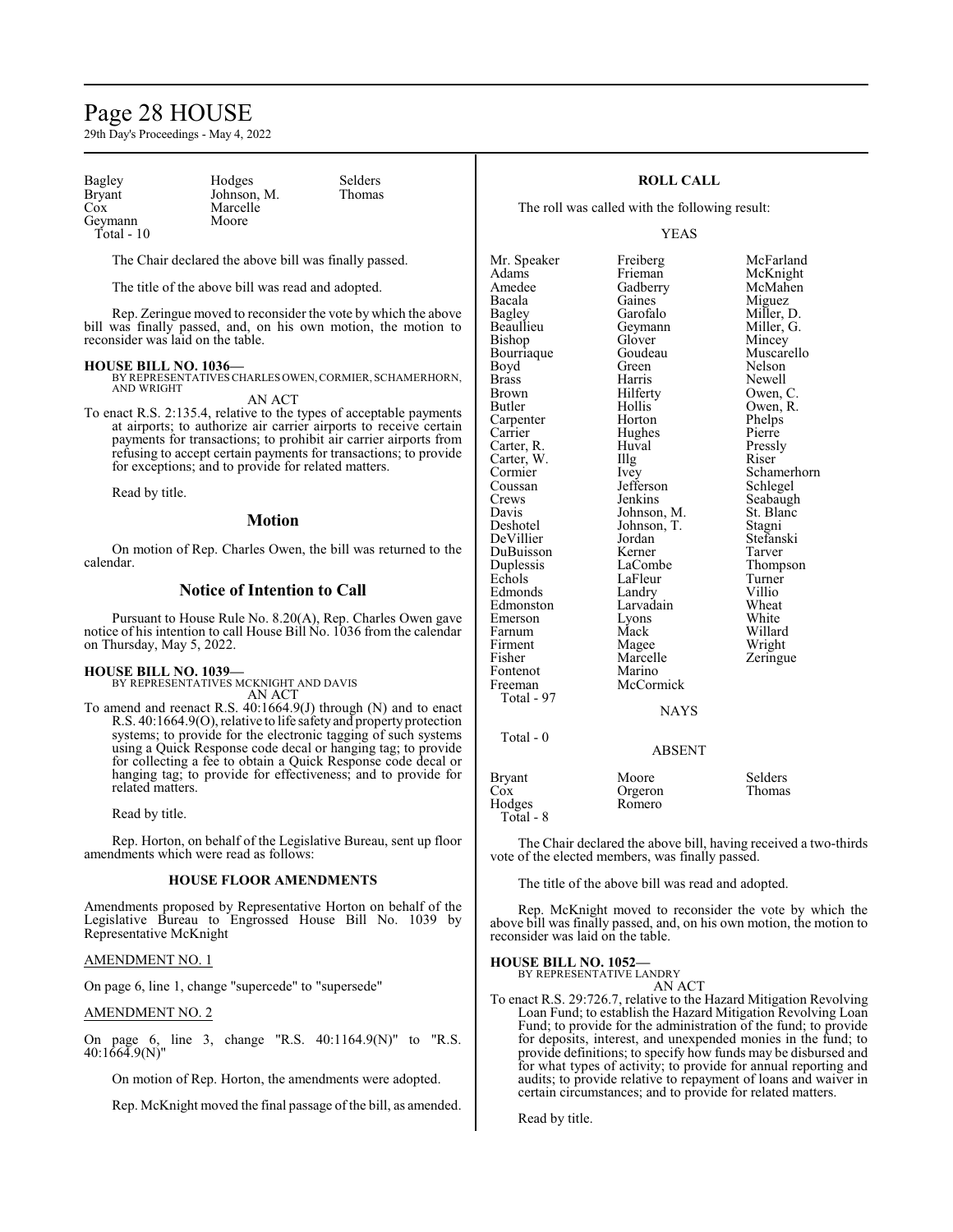# Page 29 HOUSE

29th Day's Proceedings - May 4, 2022

Rep. Landry sent up floor amendments which were read as follows:

#### **HOUSE FLOOR AMENDMENTS**

Amendments proposed by Representative Landry to Engrossed House Bill No. 1052 by Representative Landry

#### AMENDMENT NO. 1

On page 3, delete lines 14 through 24 in their entirety and insert the following in lieu thereof:

"(2) If a property owner has received a loan pursuant to the provisions of this Subsection, upon the sale of the property the outstanding loan principal shall be repaid unless the purchaser assumes the loan.

(3) The Governor's Office of Homeland Security and Emergency Preparedness may provide loan subsidies for disadvantaged individuals and communities in the form of principal forgiveness, negative interest loan rates, or grants. If any such loan subsidies are to be offered, the Governor's Office of Homeland Security and Emergency Preparedness shall promulgate rules regarding such subsidies.

On motion of Rep. Landry, the amendments were adopted.

Rep. Landry moved the final passage of the bill, as amended.

#### **ROLL CALL**

The roll was called with the following result:

#### YEAS

Bagley Glover<br>
Beaullieu Goudeau Bourriaque Harris<br>Boyd Hilferty Carpenter Huv<br>Carrier Hllg Carter, W. Jefferson Cormier Crews Johnson, T.<br>Davis Jordan Duplessis LaFleur<br>Echols Landry Freiberg<br>Frieman Total - 97

Mr. Speaker Gadberry McMahen<br>Adams Gaines Miguez Adams Gaines Miguez Amedee Garofalo Miller, D.<br>Bacala Geymann Miller, G. Bacala Geymann Miller, G. Goudeau Muscarello<br>Green Nelson Bishop Green Nelson<br>Bourriaque Harris Newell Boyd Hilferty Orgeron<br>Brass Hollis Owen Brass Hollis Owen, C. Brown Horton Owen, R. Hughes Phelps<br>Huval Pierre The Pressly<br>
Ivev Riser Carter, R. Ivey Riser<br>Carter. W. Iefferson Romero Cormier Jenkins Schamerhorn<br>Coussan Johnson, M. Schlegel Coussan Johnson, M. Schlegel<br>Crews Johnson, T. Seabaugh Jordan St. Blanc<br>Kerner Stagni Deshotel Kerner Stagni<br>DuBuisson LaCombe Stefanski DuBuisson LaCombe Stefans<br>Duplessis LaFleur Tarver Echols Landry Thompson<br>Edmonds Larvadain Turner Larvadain Turner<br>Lyons Villio Edmonston Lyons Villio Emerson Mack Wheat<br>
Farnum Magee White Farnum Magee White<br>Firment Marcelle Willard Firment Marcelle Willard<br>Fisher Marino Wright Fisher Marino Wright<br>
Fontenot McCormick Zeringue McCormick<br>McFarland McKnight

Total - 0

|                                         | .                          |                          |
|-----------------------------------------|----------------------------|--------------------------|
| Bryant<br>Cox<br>DeVillier<br>Total - 8 | Freeman<br>Hodges<br>Moore | <b>Selders</b><br>Thomas |
|                                         |                            |                          |

The Chair declared the above bill was finally passed.

ABSENT

The title of the above bill was read and adopted.

Rep. Landry moved to reconsider the vote by which the above bill was finally passed, and, on her own motion, the motion to reconsider was laid on the table.

**HOUSE BILL NO. 1062** (Substitute for House Bill No. 597 Representative Freeman)**—** BY REPRESENTATIVE FREEMAN

AN ACT

To amend and reenact R.S. 37:43 and to enact R.S. 37:44(4) and (5) and R.S.  $49:953(C)(3)$  and  $963(F)$  and (G), relative to occupational licensing; to allow an interested person to request review of a regulation issued by an occupational licensing board; to provide definitions; to allow for petition; to provide for procedure; to provide for judicial review; and to provide for related matters.

Read by title.

Rep. Freeman sent up floor amendments which were read as follows:

#### **HOUSE FLOOR AMENDMENTS**

Amendments proposed by Representative Freeman to Engrossed House Bill No. 1062 by Representative Freeman

### AMENDMENT NO. 1

On page 1, line 2, delete "R.S. 37:44(4) and (5) and"

#### AMENDMENT NO. 2

On page 1, delete lines 8 and 9 in their entirety and insert in lieu thereof the following:

"Section 1. R.S. 37:43 is hereby amended and reenacted to read as follows:"

#### AMENDMENT NO. 3

On page 2, delete lines 21 through 23 in their entirety and insert in lieu thereof the following:

"(h) Occupational license."

AMENDMENT NO. 4

On page 4, line 1, delete "(10)"

AMENDMENT NO. 5

On page 4, line 7, delete ""Specialty occupational" and delete lines 8 through 10 in their entirety

## AMENDMENT NO. 6

On page 4, delete lines 12 through 25 in their entirety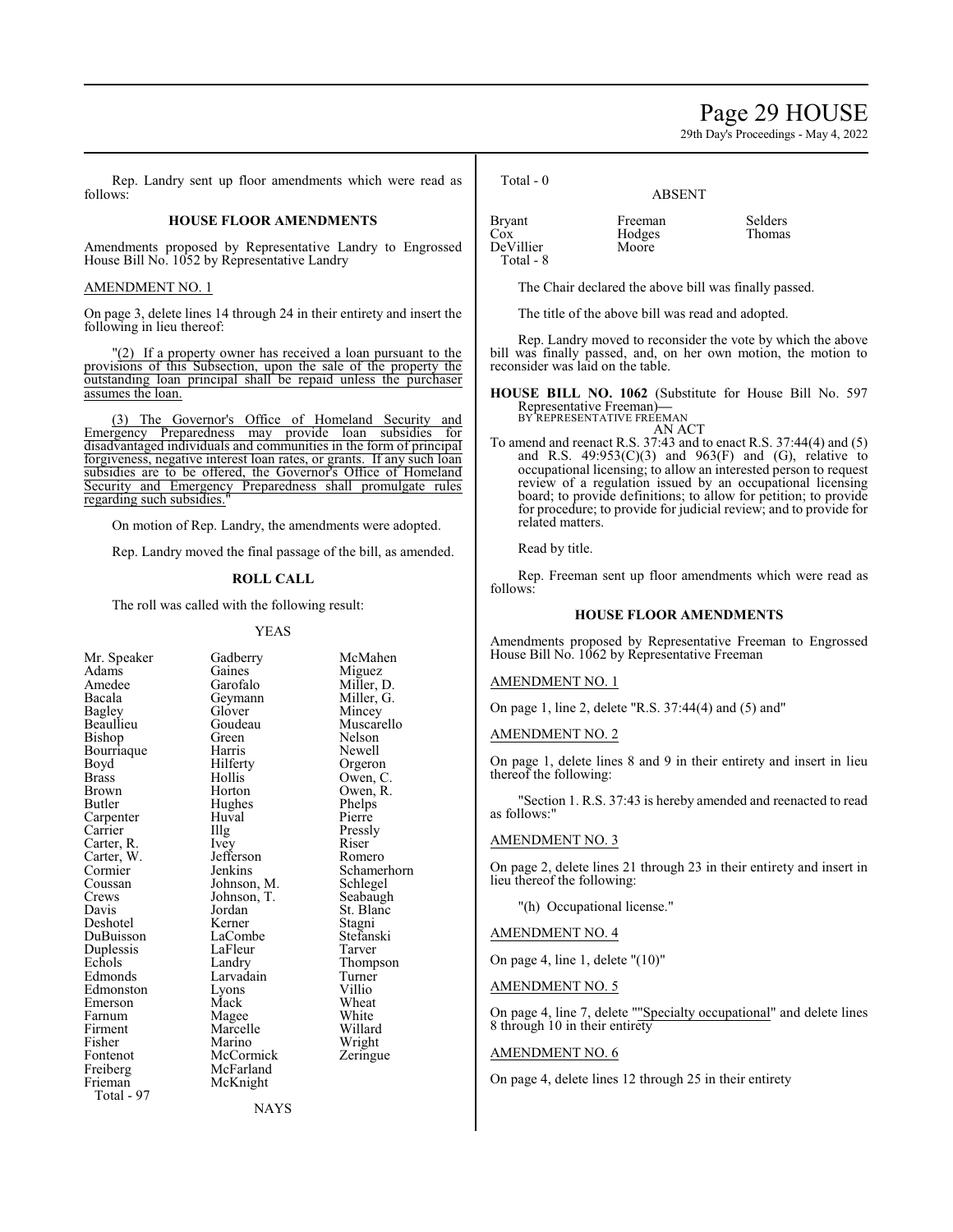# Page 30 HOUSE

29th Day's Proceedings - May 4, 2022

### AMENDMENT NO. 7

On page 5, line 7, after "R.S. 37:43" and before the period "." insert "or R.S. 49:260, as applicable."

#### AMENDMENT NO. 8

On page 5, line 19, after "plaintiff" and before the period "." insert a comma "," and the following:

"except in the case of a challenged occupational regulation promulgated by an occupational licensing board that participates in the Department of Justice Occupational Licensing Review Program pursuant to R.S. 49:260.

On motion of Rep. Freeman, the amendments were adopted.

Rep. Freeman moved the final passage of the bill, as amended.

#### **ROLL CALL**

The roll was called with the following result:

#### YEAS

| Mr. Speaker   | Frieman       | McMahen     |
|---------------|---------------|-------------|
| Adams         | Gadberry      | Miguez      |
| Amedee        | Gaines        | Miller, D.  |
| Bacala        | Garofalo      | Miller, G.  |
| <b>Bagley</b> | Geymann       | Mincey      |
| Beaullieu     | Glover        | Muscarello  |
| Bishop        | Green         | Newell      |
| Bourriaque    | Harris        | Orgeron     |
| Boyd          | Hilferty      | Owen, C.    |
| <b>Brass</b>  | Hollis        | Owen, R.    |
| Brown         | Horton        | Phelps      |
| Butler        | Hughes        | Pierre      |
| Carpenter     | Huval         | Pressly     |
| Carrier       | Illg          | Riser       |
| Carter, R.    | Ivey          | Romero      |
| Carter, W.    | Jefferson     | Schamerhorn |
| Cormier       | Jenkins       | Schlegel    |
| Coussan       | Johnson, M.   | Seabaugh    |
| Crews         | Johnson, T.   | Selders     |
| Davis         | Jordan        | St. Blanc   |
| Deshotel      | Kerner        | Stagni      |
| DuBuisson     | LaCombe       | Stefanski   |
| Duplessis     | LaFleur       | Tarver      |
| Echols        | Landry        | Thompson    |
| Edmonds       | Larvadain     | Turner      |
| Edmonston     | Lyons         | Villio      |
| Emerson       | Mack          | Wheat       |
| Farnum        | Magee         | White       |
| Firment       | Marcelle      | Willard     |
| Fisher        | Marino        | Wright      |
| Fontenot      | McCormick     | Zeringue    |
| Freeman       | McFarland     |             |
| Freiberg      | McKnight      |             |
| Total - 97    |               |             |
|               | NAYS          |             |
| Total - 0     |               |             |
|               | <b>ABSENT</b> |             |
| <b>Bryant</b> | Goudeau       | Nelson      |
| $\cos$        | Hodges        | Thomas      |
| DeVillier     | Moore         |             |

The Chair declared the above bill was finally passed.

The title of the above bill was read and adopted.

Total - 8

Rep. Freeman moved to reconsider the vote by which the above bill was finally passed, and, on her own motion, the motion to reconsider was laid on the table.

#### **Consent to Correct a Vote Record**

Rep. Davis requested the House consent to record her vote on final passage of House Bill No. 1062 as yea, which consent was unanimously granted.

**HOUSE BILL NO. 1063** (Substitute for House Bill No. 665 by Representative Willard)**—** BY REPRESENTATIVE WILLARD

AN ACT

To enact R.S. 51:2606.1, relative to housing discrimination; to provide for the Fair Chance in Housing Act; to authorize an applicant to respond to information provided in a criminal history record; to require a housing provider to make certain disclosures; to require individualized assessments of applicants; to require consideration of certain criteria during an individualized assessment; to provide for certain rights of an applicant; to require notice by a housing provider in certain circumstances; to limit liability of residential landlords arising from certain circumstances; and to provide for related matters.

Read by title.

# **Motion**

On motion ofRep. Willard, the bill was returned to the calendar.

#### **Notice of Intention to Call**

Pursuant to House Rule No. 8.20(A), Rep. Willard gave notice of his intention to call House Bill No. 1063 from the calendar on Monday, May 9, 2022.

**HOUSE BILL NO. 773—** BY REPRESENTATIVE GLOVER

AN ACT

To authorize and provide for the transfer of certain state property; to authorize the transfer of certain state property in Caddo Parish; to provide for the property description; to provide for the reservation of mineral rights; to provide terms and conditions; to provide an effective date; and to provide for related matters.

Called from the calendar.

Read by title.

Rep. Glover moved the final passage of the bill.

#### **ROLL CALL**

The roll was called with the following result:

Hughes

#### YEAS

Mr. Speaker Freiberg McKnight<br>Adams Frieman McMahen Adams Frieman McMahen<br>Amedee Gadberry Miguez Amedee Gadberry<br>Bacala Gaines Bacala Gaines Miller, D. Bagley Garofalo Miller, G.<br>Beaullieu Geymann Mincey Beaullieu Geymann<br>Bishop Glover Bourriaque Goude<br>Boyd Green Boyd Green Newell<br>Brass Harris Orgerol Brass Harris Orgeron<br>Brown Hilferty Owen, C Brown Hilferty Owen, C. Carpenter Horton Phelps<br>
Carrier Hughes Pierre

Glover Muscarello<br>Goudeau Nelson Hollis Owen, R.<br>Horton Phelps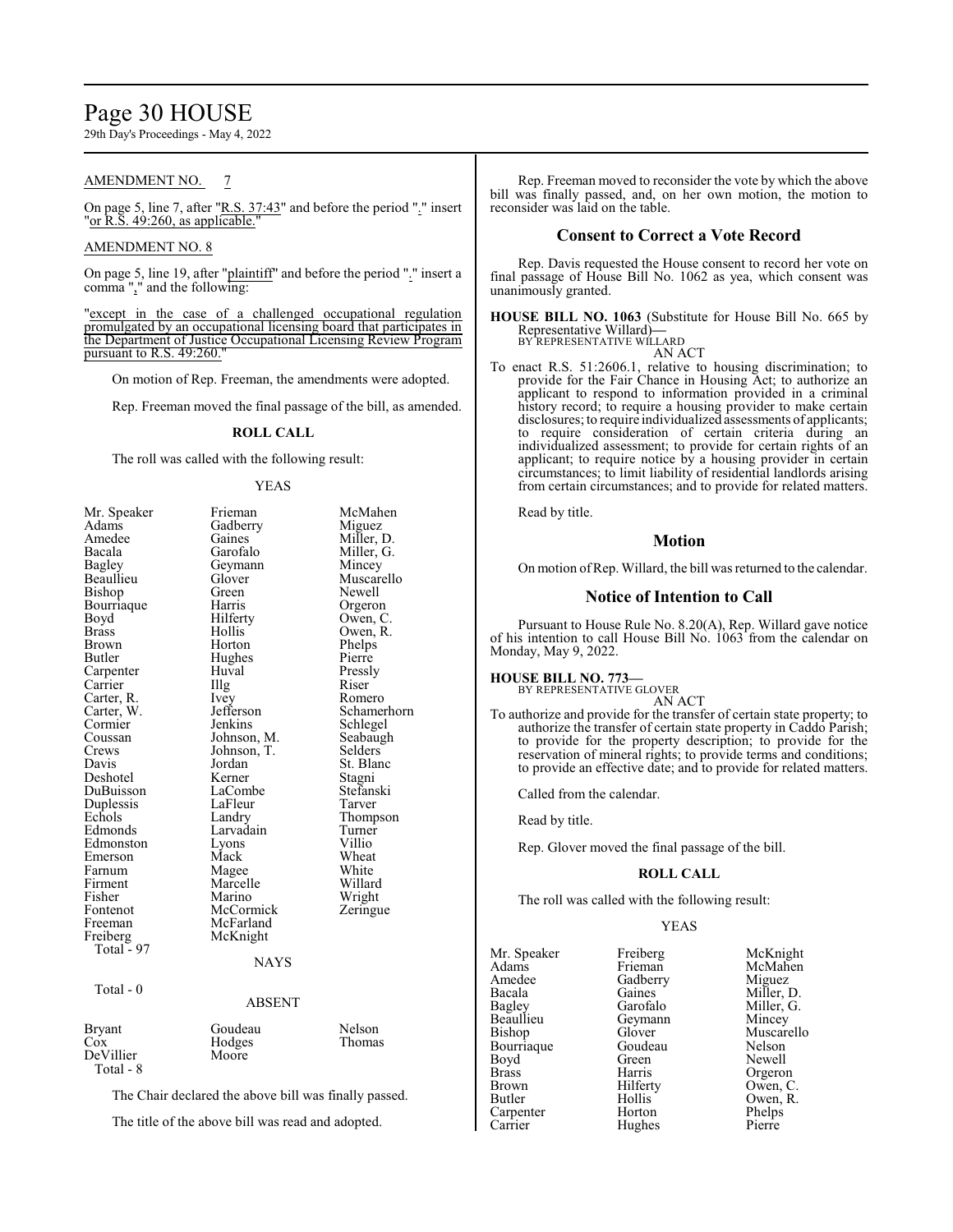29th Day's Proceedings - May 4, 2022

| Carter, R.<br>Carter, W.<br>Cormier<br>Coussan<br>Crews<br>Davis<br>Deshotel<br>DeVillier<br>DuBuisson<br>Duplessis<br>Echols<br>Edmonds<br>Edmonston<br>Emerson<br>Farnum<br>Firment<br>Fisher<br>Fontenot<br>Freeman<br>Total - 98 | Huval<br>Illg<br>Ivey<br>Jefferson<br>Jenkins<br>Johnson, M.<br>Johnson, T.<br>Jordan<br>Kerner<br>LaCombe<br>LaFleur<br>Landry<br>Larvadain<br>Lyons<br>Mack<br>Magee<br>Marcelle<br>Marino<br>McCormick<br><b>NAYS</b> | Pressly<br>Riser<br>Romero<br>Schamerhorn<br>Schlegel<br>Seabaugh<br>Selders<br>St. Blanc<br>Stagni<br>Stefanski<br>Thompson<br>Turner<br>Villio<br>Wheat<br>White<br>Willard<br>Wright<br>Zeringue |
|--------------------------------------------------------------------------------------------------------------------------------------------------------------------------------------------------------------------------------------|--------------------------------------------------------------------------------------------------------------------------------------------------------------------------------------------------------------------------|-----------------------------------------------------------------------------------------------------------------------------------------------------------------------------------------------------|
| Total - 0                                                                                                                                                                                                                            | ABSENT                                                                                                                                                                                                                   |                                                                                                                                                                                                     |
| Bryant<br>Cox<br>Hodges<br>Total - 7                                                                                                                                                                                                 | McFarland<br>Moore<br>Tarver                                                                                                                                                                                             | Thomas                                                                                                                                                                                              |

The Chair declared the above bill was finally passed.

The title of the above bill was read and adopted.

Rep. Glover moved to reconsider the vote by which the above bill was finally passed, and, on his own motion, the motion to reconsider was laid on the table.

### **HOUSE BILL NO. 103—**

BY REPRESENTATIVE THOMAS AN ACT

To enact Chapter 3-G of Title 15 of the Louisiana Revised Statutes of 1950, to be comprised of R.S. 15:563 through 563.5, relative to reporting requirements of persons convicted of production or manufacturing of methamphetamine; to provide for purposes and notification; to provide for definitions; to provide relative to the duty of offenders to notify law enforcement; to provide relative to the failure to register; to provide relative to the duration of registration requirements; and to provide for related matters.

Called from the calendar.

Read by title.

Rep. Ivey sent up floor amendments which were read as follows:

#### **HOUSE FLOOR AMENDMENTS**

Amendments proposed by Representative Ivey to Engrossed House Bill No. 103 by Representative Thomas

#### AMENDMENT NO. 1

On page 1, line 17, after "paramount" and before "interest." delete "governmental" and insert "public"

#### AMENDMENT NO. 2

On page 2, line 4, after "the" and before "interests" delete "governmental"

On motion of Rep. Ivey, the amendments were adopted.

Rep. Stefanski sent up floor amendments which were read as follows:

#### **HOUSE FLOOR AMENDMENTS**

Amendments proposed by Representative Stefanski to Engrossed House Bill No. 103 by Representative Thomas

#### AMENDMENT NO. 1

On page 2, line 21, after "committed." delete the remainder of the line and delete lines 22 and 23 in their entirety

On motion of Rep. Stefanski, the amendments were adopted.

Rep. Stefanski sent up floor amendments which were read as follows:

#### **HOUSE FLOOR AMENDMENTS**

Amendments proposed by Representative Stefanski to Engrossed House Bill No. 103 by Representative Thomas

#### AMENDMENT NO. 1

On page 6, line 3, after "requirement" and before "for" delete "for ten years from the date of initial registration" and insert "as long as they are under an order of imprisonment

On motion of Rep. Stefanski, the amendments were adopted.

Rep. Villio moved the final passage of the bill, as amended.

#### **ROLL CALL**

The roll was called with the following result:

#### YEAS

| Mr. Speaker                                 | Freiberg                                      | Muscarello  |
|---------------------------------------------|-----------------------------------------------|-------------|
| Adams                                       | Frieman                                       | Orgeron     |
| Amedee                                      | Gadberry                                      | Owen, C.    |
| Bacala                                      | Garofalo                                      | Owen, R.    |
| Bagley                                      | Goudeau                                       | Pressly     |
| Beaullieu                                   | Harris                                        | Riser       |
| Bishop                                      | Hilferty                                      | Romero      |
| Bourriaque                                  | Hollis                                        | Schamerhorn |
| Butler                                      | Horton                                        | Schlegel    |
| Carrier                                     | Huval                                         | Seabaugh    |
| Coussan                                     | Illg                                          | St. Blanc   |
| Crews                                       | Ivey                                          | Stagni      |
| Davis                                       | Johnson, M.                                   | Stefanski   |
| Deshotel                                    | Kerner                                        | Tarver      |
| DeVillier                                   | Mack                                          | Thompson    |
| DuBuisson                                   | Magee                                         | Turner      |
| Echols                                      | McCormick                                     | Villio      |
| Edmonds                                     | McFarland                                     | Wheat       |
| Edmonston                                   | McKnight                                      | White       |
| Emerson                                     | McMahen                                       | Wright      |
| Farnum<br>Firment<br>Fontenot<br>Total - 67 | Miguez<br>Miller, G.<br>Mincey<br><b>NAYS</b> | Zeringue    |
| Boyd                                        | Glover                                        | Lyons       |
| <b>Brass</b>                                | Green                                         | Marcelle    |
| Brown                                       | Jefferson                                     | Marino      |
| Carpenter                                   | Jenkins                                       | Miller, D.  |
| Carter, R.                                  | Johnson, T.                                   | Nelson      |

#### **NAYS**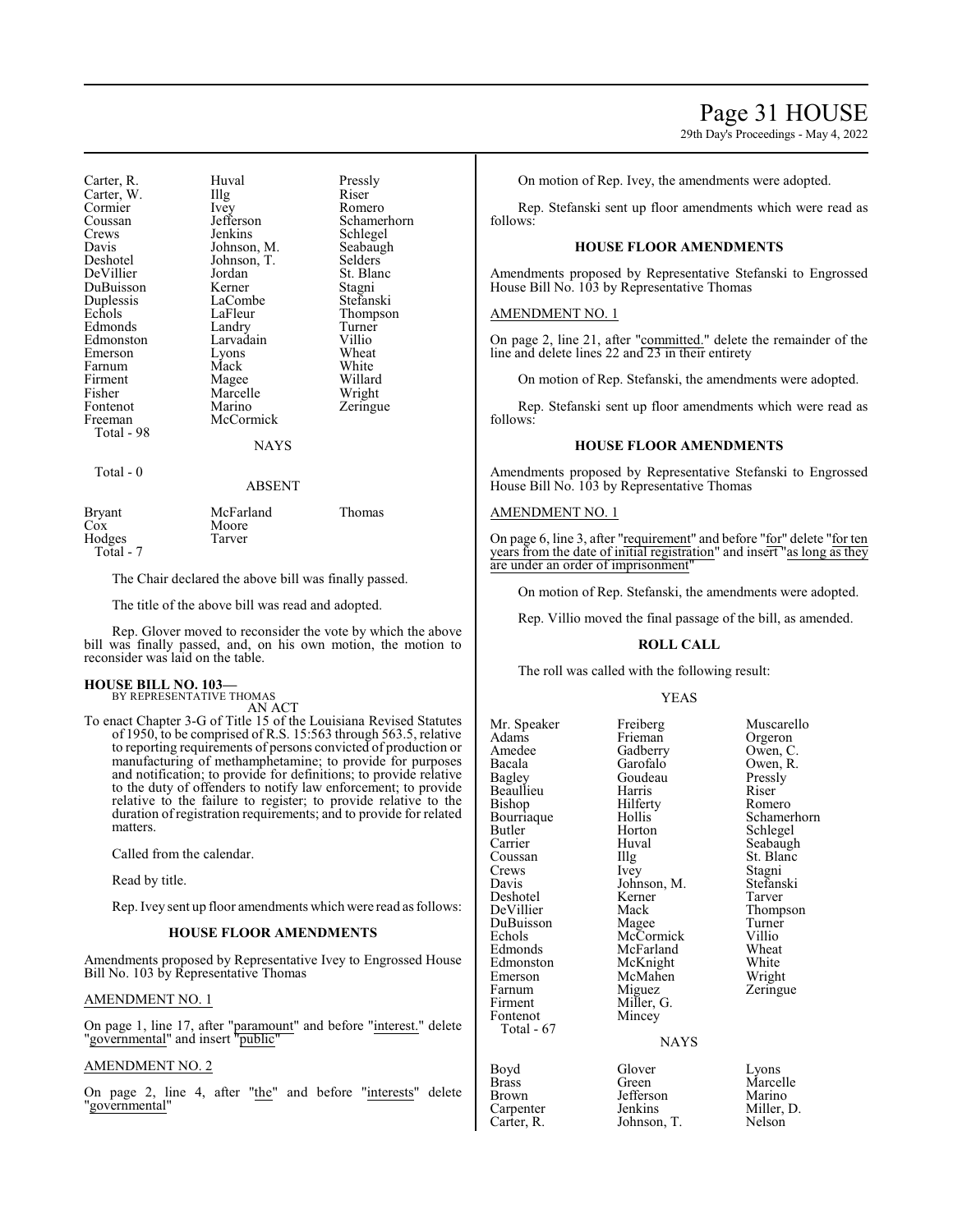# Page 32 HOUSE

29th Day's Proceedings - May 4, 2022

| Carter, W.<br>Cormier<br>Duplessis<br>Fisher<br>Gaines | Jordan<br>LaCombe<br>LaFleur<br>Landry<br>Larvadain | Newell<br>Phelps<br>Pierre<br>Selders<br>Willard |
|--------------------------------------------------------|-----------------------------------------------------|--------------------------------------------------|
| Total $-30$                                            | <b>ABSENT</b>                                       |                                                  |

Freeman Total - 8

Bryant Geymann Moore<br>
Cox Hodges Thomas Hodges<br>Hughes

The Chair declared the above bill was finally passed.

The title of the above bill was read and adopted.

Rep. Villio moved to reconsider the vote by which the above bill was finally passed, and, on her own motion, the motion to reconsider was laid on the table.

## **Consent to Correct a Vote Record**

Rep. Green requested the House consent to record his vote on final passage of House Bill No. 103 as nay, which consent was unanimously granted.

#### **HOUSE BILL NO. 289—**

BY REPRESENTATIVE BAGLEY AN ACT

To enact Part XIII of Chapter 2 of Title 51 of the Louisiana Revised Statutes of 1950, to be comprised of R.S. 51:771, relative to the sale of safety equipment; to prohibit the sale of safety equipment that fails to meet certain safety criteria; to provide for criteria; to provide for penalties; and to provide for related matters.

Called from the calendar.

Read by title.

## **Motion**

On motion of Rep. Bagley, the bill was returned to the calendar.

#### **HOUSE BILL NO. 425—** BY REPRESENTATIVE BAGLEY

AN ACT

To amend and reenact R.S. 40:1046(G), relative to the number of marijuana pharmacies in the state; to increase the number of specialty licenses for marijuana pharmacies; and to provide for related matters.

Called from the calendar.

Read by title.

## **Motion**

On motion of Rep. Bagley, the bill was returned to the calendar.

#### **HOUSE BILL NO. 700—** BY REPRESENTATIVE BAGLEY

AN ACT

To enact R.S. 40:966.1, relative to marijuana; to provide relative to penalties for possession ofmarijuana for persons under eighteen years of age; to provide relative to penalties for the possession of certain amounts; and to provide for related matters.

Called from the calendar.

Read by title.

# **Motion**

On motion of Rep. Bagley, the bill was returned to the calendar.

# **Notice of Intention to Call**

Pursuant to House Rule No. 8.20(A), Rep. Bagley gave notice of his intention to call House Bill No. 700 from the calendar on Monday, May 9, 2022.

# **HOUSE BILL NO. 826—** BY REPRESENTATIVE BAGLEY

AN ACT

To amend and reenact R.S. 40:1223.3(3) and to enact R.S. 37:3386.3(B)(3), relative to healthcare services delivered through telehealth; to provide for powers and duties of the Addictive Disorder Regulatory Authority; to provide relative to telehealth services delivered by certain professionals who are licensed, certified, or registered by the authority and other behavioral health providers; to authorize the promulgation of certain rules by the authority; to revise the definition of "healthcare provider" within the Louisiana Telehealth Access Act; and to provide for related matters.

Called from the calendar.

Read by title.

Rep. Bagley sent up floor amendments which were read as follows:

#### **HOUSE FLOOR AMENDMENTS**

Amendments proposed by Representative Bagley to Engrossed House Bill No. 826 by Representative Bagley

#### AMENDMENT NO. 1

On page 1, line 17, after "professionals;" delete the remainder of the line and delete lines 18 and 19 in their entirety

On motion of Rep. Bagley, the amendments were adopted.

Rep. Bagley moved the final passage of the bill, as amended.

#### **ROLL CALL**

The roll was called with the following result:

#### YEAS

Mr. Speaker Gadberry McMahen<br>Adams Gaines Miguez Adams Gaines<br>Amedee Garofalo Amedee Garofalo Miller, D.<br>Bagley Geymann Miller, G. Beaullieu Glover<br>Bishop Goudeau Bourriaque Green<br>Bovd Harris Boyd Harris Newell<br>Brass Hilferty Orgeron Brass Hilferty Orgeron<br>Brown Hollis Owen, C Brown Hollis Owen, C.<br>Butler Horton Owen, R. Carpenter Hughes Phelps<br>
Carrier Huval Pierre Carter, R. Illg Pressl<br>Cormier Ivey Riser Cormier Ivey Riser<br>
Coussan Jefferson Romero Coussan Jefferson<br>Crews Jenkins Crews Jenkins Schamerhorn<br>
Davis Johnson, M. Schlegel Davis Johnson, M. Schlegel<br>Deshotel Johnson, T. Seabaugh DuBuisson

Geymann Miller,<br>Glover Mincey Goudeau Muscarello<br>Green Nelson Horton Owen, R.<br>Hughes Phelps Huval Pierre<br>Illg Pressly Johnson, T. Seabaughter Seabaughter Seabaughter Seabaughter Seabaughter Seabaughter Seabaughter Seabaughter Seabaughter Seabaughter Seabaughter Seabaughter Seabaughter Seabaughter Seabaughter Seabaughter Seabaughter Seabau DeVillier Jordan Selders<br>
DuBuisson Kerner St. Blanc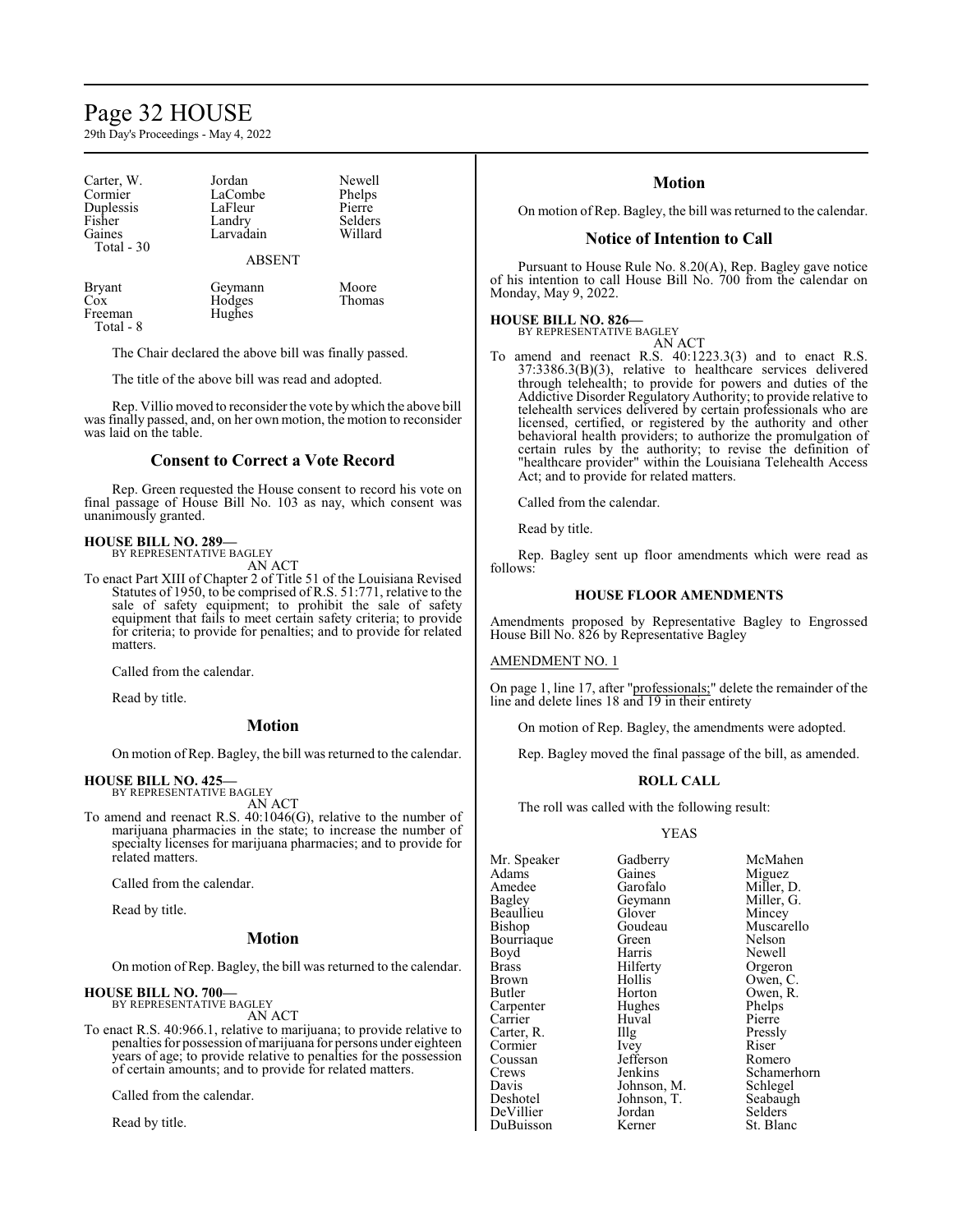# Page 33 HOUSE

29th Day's Proceedings - May 4, 2022

Stefanski<br>Tarver

Thompson

Duplessis LaCombe Stagni<br>
Echols LaFleur Stefans Edmonds Landry Tarver<br>
Edmonston Larvadain Thompson Edmonston Larvadain Thomp<br>Emerson Lyons Turner Emerson Lyons Turner<br>
Farnum Mack Villio Farnum Mack Villio<br>Firment Marcelle Wheat Firment Marcelle Wheat<br>Fisher Marino White Fisher Marino White<br>Fontenot McCormick Wright Fontenot McCormick Wright<br>
Freiberg McFarland Zeringue Freiberg McFarland<br>Frieman McKnight Total - 95

LaFleur Stefanski<br>Landry Tarver McKnight

**NAYS** 

ABSENT

# Total - 0

Bacala Freeman Thomas<br>Bryant Hodges Willard Hodges<br>Magee Carter, W.<br>Cox Moore Total - 10

The Chair declared the above bill was finally passed.

The title of the above bill was read and adopted.

Rep. Bagley moved to reconsider the vote by which the above bill was finally passed, and, on his own motion, the motion to reconsider was laid on the table.

**HOUSE BILL NO. 1060** (Substitute for House Bill No. 338 by Representative Coussan)**—** BY REPRESENTATIVE COUSSAN

AN ACT

To amend and reenact R.S. 56:302.9(A)(1) and (3), relative to charter boat fishing licenses; to remove state requirement for a valid United States Coast Guard captain's license for freshwater charter boat fishing guides; and to provide for related matters.

Called from the calendar.

Read by title.

Rep. Coussan moved the final passage of the bill.

#### **ROLL CALL**

The roll was called with the following result:

#### YEAS

| Mr. Speaker | Fontenot    | McFarland  |
|-------------|-------------|------------|
| Adams       | Freiberg    | McKnight   |
| Amedee      | Frieman     | McMahen    |
| Bacala      | Gadberry    | Miguez     |
| Bagley      | Gaines      | Miller, D. |
| Beaullieu   | Garofalo    | Miller, G. |
| Bishop      | Glover      | Mincey     |
| Bourriaque  | Goudeau     | Muscarello |
| Boyd        | Green       | Nelson     |
| Brass       | Hilferty    | Newell     |
| Brown       | Hollis      | Owen, C.   |
| Butler      | Horton      | Owen, R.   |
| Carpenter   | Hughes      | Pierre     |
| Carrier     | Huval       | Pressly    |
| Carter, R.  | Illg        | Riser      |
| Carter, W.  | Ivey        | Romero     |
| Cormier     | Jefferson   | Schlegel   |
| Coussan     | Jenkins     | Seabaugh   |
| Crews       | Johnson, M. | Selders    |
| Davis       | Johnson, T. | St. Blanc  |

| Deshotel      | Jordan        | Stagni  |  |
|---------------|---------------|---------|--|
| DeVillier     | Kerner        | Stefan: |  |
| DuBuisson     | LaCombe       | Tarver  |  |
| Duplessis     | LaFleur       | Thomp   |  |
| Echols        | Landry        | Turner  |  |
| Edmonds       | Larvadain     | Villio  |  |
| Edmonston     | Lyons         | Wheat   |  |
| Emerson       | Mack          | White   |  |
| Farnum        | Marcelle      | Willar  |  |
| Firment       | Marino        | Wrigh   |  |
| Fisher        | McCormick     | Zering  |  |
| Total - 93    |               |         |  |
|               | <b>NAYS</b>   |         |  |
| Schamerhorn   |               |         |  |
| Total - 1     |               |         |  |
|               | <b>ABSENT</b> |         |  |
| <b>Bryant</b> | Harris        | Orgero  |  |
|               |               |         |  |

Turner<br>Villio Wheat White Willard Firment Maright<br>Firment Marino Marino Marino Marino Marino Marino Marino Marino Marino Marino Marino Marino Marino Marino Mar<br>Firment Marino Marino Marino Marino Marino Marino Marino Marino Marino Marino Marino Marino Mari Zeringue

#### **BSENT**

| Bryant<br>Cox<br>Freeman<br>Geymann | Harris<br>Hodges<br>Magee<br>Moore | Orgeron<br>Phelps<br>Thomas |
|-------------------------------------|------------------------------------|-----------------------------|
| Total - 11                          |                                    |                             |

The Chair declared the above bill was finally passed.

The title of the above bill was read and adopted.

Rep. Coussan moved to reconsider the vote by which the above bill was finally passed, and, on his own motion, the motion to reconsider was laid on the table.

#### **Consent to Correct a Vote Record**

Rep. Deshotel requested the House consent to record his vote on final passage of House Bill No. 1060 as yea, which consent was unanimously granted.

#### **Suspension of the Rules**

Rep. McFarland moved to suspend the rules to call House Bill No. 1021 from the calendar, which motion was agreed to.

**HOUSE BILL NO. 1021—** BY REPRESENTATIVES MCFARLAND, DEVILLIER, EDMONDS, FRIEMAN, HARRIS, AND ROMERO AN ACT

To amend and reenact R.S.  $11:710(F)(1)$  and (G), relative to the Teachers' Retirement System of Louisiana; to provide for the reemployment of teachers; to provide for the advertising of a critical shortage position; to provide for the certification of reemployed teachers; and to provide for related matters.

Called from the calendar.

Read by title.

Rep. Horton, on behalf of the Legislative Bureau, sent up floor amendments which were read as follows:

#### **HOUSE FLOOR AMENDMENTS**

Amendments proposed by Representative Horton on behalf of the Legislative Bureau to Engrossed House Bill No. 1021 by Representative McFarland

#### AMENDMENT NO. 1

On page 1, between lines 11 and 12, insert:

"§710. Employment of retirees on or before June 30, 2020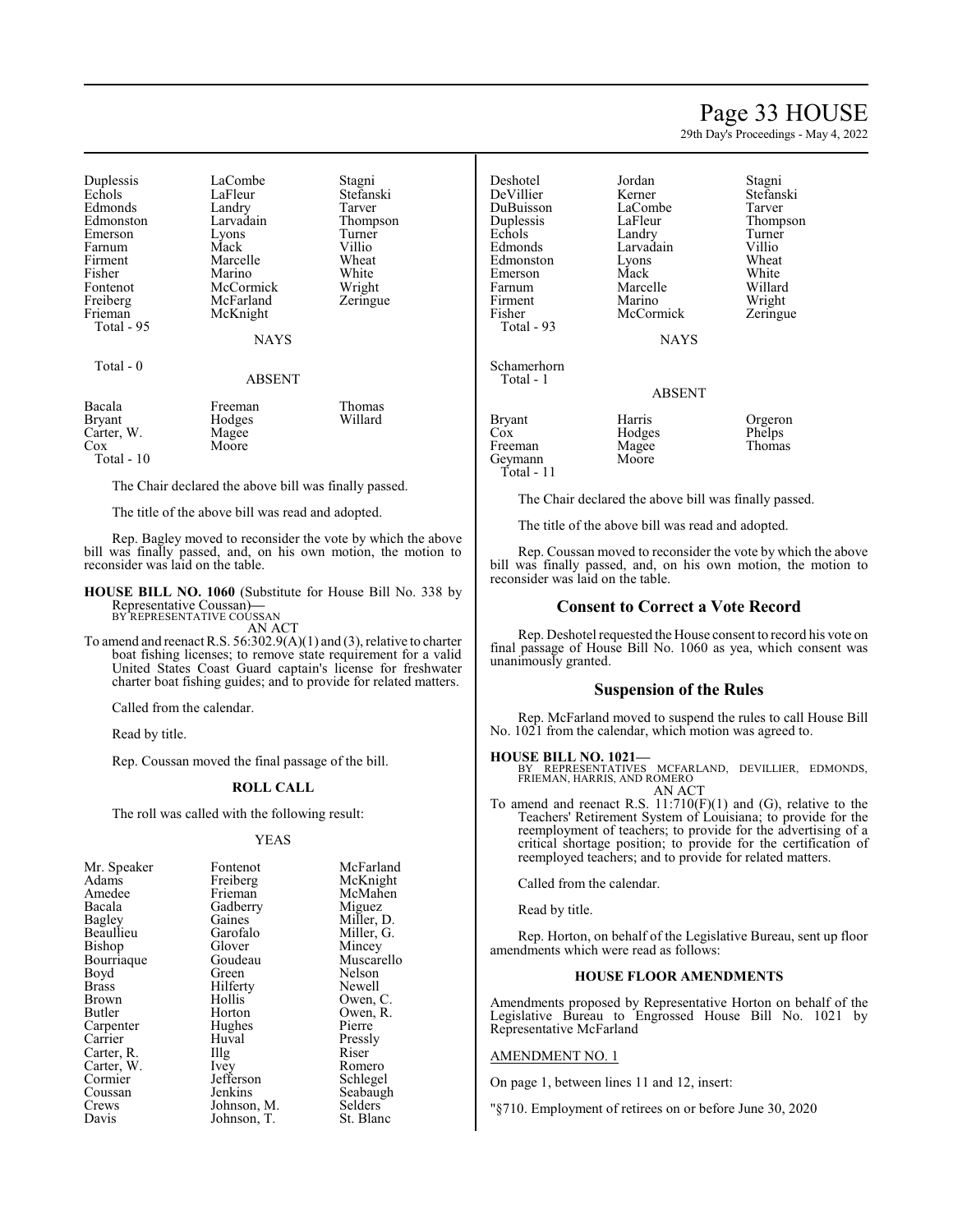# Page 34 HOUSE

29th Day's Proceedings - May 4, 2022

 $*$  \*  $*$  \*

On motion of Rep. Horton, the amendments were adopted.

Rep. DeVillier sent up floor amendments which were read as follows:

#### **HOUSE FLOOR AMENDMENTS**

Amendments proposed by Representative DeVillier to Engrossed House Bill No. 1021 by Representative McFarland

### AMENDMENT NO. 1

On page 1, delete lines 2 through 5 in their entirety and insert the following:

"To amend and reenact R.S.  $11:710(F)(1)$  and  $(G)$  and R.S. 11:710.1(A) (introductory paragraph) and to enact R.S. 11:710(H), 710.1(F), and 710.2, relative to critical teacher shortages; to provide for employment of retirees of the Teachers' Retirement System of Louisiana; to allow a retiree to return to work without suspension or reduction of benefit in certain circumstances; to provide for application; to provide for determinations and reporting; to provide for an effective date; and to provide for related matters."

#### AMENDMENT NO. 2

On page 1, delete lines 10 through 19 in their entirety and delete page 2 in its entirety and insert the following:

Section 1. R.S.  $11:710(F)(1)$  and (G) and the introductory paragraph of R.S. 11:710.1(A)(introductory paragraph) are hereby amended and reenacted and R.S.  $11:710(H)$ ,  $710.1(F)$ , and  $710.2$  are hereby enacted to read as follows:

§710. Employment of retirees on or before June 30, 2020

\* \* \*

 $F(1)(a)$  A retiree who is employed in a critical shortage position shall not receive a benefit during the period of his reemployment as provided in this Section unless and until the Board ofElementary and Secondary Education and the board of trustees of this system have received certification that a critical shortage exists. Prior to making such certification for any full-time critical shortage position, the employer shall cause to be advertised in the official journal of the employer's governing authority, on two separate occasions, notice that a shortage of certified teachers exists and the positions sought to be filled. Additionally, the employer shall cause notice to be posted at the career development office, or similar such entity, of every postsecondary institution within a one hundred twenty-mile radius of the employer's governing authority. If a certified applicant who is not a retiree applies for an advertised position, such person shall be hired before any certified retiree is employed, unless fewer than three applicants have applied for the position each of whom is certified in the critical shortage area being filled.

(b) Notwithstanding any provision of Subparagraph (a) of this Paragraph, for any position sought to be filled before July 1, 2025, by employment of a retiree, the advertising and posting requirements of Subparagraph (a) of this Paragraph shall be considered fulfilled if the employer complies with all of the following:

(i) Posts with the designated career development entities of the postsecondary institutions within a one hundred twenty-mile radius of the employer's governing authority at the beginning of each semester a general statement that the employer is soliciting applications for future employment of certified teachers.

(ii)Advertises at least once per month in the official journal of the employer's governing authority that the employer is soliciting applications for future employment of certified teachers.

(iii) Prominently displays a listing of positions that are unfilled or that are filled by reemployed retirees on the website of the employer's governing authority and of the employer, if the employer maintains a separate website.

\* \* \*

G.(1) The provisions ofthis Subsection shall apply to any retiree of the retirement system who meets all the following criteria:

(a) He has been retired for at least twelve months.

(b) He did not retire based on a disability.

(c) He has at least thirty years of creditable service in the retirement system.

(d) He has attained at least age sixty-two.

(2) If a teacher who is not a retiree of this retirement system and who is certified in one or more areas listed in Paragraph (2) of this Subsection applies for a position in the area of certification filled at the time by a retiree reemployed under the provisions of this Subsection, that teacher shall be employed to replace the retiree beginning at the start of the next grading period.

(4) The provisions of this Subsection shall not apply to anyone reemployed by contract or corporate contract.

(5) The provisions of this Subsection shall terminate July 1,  $2025.$ 

H. Notwithstanding any other provision of law to the contrary, the provisions ofthis Section shall be applicable only to a retiree who returns to active service with an employer covered by the provisions of this Chapter retired on or before June 30, 2020, and any retiree covered under Subparagraph (A)(6)(a) of this Section.

§710.1. Employment of retirees on or after July 1, 2020

A. Except as otherwise provided in this Section, any retiree who returns to active service with an employer covered by the provisions of this Chapter and who retired on or after July 1, 2020, shall for that period of employment choose one of the following irrevocable options, which shall be made in writing and filed with the appropriate officer of the employer:

\* \* \*

F. Any retiree who retired on or before June 30, 2020, and who returned to active service under the provisions of this Section may elect to be reemployed pursuant to the provisions ofR.S. 11:710. The retiree shall submit to his employer a form provided by the system noting his decision to have his reemployment covered by the provisions of R.S. 11:710. After the termination of R.S.  $11:710(G)$ , the retiree may elect to be covered by the provisions of this Section as provided in subsection B of this Section. Any retiree who elects to be reemployed pursuant to the provisions of R.S. 11:710 and who subsequently elects to be covered by the provisions of this Section as provided in Subsection B of this Section shall thereafter be covered exclusively by the provisions of this Section.

§710.2. Employment of retirees; postsecondary institution critical shortages

A. The provisions ofthis Section shall apply to any retiree ofthe retirement system who meets all of the following criteria: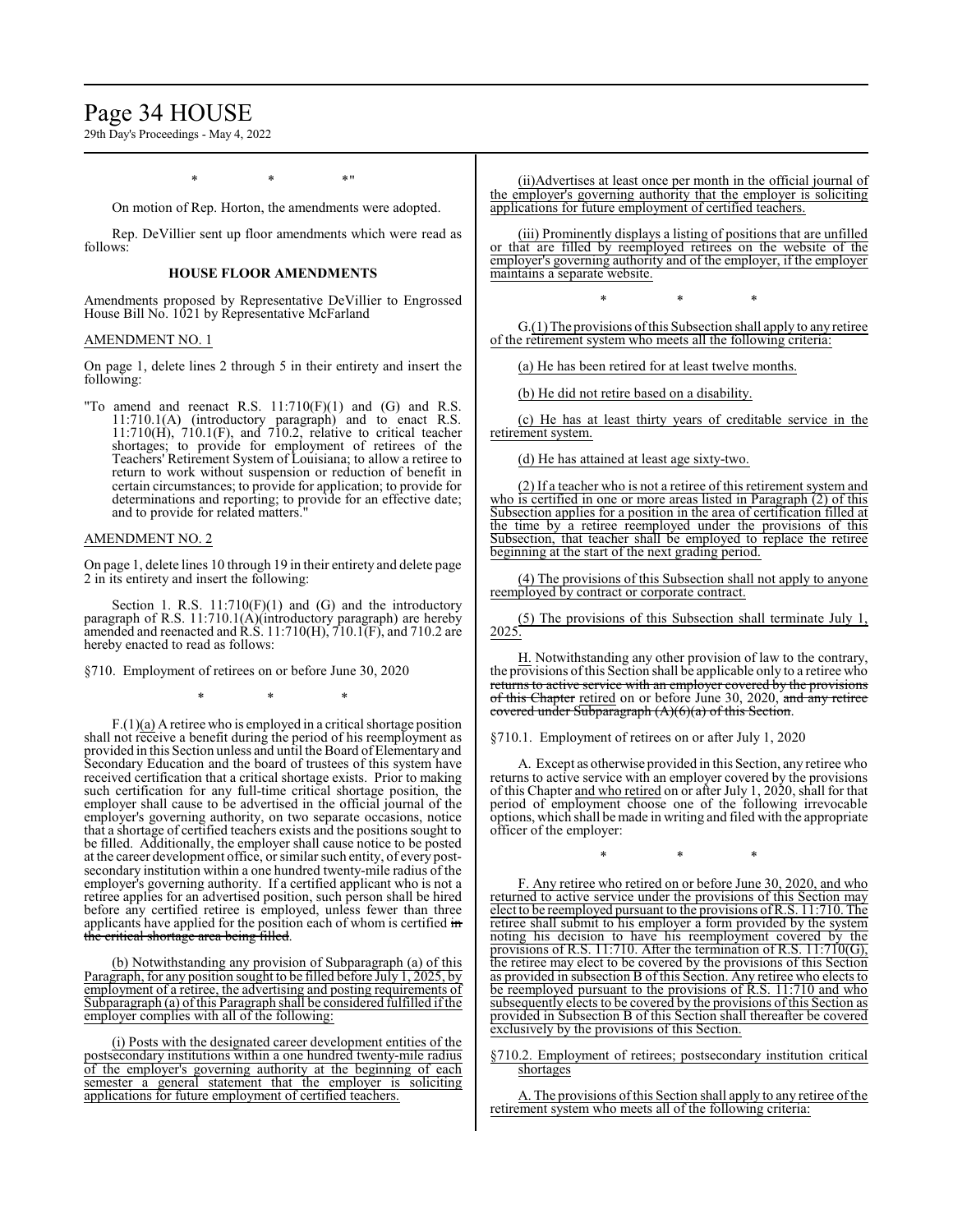# Page 35 HOUSE

29th Day's Proceedings - May 4, 2022

(1) The retiree has been retired for at least twelve months.

(2) He did not retire based on a disability.

(3) He has at least thirty years of creditable service in the retirement system.

(4) He has attained at least age sixty-two.

(5) He is being employed to fill a position for an adjunct professor as defined in R.S. 11:710 and assigned the professional activities of instructing pupils in a nursing program at a public postsecondary education institution where a critical shortage exists.

B. A retiree to whom this Section applies shall not receive a benefit during the period of his reemployment as provided in this Section unless and until the institution's postsecondary education management board, the Board of Regents, and the board of trustees of the retirement system have received certification that a critical shortage exists. Prior to making such certification, the institution shall comply with the provisions of Subsection C of this Section.

C. In order to declare the existence of a critical shortage, public postsecondary education institution shall cause to be prominently displayed a listing of positions to which this Section applies that are unfilled or that are filled by reemployed retirees on the websites of the institution, ofthe institution's management board, and of the Board of Regents.

D. During the period of his return to active service, the retiree and his employer institution shall make contributions to the retirement system as otherwise provided by law, but the retiree shall receive no additional service credit and shall not accrue any additional retirement benefits in the retirement system. Upon termination of active service, the retiree shall, upon application, be refunded the employee contributions paid since reemployment. The refund shall be without interest. The retirement system shall retain the employer contributions.

E. When any retiree covered by this Section returns to active service with an employer institution covered by the provisions ofthis Chapter, the employing institution shall, within thirty days thereafter, notify the board of trustees in writing of such employment and the date on which employment commenced. Upon termination, the institution shall provide the same notice. In addition, the employing institution shall also report to the retirement system withing fortyfive days after June thirtieth of each year, the names of all persons being paid by the employing institution and all persons having received a benefit pursuant to the provisions of this Section, along with such individuals' social security numbers, their positions, their designations as part-time or full-time, and the amount of their earnings during the previous fiscal year ending on June thirtieth of the reporting year. Additionally, the employing institution shall transmit a monthly contributions report pursuant to R.S. 11:888(A). such monthly reports shall be transmitted within thirty days of the last day of each month and shall include the salary paid to each individual retiree reemployed under this Section. Should failure to give notice of return to active service or failure to report any other information required by this Section result in any payment being made in violation of this Section, the employing institution shall be liable to the system for the repayment of such amounts.

F. The provisions of this Section shall not apply to anyone reemployed by contract or corporate contract.

G. The provisions of this Section shall terminate July 1, 2025.

Section 2. The cost of this Act, if any, shall be funded with additional employer contributions in compliance with Article X, Section 29(F) of the Constitution of Louisiana.

Section 3. The Department of Education shall undertake a study to determine whether the critical shortages suffered by schools participating in the Teachers' Retirement System of Louisiana are suffered to the same degree by schools that are not participating employers of the system. The department shall ascertain the causes of the shortages, and, if the shortages are not substantially the same, the department shall ascertain the reasons for the disparity. In either case, the department shall propose policy changes that will reduce or eliminate the shortages in both the long and short term. The department shall submit its findings and proposed policy changes to the House and Senate committees on retirement and House and Senate committees on education by January 20, 2023.

Section 4. This Act shall become effective if and when the Act which originated as Senate Bill No. 377 of this 2022 Regular Session of the Legislature becomes effective.

On motion of Rep. DeVillier, the amendments were adopted.

Rep. McFarland moved the final passage of the bill, as amended.

#### **ROLL CALL**

The roll was called with the following result:

#### YEAS

Mr. Speaker Freeman McFarland<br>
Adams Freiberg McKnight Adams Freiberg McKnight<br>Amedee Frieman McMahen Amedee Frieman McMahen<br>Bacala Gadberry Miguez Bacala Gadberry<br>Bagley Gaines Bagley Gaines Miller, D. Beaullieu Garofalo Miller, G. Bourriaque Goudeau Nelson<br>Boyd Green Newell Boyd Brass Harris Owen, C.<br>Brown Hilferty Owen, R. Brown Hilferty Owen, R.<br>Butler Hollis Phelps Carpenter Horton Pierre<br>Carrier Hughes Pressly Carter, R. Huval Riser Carter, W. Huval Romero Carter, W. Illg<br>Cormier Ivey Cormier Ivey Schamerhorn<br>
Coussan Jefferson Schlegel Coussan Jefferson<br>Crews Jenkins Crews Jenkins Seabaugh<br>
Davis Johnson, M. Selders Davis Johnson, M. Selders<br>Deshotel Johnson, T. St. Blanc DeVillier Jordan Stagni<br>
DuBuisson Kerner Stefanski DuBuisson Kerner Stefans<br>
Duplessis LaCombe Tarver Duplessis LaCombe<br>
Echols LaFleur Edmonds Landry Turner<br>Edmonston Larvadain Villio Edmonston Larvadain Villio<br>Emerson Lyons Wheat Emerson Lyons Wheat<br>
Farnum Mack White Farnum Mack White Firment Marcelle<br>Fisher Marino Fisher Marino Wright<br>
Fontenot McCormick Zeringue Total - 96 Total - 0 Bryant Hodges Muscarello<br>
Cox Magee Orgeron Cox Magee Orgeron<br>
Geymann Moore Thomas Geymann

Total - 9

Glover Mincey<br>Goudeau Nelson Hollis Phelps<br>
Horton Pierre Hughes Pressl<br>Huval Riser Johnson, T. St. Bla<br>Jordan Stagni LaFleur Thompson<br>Landry Turner

# ABSENT

**NAYS** 

McCormick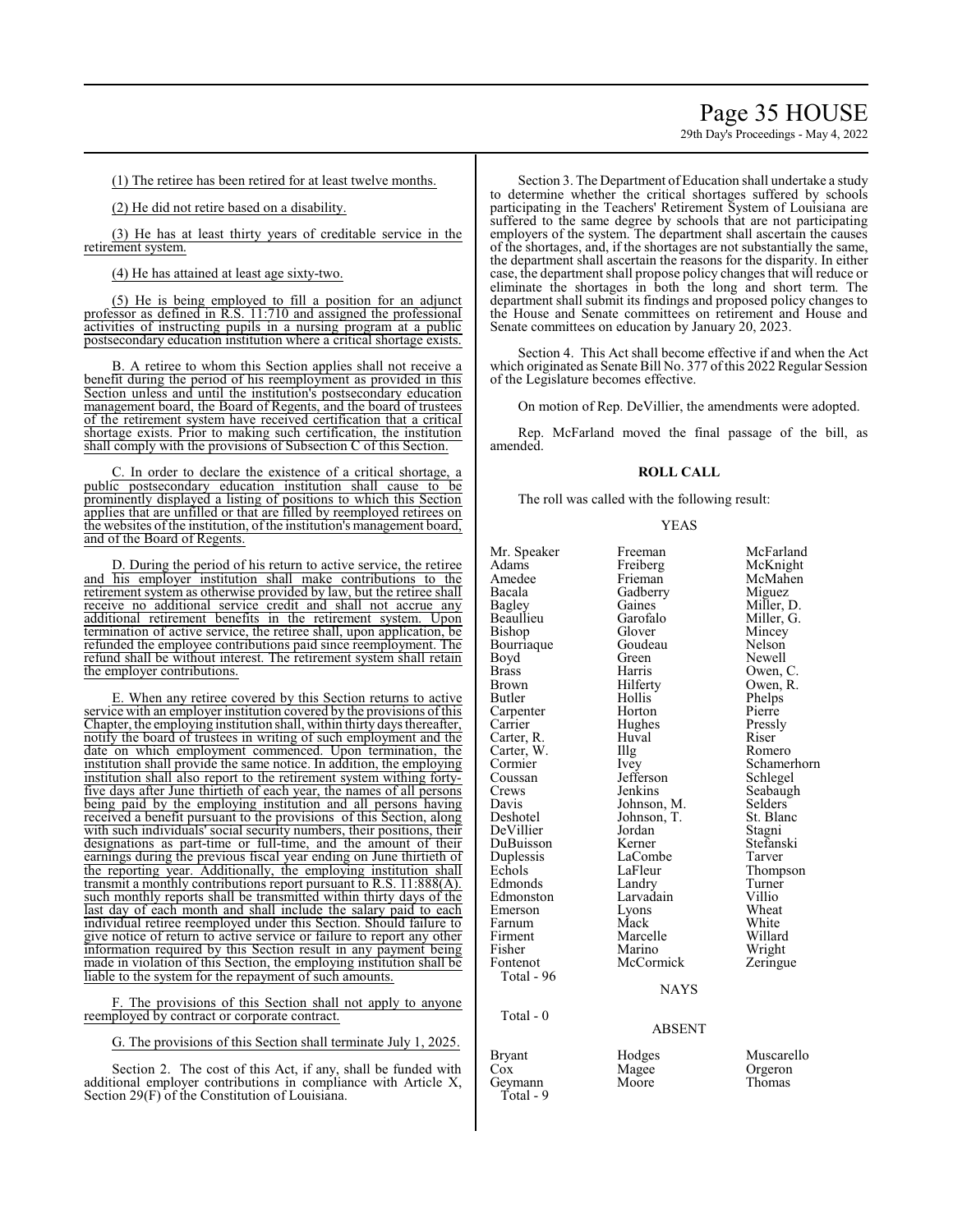# Page 36 HOUSE

29th Day's Proceedings - May 4, 2022

The Chair declared the above bill, having received a two-thirds vote of the elected members, was finally passed.

The title of the above bill was read and adopted.

Rep. McFarland moved to reconsider the vote by which the above bill was finally passed, and, on his own motion, the motion to reconsider was laid on the table.

### **Notice of Intention to Call**

Pursuant to House Rule No. 8.20(A), Rep. Freiberg gave notice of her intention to call House Bill No. 452 from the calendar on Thursday, May 5, 2022.

#### **Notice of Intention to Call**

Pursuant to House Rule No. 8.20(A), Rep. Selders gave notice of his intention to call House Bill No. 598 from the calendar on Thursday, May 5, 2022.

#### **Suspension of the Rules**

On motion of Rep. Magee, the rules were suspended in order to take up and consider Petitions, Memorials, and Communications at this time.

## **Petitions, Memorials, and Communications**

The following petitions, memorials, and communications were received and read:

#### **Message from the Senate**

#### **HOUSE CONCURRENT RESOLUTIONS**

May 4, 2022

To the Honorable Speaker and Members of the House of Representatives:

I am directed to inform your honorable body that the Senate has concurred in the following House Concurrent Resolutions:

House Concurrent Resolution No. 42 Returned without amendments

Respectfully submitted,

YOLANDA J. DIXON Secretary of the Senate

#### **Message from the Senate**

#### **ASKING CONCURRENCE IN SENATE CONCURRENT RESOLUTIONS**

May 4, 2022

To the Honorable Speaker and Members of the House of Representatives:

I am directed to inform your honorable body that the Senate has adopted and asks your concurrence in the following Senate Concurrent Resolutions:

Senate Concurrent Resolution Nos. 6 and 31

Respectfully submitted,

YOLANDA J. DIXON

Secretary of the Senate

# **Senate Concurrent Resolutions Lying Over**

The following Senate Concurrent Resolutions contained in the message were taken up and acted upon as follows:

#### **SENATE CONCURRENT RESOLUTION NO. 6—** BY SENATOR CATHEY

A CONCURRENT RESOLUTION To create and provide for the Task Force on Tenure in Public Postsecondary Education.

Read by title.

Lies over under the rules.

#### **SENATE CONCURRENT RESOLUTION NO. 31—** BY SENATOR JACKSON A CONCURRENT RESOLUTION

To establish the Related Services Advisory Commission, within the state Department of Education, to study the level of supports statewide for students with special needs and exceptionalities through an examination of the ratio of service providers to students and the impact on service implementation.

Read by title.

Lies over under the rules.

#### **Suspension of the Rules**

On motion of Rep. Magee, the rules were suspended in order to take up and consider Petitions, Memorials, and Communications at this time.

### **Petitions, Memorials, and Communications**

The following petitions, memorials, and communications were received and read:

### **Message from the Senate**

#### **SENATE BILLS**

May 4, 2022

To the Honorable Speaker and Members of the House of Representatives:

I am directed to inform your honorable body that the Senate has finally passed the following Senate Bills:

Senate Bill Nos. 76, 424, 426, 437 and 465

Respectfully submitted,

YOLANDA J. DIXON Secretary of the Senate

# **Senate Bills and Joint Resolutions on First Reading**

The following Senate Bills and Joint Resolutions on first reading were taken up, read, and placed upon the calendar for their second reading: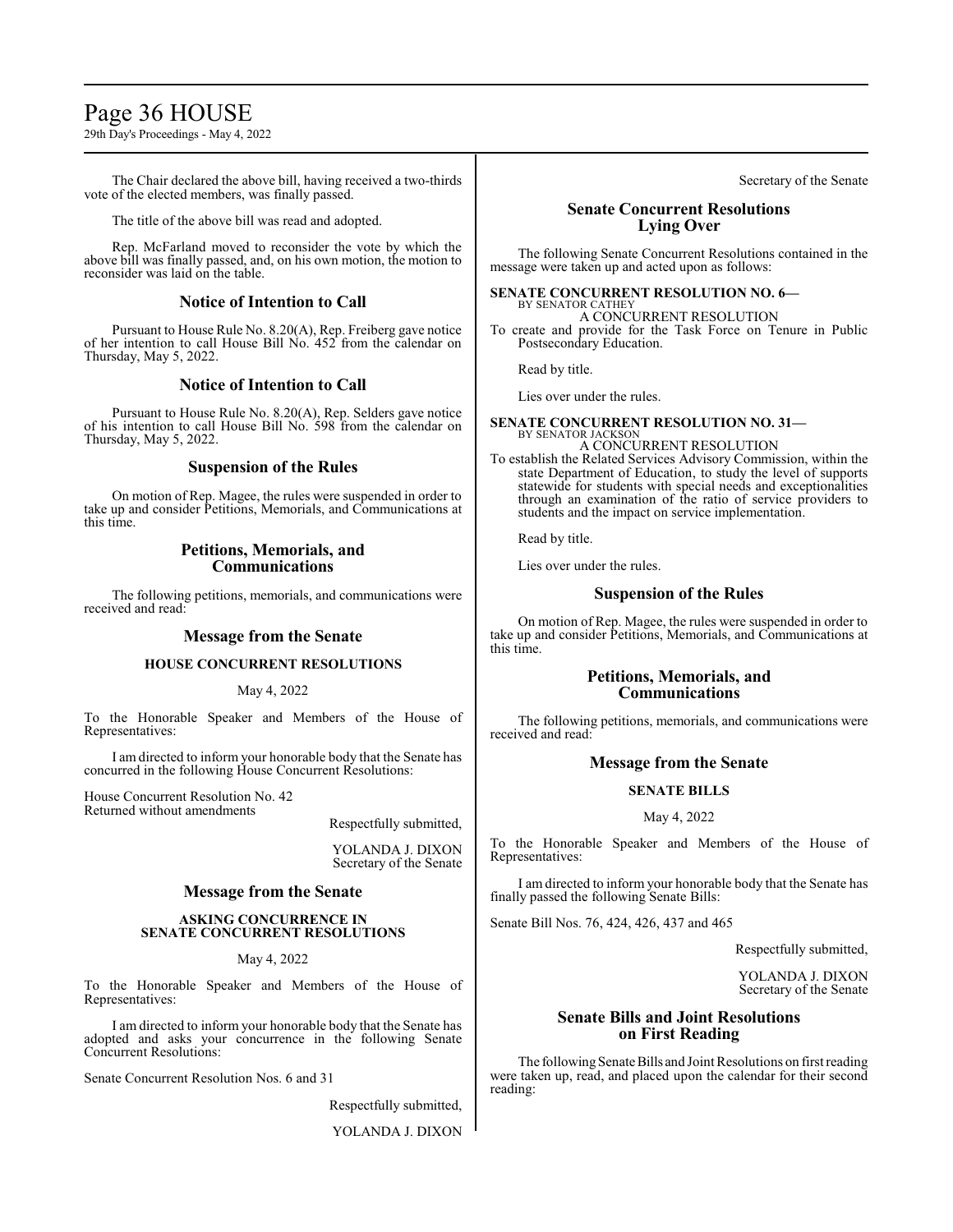# Page 37 HOUSE

29th Day's Proceedings - May 4, 2022

#### **SENATE BILL NO. 76—** BY SENATOR FIELDS

AN ACT To amend and reenact R.S.  $17:3351(A)(5)(a)$  and to enact R.S. 17:3351.1(D), 3351.3(E), 3351.7(E), 3351.8(E), 3351.9(D), 3351.10(D), 3351.12(D), 3351.18(D), 3351.19(E), 3351.20(G), and 3351.21, relative to fees charged to students at public postsecondaryeducation institutions; to exempt certain graduate students from the payment of such fees; to require each public postsecondary education management board to adopt a policy providing for such exemptions; and to provide for related

Read by title.

matters.

Lies over under the rules.

#### **SENATE BILL NO. 424—** BY SENATOR STINE

AN ACT

To enact R.S. 34:851.36(B)(3), relative to vessels; to provide for the operation of motorboats; to provide for boating safety classes; to provide for exceptions; to provide for boat liveries; to provide for terms and conditions; and to provide for related matters.

Read by title.

Lies over under the rules.

#### **SENATE BILL NO. 426—**

BY SENATORS MCMATH,BARROW, BERNARD,BOUDREAUX, BOUIE, CATHEY, CLOUD, FESI, FIELDS, HARRIS, HEWITT, JACKSON,<br>LUNEAU,MILLIGAN,ROBERTMILLS,PRICE,SMITH,STINE,TALBOT,<br>TARVER,WARD AND WOMACK

AN ACT

To enact Subpart K of Part VIII of Chapter 1 of Title 51 of the Louisiana Revised Statutes of 1950, to be comprised of R.S. 51:470.1 through 470.6, relative to a property right of identity; to provide for definitions; to provide for prohibitions; to provide for termination of the right of identity; to provide for protection from misappropriation; to provide for a cause of action; to provide for a prescriptive period; to provide for remedies; to provide for penalties; to provide for exceptions; to provide for applicability; and to provide for related matters.

Read by title.

Lies over under the rules.

**SENATE BILL NO. 437—** BY SENATOR ROBERT MILLS AND REPRESENTATIVES MCFARLAND AND SEABAUGH

AN ACT

To enact Part IV-A of Chapter 28 of Title 3 of the Louisiana Revised Statutes of 1950, to be comprised of R.S. 3:4345.1 through 3:4345.16, relative to forestry and agriculture; to authorize the creation of the timber and agriculture transportation group selfinsurance fund; to provide with respect to group self-insurance funds; to provide for requirements; to provide for definitions; to provide with respect to the qualifications for membership; to provide for regulatory authority; to provide for excess or reinsurance insurance; to provide for the management of assets and investments; to provide for liabilities and the payment of claims; to provide for audits, examinations, and investigations; to provide for licensed insurance producers; to provide for insolvencies; to provide for civil actions for enforcement; to provide for reporting; to provide penalties for noncompliance; to provide for due process rights; to provide for dissolution; and to provide for related matters.

Read by title.

Lies over under the rules.

#### **SENATE BILL NO. 465—** BY SENATOR CONNICK

AN ACT

To amend and reenact R.S.  $38:330.1(C)(2)(c)$ ,  $(3)(a)$ ,  $(b)$ , and  $(c)$ , and (4)(a), relative to flood protection authorities; to provide for vacancies on a flood protection authority board; to provide for nominating committees; to provide for the custodian of records; to provide for notifications; and to provide for related matters.

Read by title.

Lies over under the rules.

#### **Reports of Committees**

The following reports of committees were received and read:

Report of the Committee on

Administration of Criminal Justice

May 4, 2022

To the Speaker and Members of the House of Representatives:

I amdirected by your Committee on Administration ofCriminal Justice to submit the following report:

House Bill No. 431, by Jordan Reported with amendments. (6-4)

House Bill No. 813, by McCormick Reported favorably. (7-2)

Senate Bill No. 36, by Henry, Cameron Reported favorably. (8-0)

Senate Bill No. 53, by Foil Reported with amendments. (10-0)

Senate Bill No. 66, by Connick Reported favorably. (9-0)

Senate Bill No. 70, by Talbot Reported favorably. (8-1)

Senate Bill No. 136, by Connick Reported favorably. (9-0)

Senate Bill No. 148, by Mizell Reported favorably. (11-0)

Senate Bill No. 161, by Talbot Reported with amendments. (8-0)

Senate Bill No. 206, by Jackson Reported with amendments. (10-0)

Senate Bill No. 320, by Henry, Cameron Reported favorably. (8-0)

Senate Bill No. 360, by Foil Reported favorably. (10-0)

Senate Bill No. 449, by Luneau Reported favorably. (8-0)

> JOSEPH A. MARINO, III Chairman

The above Senate Bills reported favorably or with amendments were referred to the Legislative Bureau.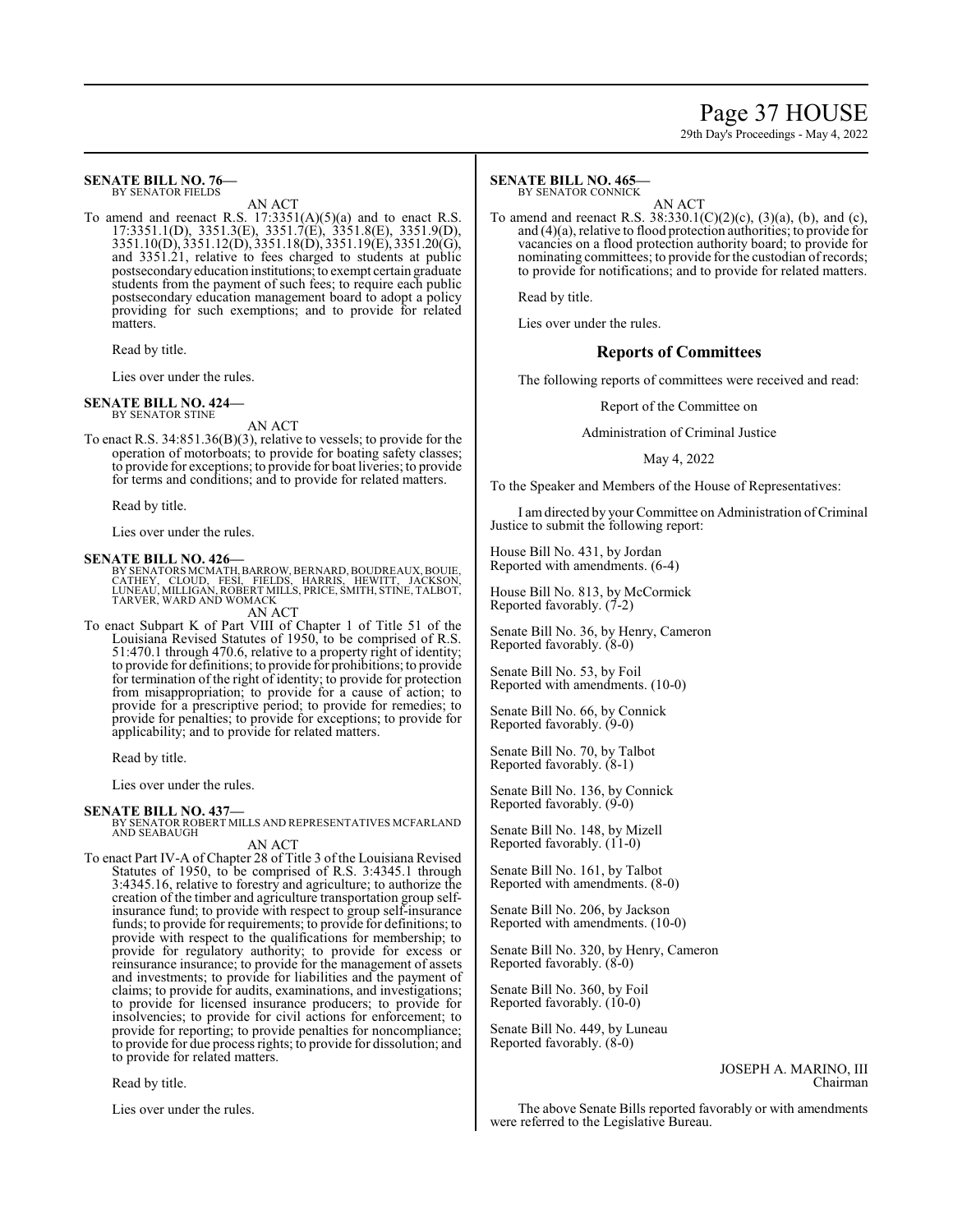# Page 38 HOUSE

29th Day's Proceedings - May 4, 2022

Report of the Committee on

#### Education

May 4, 2022

To the Speaker and Members of the House of Representatives:

I am directed by your Committee on Education to submit the following report:

House Bill No. 356, by Amedee Reported favorably. (6-2)

House Bill No. 369, by Harris, Lance Reported with amendments. (10-0)

House Bill No. 781, by Phelps Reported with amendments. (10-0)

Senate Bill No. 44, by Mizell Reported favorably. (7-1)

Senate Bill No. 94, by Jackson Reported favorably. (8-0)

Senate Bill No. 169, by Mizell Reported favorably. (7-0)

Senate Bill No. 191, by Hewitt Reported favorably. (6-2)

Senate Bill No. 377, by Peacock Reported favorably. (8-0)

> LANCE HARRIS Chairman

The above Senate Bills reported favorably or with amendments were referred to the Legislative Bureau.

Report of the Committee on

Health and Welfare

May 4, 2022

To the Speaker and Members of the House of Representatives:

I am directed by your Committee on Health and Welfare to submit the following report:

House Resolution No. 62, by Echols Reported favorably. (10-0)

House Concurrent Resolution No. 80, by Crews Reported with amendments. (12-0)

House Concurrent Resolution No. 99, by Bagley Reported with amendments. (10-0)

Senate Bill No. 40, by McMath Reported favorably. (11-0)

Senate Bill No. 77, by Luneau Reported favorably. (10-0)

Senate Bill No. 98, by Hewitt Reported favorably. (12-0)

Senate Bill No. 116, by Barrow Reported with amendments. (13-0) Senate Bill No. 194, by Hewitt Reported favorably. (11-0)

Senate Bill No. 411, by White, B Reported favorably. (10-0)

> LAWRENCE A. "LARRY" BAGLEY Chairman

The above Senate Bills reported favorably or with amendments, except Senate Bill No. 116, were referred to the Legislative Bureau.

Report of the Committee on

House and Governmental Affairs

May 4, 2022

To the Speaker and Members of the House of Representatives:

I am directed by your Committee on House and Governmental Affairs to submit the following report:

House Concurrent Resolution No. 48, by Ivey Reported favorably. (9-0)

House Bill No. 178, by Villio (Joint Resolution) Reported with amendments. (7-5)

House Bill No. 179, by Wright (Joint Resolution) Reported favorably. (6-5)

House Bill No. 756, by Schexnayder Reported with amendments. (13-0)

House Bill No. 924, by Edmonds Reported with amendments. (10-0)

> JOHN M. STEFANSKI Chairman

Report of the Committee on

Insurance

May 4, 2022

To the Speaker and Members of the House of Representatives:

I am directed by your Committee on Insurance to submit the following report:

House Concurrent Resolution No. 83, by Garofalo Reported with amendments. (12-0)

House Concurrent Resolution No. 84, by Kerner Reported favorably. (13-0)

House Concurrent Resolution No. 89, by Miller, D. Reported favorably. (10-0)

House Bill No. 316, by Willard Reported with amendments. (7-4)

House Bill No. 317, by Willard Reported with amendments. (13-0)

House Bill No. 951, by Jordan Reported favorably. (9-3)

Senate Bill No. 198, by Talbot Reported with amendments. (10-0)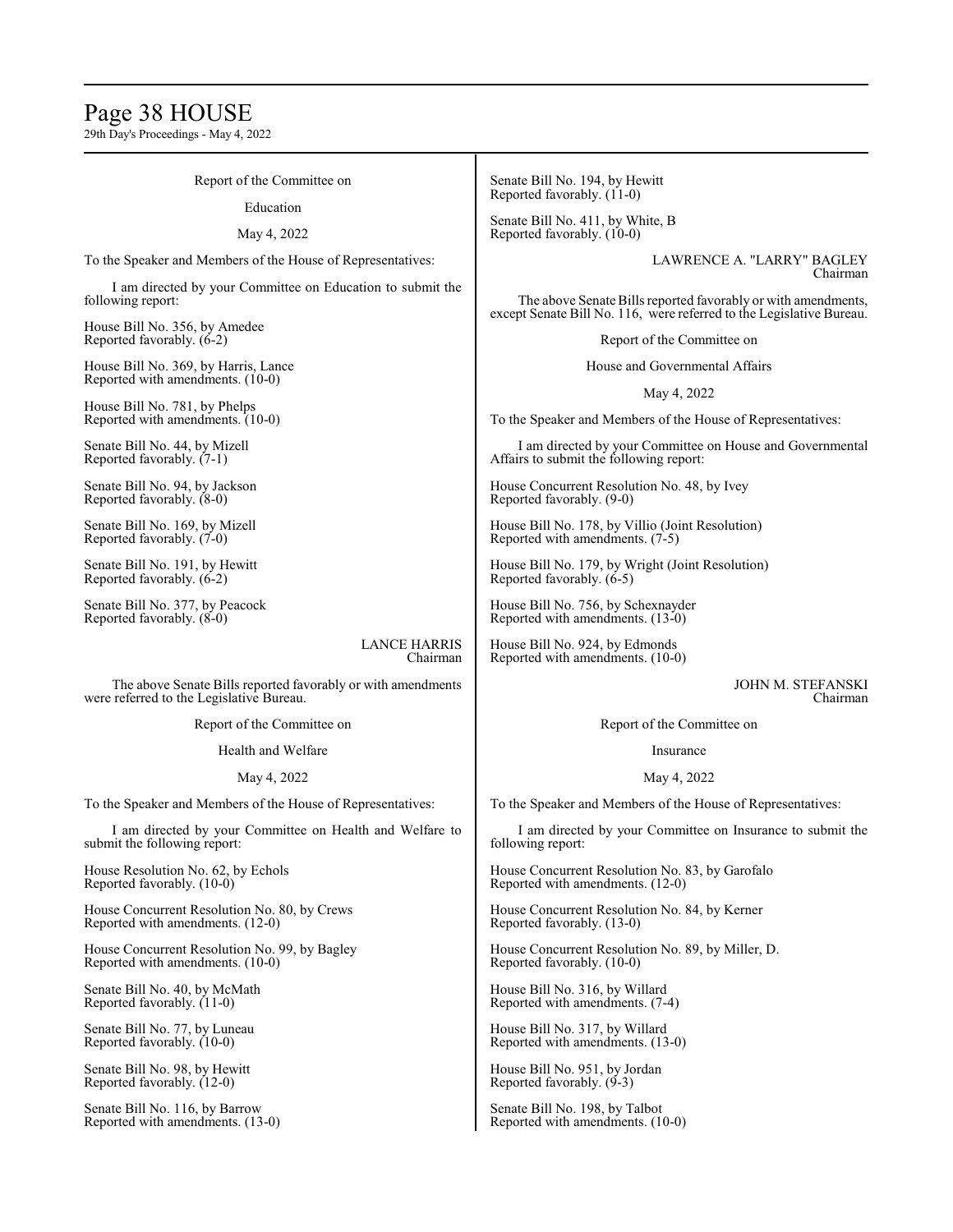Page 39 HOUSE

29th Day's Proceedings - May 4, 2022

Senate Bill No. 230, by Morris, Jay Reported with amendments. (9-0)

Senate Bill No. 366, by Harris, Jimmy Reported with amendments. (12-0)

Senate Bill No. 394, by Bernard Reported with amendments. (10-0)

> MIKE HUVAL Chairman

The above Senate Bills reported favorably or with amendments, except Senate Bill No. 394, were referred to the Legislative Bureau.

Report of the Committee on

Natural Resources and Environment

May 4, 2022

To the Speaker and Members of the House of Representatives:

I am directed by your Committee on Natural Resources and Environment to submit the following report:

House Concurrent Resolution No. 78, by Kerner Reported favorably. (13-0)

Senate Bill No. 447, by Hensgens Reported favorably. (14-0)

Senate Bill No. 448, by Luneau Reported favorably. (13-0)

> JEAN-PAUL P. COUSSAN Chairman

The above Senate Bills reported favorably or with amendments were referred to the Legislative Bureau.

# **Privileged Report of the Legislative Bureau**

### May 4, 2022

To the Speaker and Members of the House of Representatives:

I am directed by your Legislative Bureau to submit the following report:

Senate Bill No. 117 Reported without amendments.

Senate Bill No. 134 Reported without amendments.

Senate Bill No. 146 Reported without amendments.

Senate Bill No. 154 Reported with amendments.

Senate Bill No. 163 Reported with amendments.

Senate Bill No. 165 Reported with amendments.

Respectfully submitted,

DODIE HORTON

Chair

# **Privileged Report of the Committee on Enrollment**

May 4, 2022

To the honorable Speaker and Members of the House of Representatives:

I am directed by your Committee on Enrollment to submit the following report:

The following House Resolutions have been properly enrolled:

**HOUSE RESOLUTION NO. 101—** BY REPRESENTATIVE HUGHES

A RESOLUTION

To recognize Wednesday, May 4, 2022, as Literacy Day at the state capitol.

**HOUSE RESOLUTION NO. 109—**

BY REPRESENTATIVE HUVAL A RESOLUTION

To recognize Wednesday, May 4, 2022, as Breaux Bridge Crawfish Festival Day at the state capitol and to commend the organizers, volunteers, and royal court of the 2022 Breaux Bridge Crawfish Festival.

**HOUSE RESOLUTION NO. 110—**<br>BY REPRESENTATIVES PRESSLY, BAGLEY, BUTLER, CREWS,<br>ECHOLS, FIRMENT, FISHER, GADBERRY, GLOVER, HARRIS, HORTON,<br>JEFFERSON, JENKINS, TRAVIS JOHNSON, MCCORMICK,<br>MCFARLAND, MCMAHEN, PHELPS, RISER, SC

To commend Chuck Meehan on the occasion of his retirement from Volunteers of America North Louisiana.

Respectfully submitted,

STEPHANIE HILFERTY Chairwoman

The above House Resolutions contained in the report were signed by the Speaker of the House and taken by the Clerk of the House to the Secretary of State in accordance with the rules of the House.

# **Privileged Report of the Committee on Enrollment**

### May 4, 2022

To the honorable Speaker and Members of the House of Representatives:

I am directed by your Committee on Enrollment to submit the following report:

The following House Concurrent Resolutions have been properly enrolled:

HOUSE CONCURRENT RESOLUTION NO. 24—<br>BY REPRESENTATIVES BISHOP, ADAMS, BAGLEY, BEAULLIEU, BOURRIAQUE, BOYD, BRASS, BROWN, BRYANT,<br>BUTLER, CARRIER, ROBBY CARTER, WILFORD CARTER, CORMIER,<br>COUSSAN, COX, CREWS, DAVIS, DUBUISSON

To urge and request the Department of Environmental Quality to report to the legislature regarding requirements for remediation of Capitol Lake.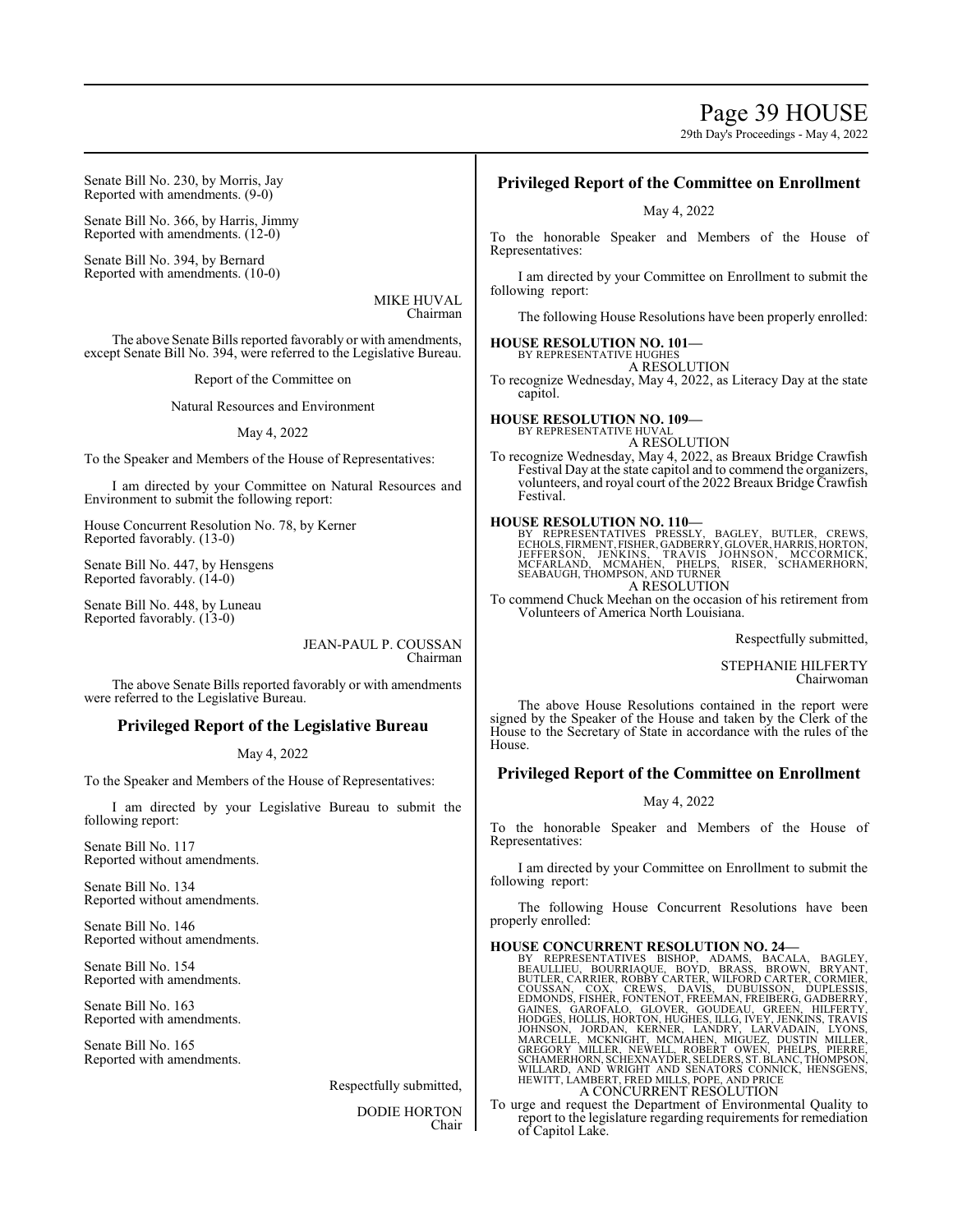# Page 40 HOUSE

29th Day's Proceedings - May 4, 2022

#### **HOUSE CONCURRENT RESOLUTION NO. 26—**

BY REPRESENTATIVES COUSSAN, AMEDEE, BEAULLIEU,<br>BOURRIAQUE, BRYANT, CARRIER, DEVILLIER, DUBUISSON,<br>EDMONDS, EMERSON,FIRMENT,FISHER,FONTENOT,FREIBERG,<br>GAROFALO, HODGES, HORTON, TRAVIS JOHNSON, KERNER,<br>LACOMBE,MCCORMICK,MCFAR BLANC, STEFANSKI, THOMPSON, WRIGHT, AND ZERINGUE A CONCURRENT RESOLUTION

To urge and request the president of the United States to consider the current geopolitical tensions and support policies and take measures to ensure America's long-term energy affordability, security, leadership, and progress, including actions that result in the continued operation of existing oil and natural gas pipelines, the construction of new oil and gas pipelines, and an end to restrictions on developing our nation's onshore and offshore oil and natural gas resources.

Respectfully submitted,

STEPHANIE HILFERTY Chairwoman

The above House Concurrent Resolutions contained in the report were signed by the Speaker of the House and taken to the Senate by the Clerk of the House and were signed by the President of the Senate and taken by the Clerk of the House to the Secretary of State in accordance with the rules of the House.

## **Privileged Report of the Committee on Enrollment**

#### May 4, 2022

To the honorable Speaker and Members of the House of Representatives:

I am directed by your Committee on Enrollment to submit the following report:

The following House Bills have been properly enrolled:

#### **HOUSE BILL NO. 120—** BY REPRESENTATIVE DAVIS

AN ACT

To amend and reenact R.S. 49:191(1) and to repeal R.S. 49:191(10)(e), relative to the Department of Economic Development, including provisions to provide for the re-creation of the Department of Economic Development and the statutory entities made a part of the department by law; to provide for the effective termination date for all statutory authority for the existence of such statutory entities; and to provide for related matters.

#### **HOUSE BILL NO. 121—** BY REPRESENTATIVE DAVIS

AN ACT

To amend and reenact R.S. 49:191(1) and to repeal R.S. 49:191(10)(h), relative to the Department of Public Service, including provisions to provide for the re-creation of the Department of Public Service and the statutory entities made a part of the department by law; to provide for the effective termination date for all statutory authority for the existence of such statutory entities; and to provide for related matters.

#### **HOUSE BILL NO. 169—**

BY REPRESENTATIVE RISER

AN ACT

To amend and reenact R.S. 37:711.12(D)(2), relative to geoscientists; to provide an exemption for geoscientific work performed by an officer or employee of the state; and to provide for related matters.

#### **HOUSE BILL NO. 397—**

BY REPRESENTATIVE BISHOP

AN ACT To amend and reenact R.S. 30:2531(C)(4) and 2532(Section heading) and (A)(5), R.S. 32:412(A)(1), (2), (5), and (6), and (B)(1), (2), and  $(7)(e)(i)(ce)$  and  $(ee)$  and  $(ii)(ce)$  and  $(ee)$ , R.S. 47:463.43(Section heading), (A), and (D), and R.S.  $56:10(B)(15)$ , to enact R.S.  $56:10(B)(17)$ , and to repeal R.S. 30:2532(B), relative to funding for environmental education and litter abatement; to separate the litter abatement and education account into an account for litter abatement and an account for environmental education; to redirect existing fines, fees, and donations dedicated for these purposes into the separate accounts; and to provide for related matters.

#### **HOUSE BILL NO. 749—**

BY REPRESENTATIVE BISHOP

AN ACT To amend and reenact the heading of Subpart B-1 of Part III of Chapter I of Title 17 of the Louisiana Revised Statutes of 1950, R.S. 17:200, 203(7) and 205(Section heading) and (A) and to enact R.S. 17:215(E) and Chapter 17-A of Title 49 of the Revised Statutes of 1950, to be comprised of R.S. 49:1131 through 1143, and to repeal R.S. 17:203(3) through (6), 204, 205(C), and 206 through 214, relative to litter abatement responsibilities and programs; to remove litter reduction and litter awareness functions from the Department of Education and place them within the Department of Culture, Recreation and Tourism; to provide for the litter abatement grant program; and to provide for related matters.

#### **HOUSE BILL NO. 750—**

BY REPRESENTATIVE BISHOP

AN ACT To amend and reenact R.S. 30:2531(C), 2531.3(G), 2531.5(B) and (D), and  $2532(A)$  and R.S.  $56:32.1(A)$  and (B), relative to fines and court costs for littering violations; to provide for the prosecution of civil littering violations cited by the Department of Wildlife and Fisheries; to specify civil procedure for simple and commercial littering violations; to provide for special court costs for littering violations; to provide for the distribution of littering fines and special court costs; to authorize civil actions and adjudicatory hearings for littering violations prosecuted by the Department of Wildlife and Fisheries; and to provide for related matters.

Respectfully submitted,

#### STEPHANIE HILFERTY Chairwoman

The above House Bills contained in the report were signed by the Speaker of the House and taken to the Senate by the Clerk and were signed by the President of the Senate and taken by the Clerk of the House to the Governor for executive approval.

#### **Suspension of the Rules**

On motion of Rep. Zeringue, the rules were suspended to permit the Committee on Appropriations to submit their weekly schedule on a day other than required by House Rule 14.23.

#### **Suspension of the Rules**

On motion ofRep. Davis, the rules were suspended to permit the Committee on Commerce to submit their weekly schedule on a day other than required by House Rule 14.23.

#### **Suspension of the Rules**

On motion of Rep. McFarland, the rules were suspended to permit the Committee on Agriculture, Forestry, Aquaculture, and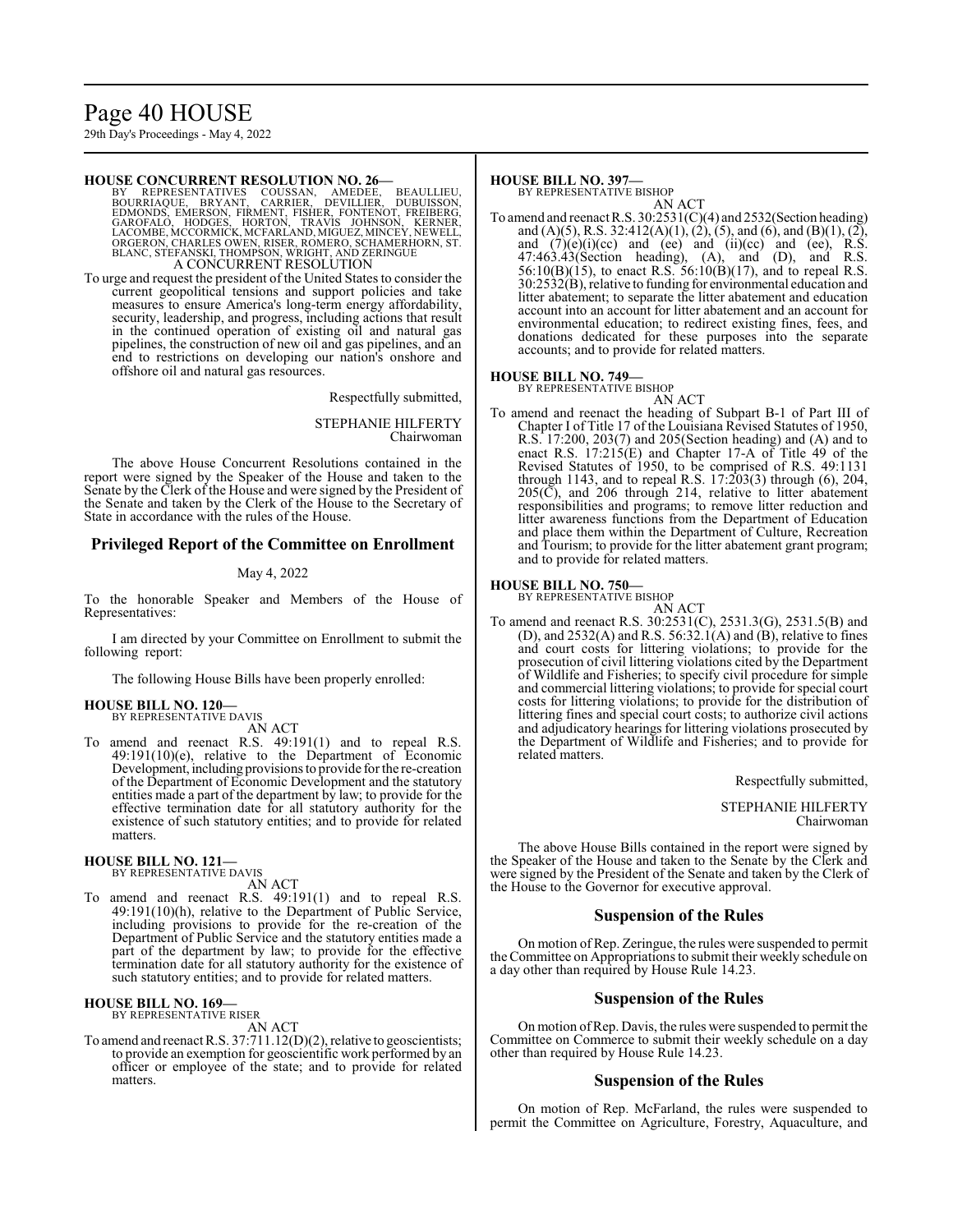# Page 41 HOUSE

29th Day's Proceedings - May 4, 2022

Rural Development to meet on Thursday, May 5, 2022, and consider the following legislative instruments that were not listed on the weekly committee schedule as required by House Rule 14.23:

House Concurrent Resolution No. 100

### **Suspension of the Rules**

Onmotion ofRep. DeVillier, the rules were suspended to permit the Committee on Retirement to meet on Thursday, May 5, 2022, and consider the following legislative instruments that were not listed on the weekly committee schedule as required by House Rule 14.23:

House Bill No. 25

### **Leave of Absence**

Rep. Bryant - 2 days

Rep. Thomas - 2 days

### **Adjournment**

On motion of Rep. Thompson, at 4:43 P.M., the House agreed to adjourn until Thursday, May 5, 2022, at  $2:00 \text{ P.M.}$ 

The Speaker of the House declared the House adjourned until 2:00 P.M., Thursday, May 5, 2022.

> MICHELLE D. FONTENOT Clerk of the House

ANGELA S. SMITH Assistant Clerk of the House / Journal Clerk

#### **Committee Meeting Notices**

The following committees posted notices as follows:

Committee on Agriculture, Forestry, Aquaculture, and Rural Development

Will meet at: 9:30 a.m.

Date: Thursday, May 5, 2022

Location: Committee Room 3

Remarks:

- **HR 89 GEYMANN ANIMALS** Urges and requests the local governing authority of Calcasieu Parish and the Calcasieu Parish Animal Services and Adoption Center to become a "no kill" animal shelter
- **HCR 100 MCFARLAND (TBA) AGRICULTURE** Urges and requests the U.S. Department of Agriculture Natural Resources Conservation Service to establish a cost share program to assist landowners and producers with the purchase and application of lime for enhancement of crop and grass production **(Subject to Rule Suspension)**
- **HB373 JOHNSON, TRAVIS DISTRICTS/SPECIAL** Provides for the Delta Agriculture Research and Sustainability District
- **HB 1049 SEABAUGH INSURANCE/SELF** Authorizes the creation of Louisiana timber and agriculture transportation group self-insurance funds

Presentation by the Louisiana FFA state officers

Any person who does not feel comfortable giving testimony in person may submit a prepared statement in accordance with House Rule 14.33 in lieu of appearing before the committee:

A. Any interested person or any committee member may file with the committee a prepared statement concerning a specific instrument or matter under consideration by the committee or concerning any matter within the committee's scope of authority, and the committee records shall reflect receipt of such statement and the date and time thereof.

B. Any person who files a prepared statement which contains data or statistical information shall include in such prepared statement sufficient information to identify the source of the data or statistical information. For the purposes of this Paragraph, the term "source" shall mean a publication, website, person, or other source fromwhich the data or statistical information contained in the prepared statement was obtained by the person or persons who prepared the statement.

NOTE: Statements emailed to h-agri@legis.la.gov and received prior to noon on Wednesday, May 4, 2022, will be distributed to the committee members prior to the meeting.

> JACK G. MCFARLAND Chairman

Committee on Judiciary

Will meet at: 9:30 a.m.

Date: Thursday, May 5, 2022

Location: Committee Room 1

Remarks:

- **HCR 10 BRYANT CIVIL/ACTIONS** Requests the state to expedite the resolution of pending civil litigation with the estate of Ronald Greene
- **HCR 87 MAGEE COURTS/COURT COSTS** Requests the courts to develop and implement a unified court cost system
- **HB 366 FRIEMAN JUDGES** (Constitutional Amendment) Provides relative to the mandatory retirement age for judges
- **HB 370 MAGEE ALCOHOLIC BEVERAGES** Provides relative to the self-distribution of certain alcoholic beverages by certain brewers
- **HB 430 JORDAN DRUGS** Provides relative to the regulation of cannabis
- **HB 660 CORMIER DISTRICT ATTORNEYS**  (Constitutional Amendment) Requires district attorneys to retire at age 70
- **HB 744 GAINES CRIMINAL/PROCEDURE** Provides relative to convictions rendered by a verdict from a non-unanimous jury
- **HB 745 GREEN LAW ENFORCE/OFFICERS** Provides relative to the officer bill of rights
- **HB 915 CREWS CORONERS** Provides for duties of coroners in cases in which a death occurs within a certain time period of the decedent's last vaccination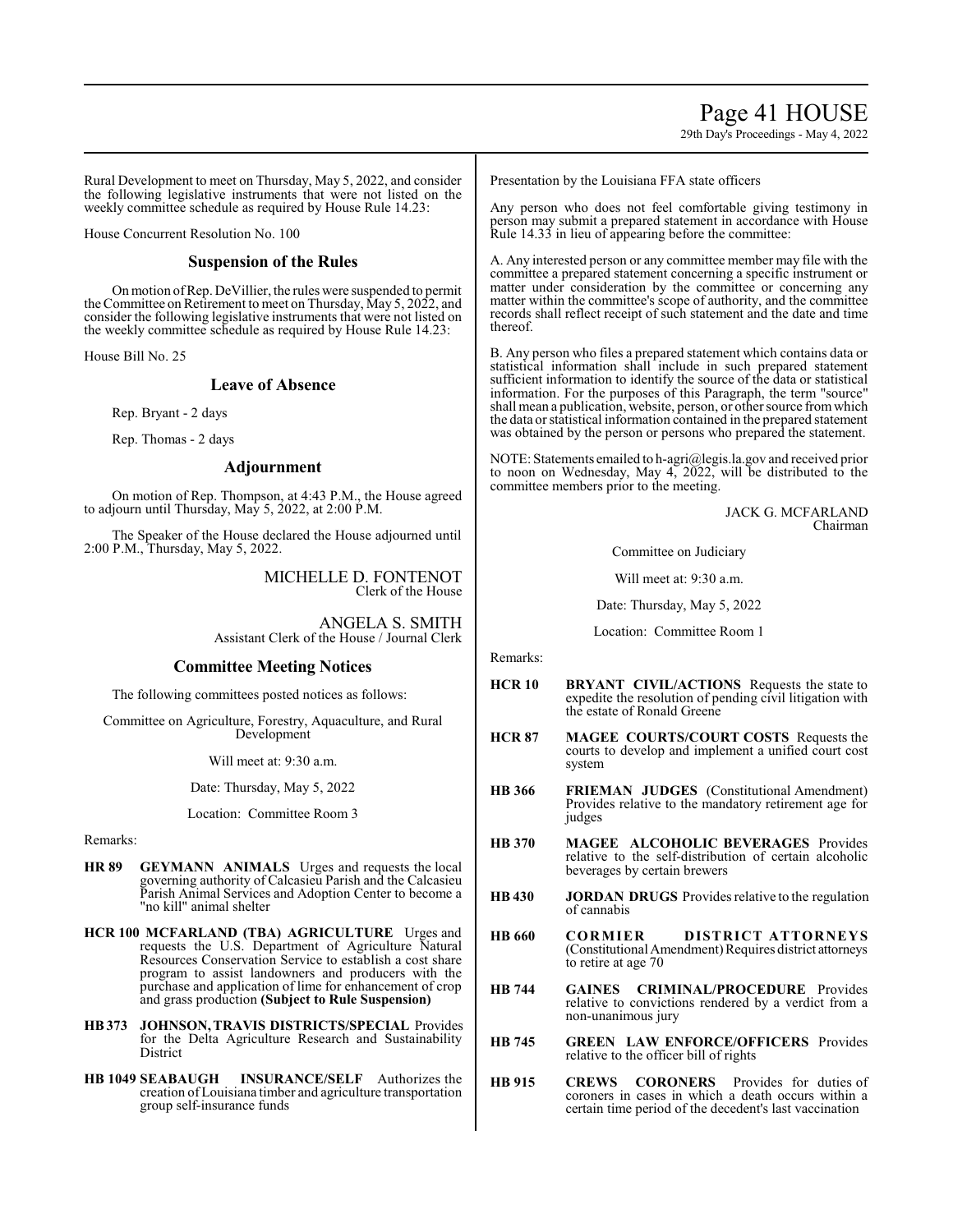# Page 42 HOUSE

29th Day's Proceedings - May 4, 2022

- **HB 922 MARCELLE POLICE/STATE** Provides for the collection and reporting of data
- **HB 966 CARRIER CORONERS** Authorizes a renewable tax for the operation of the coroner's office for certain parishes
- **HB1009 TARVER, PHILLIP LAW ENFORCE/OFFICERS**  Provides relative to the training requirements for parttime and reserve peace officers
- **HB 1057 DESHOTEL FUELS** Provides for an emergency fuel reserve
- **SCR 20 LUNEAU HEALTH SERVICES** Requests the continued operation ofthe Alexandria Veterans Affairs Medical Center.
- **SB 132 MILLIGAN SUNSET LAW** Re-creates the Governor's Office of Homeland Security and Emergency Preparedness.
- **SB 135 BOUDREAUX MILITARY AFFAIRS** Provides relative to Military Family Assistance Fund applications.
- **SB 171 FOIL SUNSET LAW** Re-creates the Department of Veterans Affairs.
- **SB 216 JACKSON COURTS** Provides for the transfer and deposit of monies from the witness fee fund to the operating fund of the Bastrop City Court for operating expenses of the court.
- **SB 219 JACKSON COURTS** Authorizes judicial district indigent defender funds to be used for the purposes of retaining expert witnesses.
- **SB 392 BOUDREAUX LEGIS POWERS/FUNCTIONS**  Designates St. Landry Parish as the Equine Capital of Louisiana and St. Tammany Parish as the Thoroughbred Breeding Capital of Louisiana.

Any person who does not feel comfortable giving testimony in person may submit a prepared statement in accordance with House Rule 14:33 in lieu of appearing before the committee:

A. Any interested person or any committee member may file with the committee a prepared statement concerning a specific instrument or matter under consideration by the committee or concerning any matter within the committee's scope of authority, and the committee records shall reflect receipt of such statement and the date and time thereof.

B. Any person who files a prepared statement which contains data or statistical information shall include in such prepared statement sufficient information to identify the source of the data or statistical information. For the purposes of this Paragraph, the term "source" shall mean a publication, website, person, or other source fromwhich the data or statistical information contained in the prepared statement was obtained by the person or persons who prepared the statement.

NOTE: Statements emailed to h-jud@legis.la.gov and received prior to noon on May 4, 2022, will be distributed to the committee members prior to the meeting.

> RANDAL L. GAINES Chairman

Committee on Municipal, Parochial and Cultural Affairs

Will meet at: 9:30 a.m.

Date: Thursday, May 5, 2022

Location: Committee Room 6

Remarks:

- **HB 193 FREEMAN DISTRICTS/HISTORIC** Provides relative to historic preservation districts and landmarks commissions in the city of New Orleans
- **HB320 FREEMAN MUNICIPAL/ORDINANCES** Provides relative to the violation of municipal building code ordinances and regulations in the city of New Orleans
- **HB 355 OWEN, CHARLES MUNICIPAL/ORDINANCES**  Prohibits municipalities from enacting certain regulations relative to fuel retailers and transportation infrastructure
- **HB 458 ST. BLANC LOCAL GOVERNMENT** Provides relative to the powers granted to the city of Franklin to regulate the storing and abandoning of junk or junked vehicles
- **HB 854 STAGNI CIVIL SERVICE/FIRE & POL** Provides relative to occupational diseases for members in the classified fire service
- **HB 960 C A R TE R , WILF OR D E C ON OM I C DEVELOPMENT** Creates the North Lake Charles Economic Development District
- **HB 1042 HILFERTY PARKS** Requires certain agencies within the Department of Culture, Recreation and Tourism to evaluate certain drainage projects
- **HB 1050 GLOVER PROPERTY/PUBLIC** Provides relative to certain state property
- **SB 201 JACKSON LOCAL EMPLOYEES** Adds contract attorneys of district public defender offices to group health insurance coverage offered by parish governments. (8/1/22)
- **SB 237 FIELDS SPECIAL DISTRICTS** Creates the Sagefield Crime Prevention District in East Baton Rouge Parish. (8/1/22)

Any person who does not feel comfortable giving testimony in person may submit a prepared statement in accordance with House Rule 14.33 in lieu of appearing before the committee:

A. Any interested person or any committee member may file with the committee a prepared statement concerning a specific instrument or matter under consideration by the committee or concerning any matter within the committee's scope of authority, and the committee records shall reflect receipt of such statement and the date and time thereof.

B. Any person who files a prepared statement which contains data or statistical information shall include in such prepared statement sufficient information to identify the source of the data or statistical information. For the purposes of this Paragraph, the term "source" shall mean a publication, website, person, or other source fromwhich the data or statistical information contained in the prepared statement was obtained by the person or persons who prepared the statement.

NOTE: Statements emailed to h-mpc@legis.la.gov and received prior to noon on Wednesday, May 4, 2022, will be distributed to the committee members prior to the meeting.

RICK EDMONDS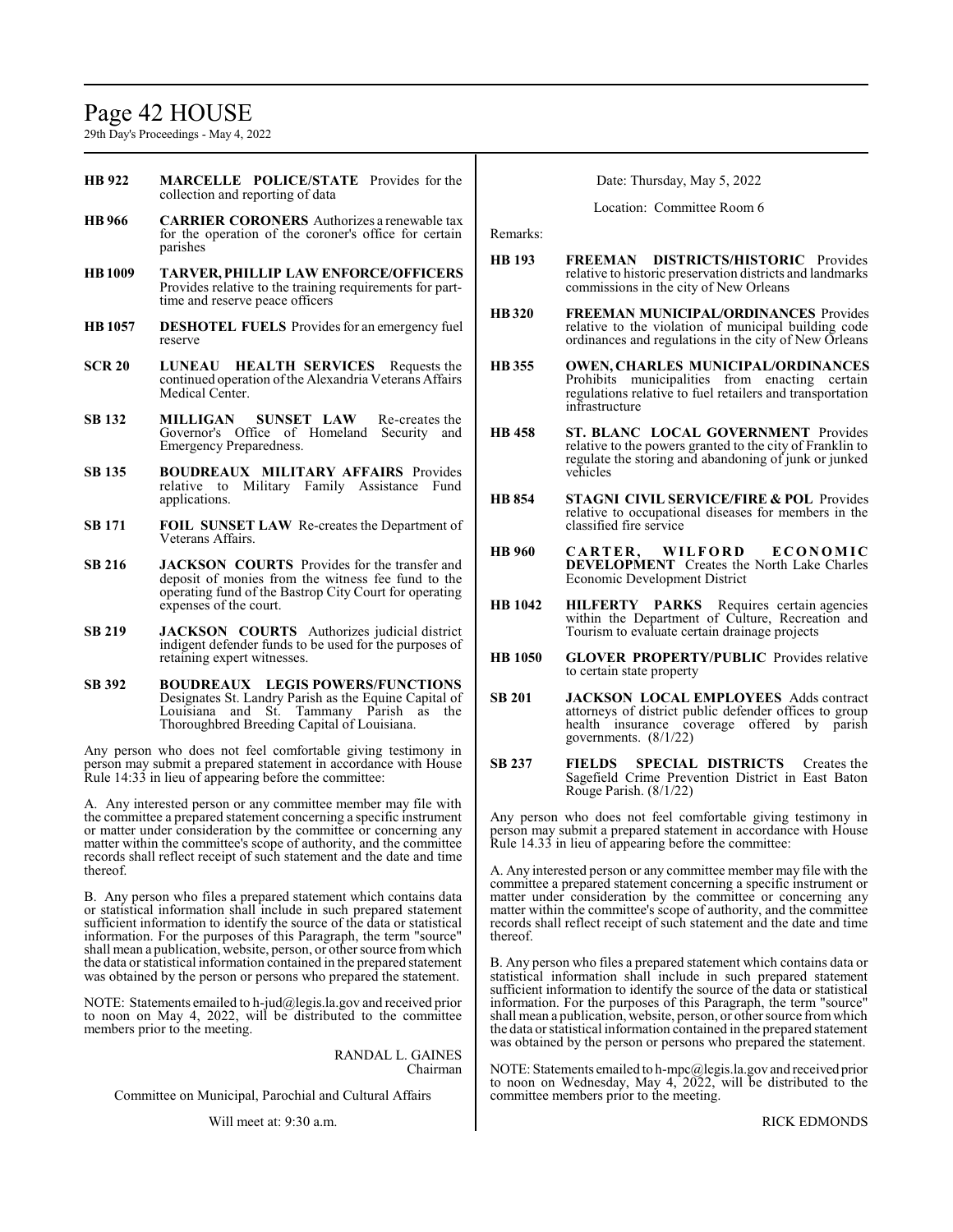Page 43 HOUSE

29th Day's Proceedings - May 4, 2022

Chairman

Committee on Retirement

Will meet at: 9:30 a.m.

Date: Thursday, May 5, 2022

Location: Committee Room 4

Remarks:

- **HB25 MCCORMICK(TBA) RETIREMENT SYSTEMS**  Prohibits retirement systems from investing in companies that boycott energy companies **(Subject to Rule Suspension)**
- **HB 30 FRIEMAN RETIREMENT/TEACHERS** Provides relative to the reemployment of retired teachers in the Teachers' Retirement System of Louisiana
- **SB 5 PRICE STATE EMPLOYEE RET** Grants a nonrecurring lump-sum supplemental payment to certain eligible retirees and beneficiaries. (2/3 -  $CA10s29(F)$  (gov sig)
- **SB 6 PRICE TEACHERS RETIREMENT** Grants a permanent benefit increase to eligible system retirees and beneficiaries.  $(2/3 - CA10s29(F))$  (6/30/22)
- **SB 7 PRICE STATE POLICE RETIREMENT** Grants a permanent benefit increase to system retirees and beneficiaries. (2/3 - CA10s29(F)) (6/30/22)
- **SB 8 PRICE STATE POLICE RETIREMENT** Clarifies and standardizes language relative to certain benefits. (6/30/22)
- **SB 9 MILLS, ROBERT RETIREMENT SYSTEMS**  Provides relative to benefits provided by and administration of certain statewide retirement systems. (2/3 - CA10s29(F)) (6/30/22)

Any person who does not feel comfortable giving testimony in person may submit a prepared statement in accordance with House Rule 14.33 in lieu of appearing before the committee:

A. Any interested person or any committee member may file with the committee a prepared statement concerning a specific instrument or matter under consideration by the committee or concerning any matter within the committee's scope of authority, and the committee records shall reflect receipt of such statement and the date and time thereof.

B. Any person who files a prepared statement which contains data or statistical information shall include in such prepared statement sufficient information to identify the source of the data or statistical information. For the purposes of this Paragraph, the term "source" shall mean a publication, website, person, or other source fromwhich the data or statistical information contained in the prepared statement was obtained by the person or persons who prepared the statement.

NOTE: Statements emailed to h-ret@legis.la.gov and received prior to noon on Wednesday, May 4, 2022, will be distributed to the committee members prior to the meeting.

> PHILLIP R. DEVILLIER Chairman

## **Weekly Committee Schedules**

The following committees posted weekly committee schedules as follows:

Committee on Appropriations

Monday, May 9, 2022

Committee Room 5

9:00 a.m.

INSTRUMENTS TO BE HEARD:

- **HB 78 ZERINGUE FISCAL CONTROLS** Provides relative to the state's annual comprehensive financial report
- **HB 100 DESHOTEL FUNDS/FUNDING** Provides relative to the Avoyelles Parish Local Government Gaming Mitigation Fund
- **HB 494 ROMERO ALCOHOLIC BEVERAGES** Provides relative to brewery operations
- **HB 499 AMEDEE FUNDS/FUNDING** Creates a fund for the purpose of funding tuition exemptions and reduction of textbook costs for persons who are age fifty-five or older
- **HB 692 LARVADAIN INSURANCE DEPARTMENT** Provides for the Louisiana Named Storm Insurance Fraud Prevention Authority
- **HB 707 DUPLESSIS CRIMINAL/RECORDS** Provides relative to the expungement of criminal records
- **HB 909 EDMONDS CHILDREN/DCFS** Establishes a continuum of care program for certain pregnant women and parents of young children
- **HB 933 STAGNI NURSING HOMES** Provides relative to emergency preparedness among licensed nursing homes
- **HB 958 MILLER, D. HEALTH CARE/PROVIDERS** Provides for licensure and regulation of nurse staffing agencies by the Louisiana Department of Health
- **HB1024 DUBUISSON STATE AGENCIES** Provides relative to payment for state charges
- **HCR 23 HARRIS, LANCE SCHOOLS/FINANCE-MFP** Provides for legislative approval of the MFP formula for FY 2022-2023
- **SB 3 ALLAIN COASTAL RESOURCES** Provides for distribution of monies collected from enforcement actions of coastal use permits. (8/1/22)
- **SB 23 ALLAIN NATURAL RESOURCES DEPT** Provides for the deposit of monies into the Oilfield Site Restoration Fund. (gov sig)
- **SB 48 REESE FUNDS/FUNDING** Provides for changes to the Water Sector Program. (gov sig)
- **SB 260 HEWITT FUNDS/FUNDING** Provides relative to the Community and Family Support System Fund. (8/1/22)
- **SB 277 CORTEZ FUNDS/FUNDING** Creates the Megaprojects Leverage Fund. (gov sig)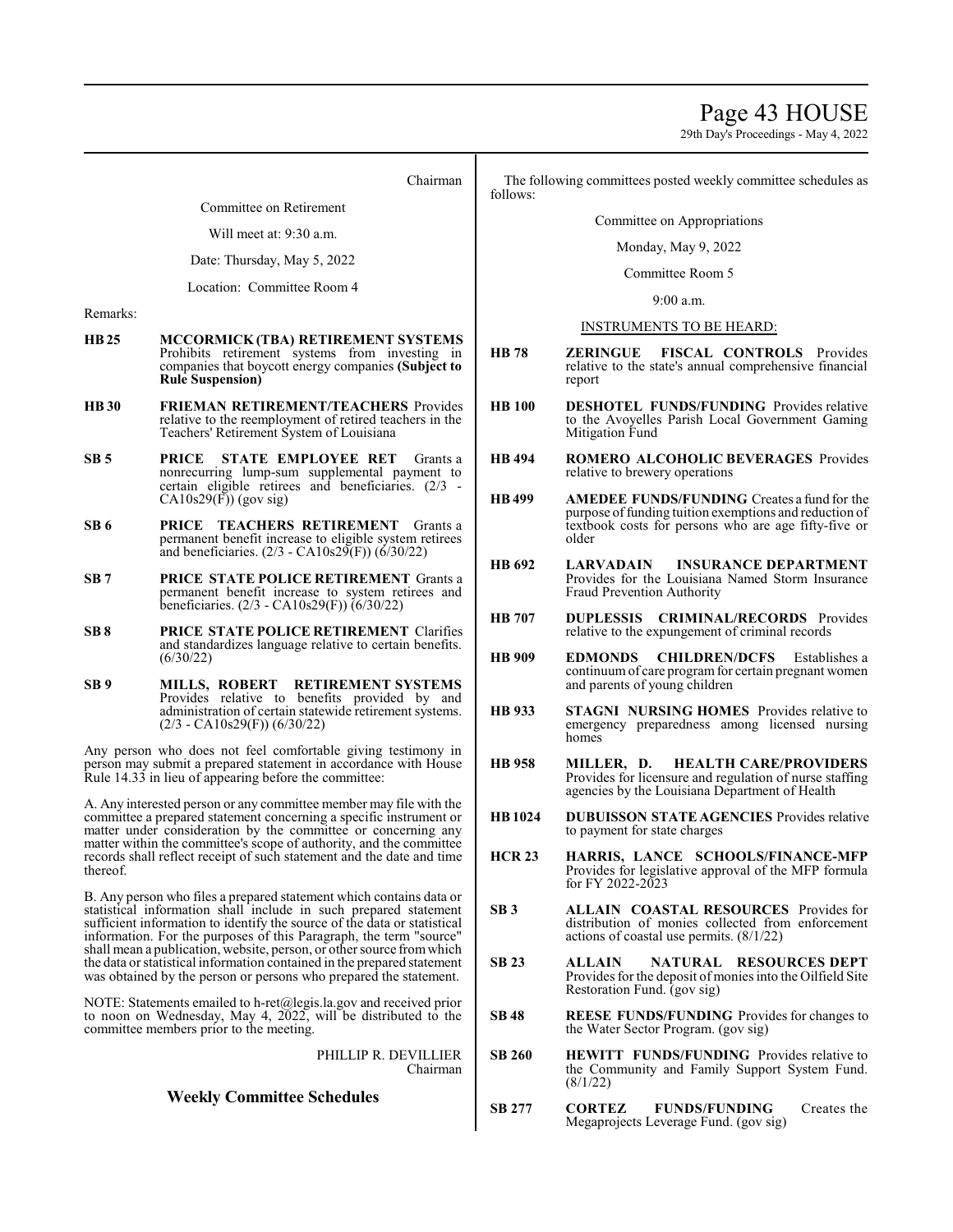# Page 44 HOUSE

29th Day's Proceedings - May 4, 2022

#### OTHER BUSINESS:

The chairman gives notice that in the event the legislative instrument listed below are referred to the House Committee on Appropriations, the chairman intends to seek a suspension of the rules to add these legislative instruments to the agenda:

**HB 526 EDMONDS SCHOOLS/FINANCE** Requires school boards to post certain fiscal information on their websites

Any person who does not feel comfortable giving testimony in person may submit a prepared statement in accordance with House Rule 14.33 in lieu of appearing before the committee:

A. Any interested person or any committee member may file with the committee a prepared statement concerning a specific instrument or matter under consideration by the committee or concerning any matter within the committee's scope of authority, and the committee records shall reflect receipt of such statement and the date and time thereof.

B. Any person who files a prepared statement which contains data or statistical information shall include in such prepared statement sufficient information to identify the source of the data or statistical information. For the purposes of this Paragraph, the term "source" shall mean a publication, website, person, or other source fromwhich the data or statistical information contained in the prepared statement was obtained by the person or persons who prepared the statement.

NOTE: Statements emailed to h-app@legis.la.gov and received prior to noon on Friday, May 6, 2022, will be distributed to the committee members prior to the meeting.

LEGISLATIVE INSTRUMENTS MAY BE DELETED (DOES NOT REQUIRE<br>HOUSE RULES SUSPENSION) OR ADDED (REQUIRES HOUSE RULES<br>SUSPENSION) PRIOR TO THE MEETING DATE. (HOUSE RULES 14.23 AND<br>14.24) SEE THE DAILY NOTICE OF COMMITTEE MEETING TO MEETING DATE.

> JEROME "ZEE" ZERINGUE Chairman

Committee on Commerce

Monday, May 9, 2022

Committee Room 1

9:30 a.m.

#### INSTRUMENTS TO BE HEARD:

- **HB 950 BOYD FINANCIAL INSTITUTIONS** Provides relative to mortgage companies
- **HB 985 WRIGHT COMMERCE** Provides relative to virtual currency
- **HB 987 DESHOTEL PRIVACY** Provides relative to the protection of data
- **HB 993 EDMONDS COUNSELORS** Provides a right of conscience protection for marriage and family therapists
- **HB 1038 DESHOTEL UTILITIES** Provides relative to broadband
- **SB 110 REESE UTILITIES** Creates the Louisiana Electric Utility Energy Transition Securitization Act. (gov sig)
- **SB 133 MILLIGAN BANKS/BANKING** Eliminates the requirement that a customer execute an affidavit on certain bank accounts. (8/1/22)
- **SB152 ABRAHAM MOTOR VEHICLES** Provides relative to certain unauthorized acts of motor vehicle manufacturers, distributors, wholesalers, distributor branches, factory branches, and converters. (8/1/22)
- **SB 174 REESE BANKS/BANKING** Provides relative to shareholder remedies within the state banking code. (8/1/22)
- **SB 179 REESE CHARITABLE ORGANIZATIONS** Provides relative to annual filing and reporting requirements of charitable organizations. (gov sig)
- **SB 196 CATHEY COMMERCIAL REGULATIONS** Prohibits the importation of crude oil and petroleum products from the Russian Federation into Louisiana. (gov sig)
- **SB 305 FOIL CONSUMERS/PROTECTION** Provides for the disclosure of certain information on websites and online services. (8/1/22)
- **SB 318 FOIL ADVERTISING** Provides relative to the advertising, promoting, and conducting of certain live musical performances. (8/1/22)
- **SB 354 CATHEY COMMERCIAL REGULATIONS** Provides for the "Louisiana Consumer Fuel Choice Act". (gov sig)
- **SB 367 HENRY, CAMERON REAL ESTATE** Provides relative to the Louisiana Real Estate Appraisers Board. (gov sig)
- **SB 442 WARD CONSUMERS/PROTECTION** Provides relative to certain third-party sellers on the online marketplace. (1/1/23)
- **SCR 4 CATHEY FEES/LICENSES/PERMITS** Repeals administrative licensing requirements relative to residential specialty classifications.

Any person who does not feel comfortable giving testimony in person may submit a prepared statement in accordance with House Rule 14.33 in lieu of appearing before the committee:

A. Any interested person or any committee member may file with the committee a prepared statement concerning a specific instrument or matter under consideration by the committee or concerning any matter within the committee's scope of authority, and the committee records shall reflect receipt of such statement and the date and time thereof.

B. Any person who files a prepared statement which contains data or statistical information shall include in such prepared statement sufficient information to identify the source of the data or statistical information. For the purposes of this Paragraph, the term "source" shall mean a publication, website, person, or other source fromwhich the data or statistical information contained in the prepared statement was obtained by the person or persons who prepared the statement.

NOTE: Statements emailed to h-com@legis.la.gov and received prior to noon on Friday, May 6, 2022, will be distributed to the committee members prior to the meeting.

LEGISLATIVE INSTRUMENTS MAY BE DELETED (DOES NOT REQUIRE<br>HOUSE RULES SUSPENSION) OR ADDED (REQUIRES HOUSE RULES<br>SUSPENSION) PRIOR TO THE MEETING DATE. (HOUSE RULES 14.23 AND